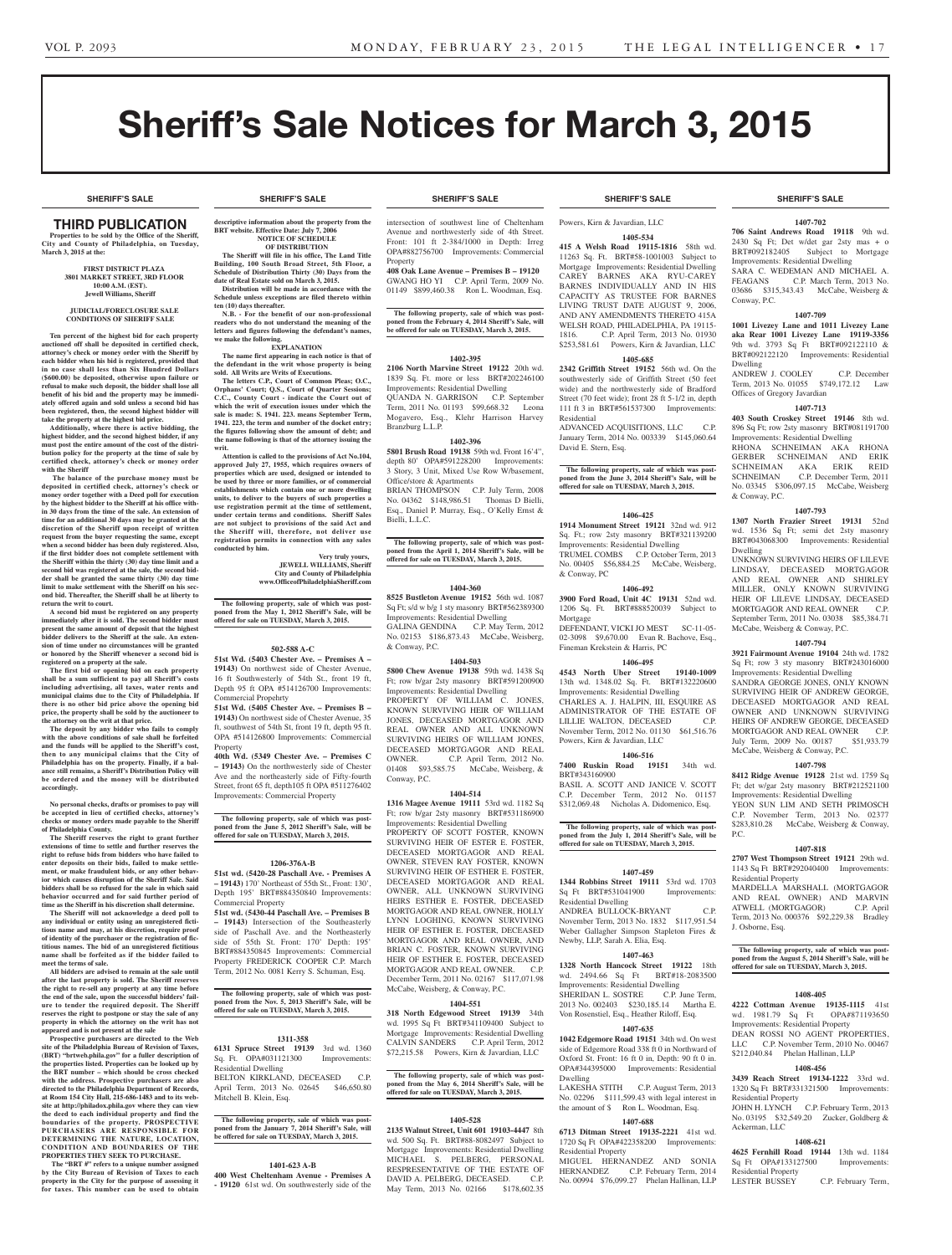#### 2008 No. 04136 \$64,681.29 Phelan Hallinan, LLP

**The following property, sale of which was post-poned from the September 9, 2014 Sheriff's Sale, will be offered for sale on TUESDAY, March 3, 2015.**

#### **1409-334**

**1328 South 33rd Street 19146** 36th wd. 924 Sq Ft BRT#36-2307900 Improvements: Residential Dwelling DONALD GARRETT, PERSONAL

REPRESENTATIVE OF THE ESTATE OF MAUDE LOUISE GARRETT, DECEASED \$102,252.44 Powers, Kirn, & Associates, LLC

# **1409-480**

**2170 Cumberland Street 19125** Row 3 Story Masonry BRT#314011500: PRCL#19N1136 Improvements: Residential Dwelling MICHAEL BRINSON AND KAREN BRINSON C.P. May Term, 2012 No. 01244 \$143,938.53 Federman & Associates, LLC

#### **1409-500**

**1929 West Spencer Street 19141-1305** 49th wd. 1230 Sq Ft BRT#171260500 Subject to Mortgage Improvements: Residential Dwelling PETER F. JACKSON, AS EXECUTOR OF THE ESTATE OF DORIS RICE, DECEASED C.P. September Term, 2012 No. 03240 \$93,021.16 Powers, Kirn, & Associates, LLC

#### **1409-523**

**3550 Grant Avenue 19114** 57th wd. S/D W B/G 2S Masonry; 1484 Sq Ft BRT#572181400 Improvements: Mobile Home

ANNA FITZGERALD, KNOWN SURVIVING HEIR OF MARY T. BURNS, DECEASED MORTGAGOR AND REAL OWNER AND UNKNOWN SURVIVING HEIRS OF MARY T. BURNS, DECEASED MORTGAGOR AND REAL OWNER C.P. April Term, 2013 No. 03364 \$136,165.96 McCabe, Weisberg, & Conway, P.C.

#### **1409-542**

**438 Delmar Street 19128** 21st wd. Semi Det 2 Sty Masonry; 1184 Sq Ft BRT#212309100 Improvements: Residential Dwelling BRIAN CROVETTI C.P. September Term, 2013 No. 04192 \$141,220.89 McCabe, Weisberg, & Conway, P.C.

#### **1409-550**

**6730 North 18th Street 19126** 15th wd. Row B/Gar 2 Sty Masonry; 1308 Sq Ft BRT#101095900 Improvements: Residential Dwelling

UNKNOWN SURVIVING HEIRS OF SPENCER C. BARBEE, JR., DECEASED MORTGAGOR AND REAL OWNER C.P. August Term, 2013 No. 02685 \$83,637.69 McCabe, Weisberg, & Conway, P.C.

#### **1409-618**

**2701 Lardner Street 19149-3515** 62nd wd. 1541.25 Sq Ft Improvements: Residential Property<br>
KEVIN M. MCNULTY C.P. January

KEVIN M. MCNULTY Term, 2014 No. 01297 \$92,859.47 Phelan Hallinan, LLP

**The following property, sale of which was post-poned from the October 7, 2014 Sheriff's Sale, will be offered for sale on TUESDAY, March 3, 2015.**

### **1410-315**

**4538 North Broad Street 19140-1216** 13th wd. 2100 Sq Ft OPA#132008800 Improvements: Residential Property

#### HARRISON DABNEY A/K/A HARRISON J. DABNEY C.P. April Term, 2014 No. 00054 \$41,882.69 Phelan Hallinan, LLP

# **1410-364**

**5948 Bennington Street 19120-1202** 35th wd. 1172.6 Sq Ft OPA#352328700 Improvements: Residential Property

JULIE TANON AND HEDY SABATER C.P. September Term, 2012 No. 03296 \$68,279.56 Phelan Hallinan, LLP

### **1410-388A-I**

**908-910 Spruce Street Unit B1 – Premises A – 19107** 5th wd. Approx. 17800 Sq Ft BRT#88-8-0420-31 Subject To Mortgage YES, Each BRT # subject to the mortgage of Liberty Philadelphia Reo, LP; BRT #88-8-042038 and 88-8-042042 also subject to a 1st lien mortgage of TD Bank, f/k/a Commerce Bank, N.A. Subject to Rent Improvements: Condominium Units

**908-910 Spruce Street, Unit 3 – Premises B – 19107** 5th wd. Approx. 17800 Sq Ft BRT#88-8-0420-33 Subject To Mortgage YES, Each BRT # subject to the mortgage of Liberty Philadelphia REO, LP; BRT #88-8-042038 and 88-8-042042 also subject to a 1st lien mortgage of TD Bank, f/k/a Commerce Bank, N.A. Subject to Rent Improvements: Condominium Units

**908-910 Spruce Street, Unit 5 – Premises** 

### **C – 19107** 5th wd. Approx. 17800 Sq Ft BRT#88-8-0420-35 Subject To Mortgage YES, Each BRT # subject to the mortgage of Liberty Philadelphia REO, LP; BRT #88-8-042038 and 88-8-042042 also subject to a 1st lien mortgage of TD Bank, f/k/a Commerce Bank, N.A.

Subject to Rent Improvements: Condominium Units **908-910 Spruce Street, Unit 6 – Premises D – 19107** 5th wd. Approx. 17800 BRT#88-8- 0420-36 Subject To Mortgage YES, Each BRT # subject to the mortgage of Liberty Philadelphia REO, LP; BRT #88-8-042038 and 88-8-042042 also subject to a 1st lien mortgage of TD Bank, f/k/a Commerce Bank, N.A. Subject to Rent Improvements: Condominium Units

**908-910 Spruce Street, Unit 7 – Premises E – 19107** 5th wd. Approx. 17800 Sq Ft BRT#88-8-0420-37 Subject To Mortgage YES, Each BRT # subject to the mortgage of Liberty Philadelphia REO, LP; BRT #88-8-042038 and 88-8-042042 also subject to a 1st lien mortgage of TD Bank, f/k/a Commerce Bank, N.A. Subject to Rent Improvements: Condominium Units

**908-910 Spruce Street, Unit 8 – Premises F – 19107** 5th wd. Approx. 17800 Sq Ft BRT#88-8-0420-38 Subject To Mortgage YES, Each BRT # subject to the mortgage of Liberty Philadelphia REO, LP; BRT #88-8-042038 and 88-8-042042 also subject to a 1st lien mortgage of TD Bank, f/k/a Commerce Bank, N.A. Subject to Rent Improvements: Condominium Units

**908-910 Spruce Street, Unit 9 – Premises G – 19107** 5th wd. Approx. 17800 Sq Ft BRT#88-8-0420-39 Subject To Mortgage YES, Each BRT # subject to the mortgage of Liberty Philadelphia REO, LP; BRT #88-8-042038 and 88-8-042042 also subject to a 1st lien mortgage of TD Bank, f/k/a Commerce Bank, N.A. Subject to Rent Improvements: Condominium Units

**908-910 Spruce Street, Unit 11 – Premises H – 19107** 5th wd. Approx. 17800 Sq Ft BRT#88-8-0420-41 Subject To Mortgage YES, Each BRT # subject to the mortgage of Liberty Philadelphia REO, LP; BRT #88-8-042038 and 88-8-042042 also subject to a 1st lien mortgage of TD Bank, f/k/a Commerce Bank, N.A. Subject to Rent Improvements: Condominium Units

**908-910 Spruce Street, Unit 12 – Premises I – 19107** 5th wd. Approx. 17800 Sq Ft BRT#88-8-0420-42 Subject To Mortgage YES, Each BRT # subject to the mortgage of Liberty Philadelphia REO, LP; BRT #88-8-042038 and 88-8-042042 also subject to a 1st lien mortgage of TD Bank, f/k/a Commerce Bank, N.A. Subject to Rent Improvements: Condominium **Units** 

EFL PARTNERS, X C.P. January Term, 2010 No. 00314 \$2651,323.55 Loren L. Speziale, Esq.

#### **1410-392**

**10117 Alexandra Lane 19116** 58th wd. 3780 Sq Ft BRT#58-2-6034-92; BRT#58-2-6036-01 Improvements: Residential Dwelling BRUCE HUBERMAN C.P. No. 01331 \$276,484.85 Powers, Kirn & Associates, LLC

#### **1410-406**

**6732 Jackson Street 19135** 55th wd. 2245.50 Sq Ft BRT#552468100 Improvements: Residential Dwelling STEPHEN R. HILL A/K/A STEPHEN HILL AND BARBARA A. HOWARTH C.P. March Term, 2014 No. 02712 \$27,054.34 Powers, Kirn & Associates, LLC

#### **1410-440**

**1860 West Roselyn Street 19141** 42nd wd. 1372.16 Sq Ft BRT#171219600 Improvements: Residential Dwelling MODESTINE COATES AND GLADYS V. JAMES C.P. October Term, 2008 No. 00806 \$116,276.44 Powers, Kirn & Associates, LLC

# **1410-449**

**1324 Locust Street Unit# 923 19107- 5649** 88th wd. 320 Sq Ft OPA#888115644 Improvements: Condominium STEPHANIE BERNARDI C.P. May Term, 2014 No. 01476 \$125,918.49 Phelan Hallinan, LLP

# **1410-454**

**5627 Stokes Street 19144** 12th wd. 1123.43 Sq Ft BRT#12-2202600 Improvements: Residential Dwelling ROSLYN A. WILLIAMS C.P. June Term, 2013 No. 02406 \$21,843.71 Powers, Kirn & Associates, LLC

# **1410-458**

**736 North 48th Street 19139** 44th wd. 947.14 Sq Ft BRT#441325800 Improvements: Residential Dwelling CHRISTOPHER SHAW C.P. January Term,

2014 No. 02220 \$39,178.74 Powers, Kirn & Associates, LLC

#### **1410-468**

**6807 Guyer Avenue 19142** 40th wd. 1088

### Sq Ft BRT#406314700 Improvements:

Residential Property JOANNA Q. DUWANA C.P. December Term, 2013 No. 01364 \$64,939.74 KML Law Group, P.C.

# **1410-473**

**3025 Mercer Street 19134** 25th wd. 980 Sq. Ft. BRT#251268100 Improvements: Residential Property

#### ROBERT FRY, JR. AND JENNIFER A. FRY C.P. January Term, 2014 No. 00176

\$99,158.19 KML Law Group, P.C. **1410-511 225 Catherine Street 19147** 3rd wd. 1600 Sq Ft BRT#02-2-0320-00 Subject to Mortgage Improvements: Residential Dwelling FRANK REYNOLDS AND JESSICA

REYNOLDS A/K/A JESSICA LITTLE C.P. January Term, 2009 No. 01746 \$738,031.94 Powers, Kirn & Associates, LLC

#### **1410-531 2939 North 26th Street 19132** 38th wd. 961.28

Sq Ft BRT#381142000 Improvements: Residential Dwelling

MARY E. LIGHTFORD C.P. January Term, 2014 No. 03337 \$74,596.96 Powers, Kirn & Associates, LLC

#### **1410-642**

**1830 Rittenhouse Square, Unit 17B 19103**  8th wd. 1610 Sq Ft BRT#888081782 Subject to Mortgage JAMES W. GREENLEE AND ELLEN

T. GREENLEE AS TENANTS BY THE ENTIRETY C.P. March Term, 2014 No. 00368 \$50,989.61 Evan R. Bachove, Esq., Fineman Krekstein & Harris, P.C.

#### **1410-663**

**641 East Tioga Street 19134** 7th wd. Row 2 Sty Masonry; 1200 Sq Ft BRT#073279000 Improvements: Residential Dwelling JASON OTERO, KNOWN SURVIVING HEIR OF APOLONIO OTERO, DECEASED MORTGAGOR AND REAL OWNER; ISHMAEL OTERO, KNOWN SURVIVING HEIR OF APOLONIO OTERO, DECEASED MORTGAGOR AND REAL OWNER; JAMIE OTERO, KNOWN SURVIVING HEIR OF APOLONIO OTERO, DECEASED MORTGAGOR AND REAL OWNER; LILLIAN BONANO A/K/A LILLIAN B. OTERO, KNOWN SURVIVING HEIR OF APOLONIO OTERO, DECEASED MORTGAGOR AND REAL OWNER; SANDRA OTERO, KNOWN SURVIVING HEIR OF APOLONIO OTERO, DECEASED MORTGAGOR AND REAL OWNER; IRVING OTERO, KNOWN SURVIVING HEIR OF APOLONIO OTERO, DECEASED MORGAGOR AND REAL OWNER AND ALL UNKNOWN SURVIVING HEIRS OF APOLONIO OTERO, DECEASED MORTGAGOR AND REAL OWNER C.P. November Term, 2011 No. 01714 \$38,400.43 McCabe, Weisberg, & Conway, P.C.

# **1410-664**

**5347 Diamond Street 19131** 52nd wd. Row B/ Gar 2 Sty Stone; 1600 Sq Ft BRT#521157000

Improvements: Residential Dwelling ANTHONY M. JAMES AND DEVORA A. JAMES C.P. December Term, 2009 No. 01835 \$105,477.80 McCabe, Weisberg, & Conway, P.C.

#### **1410-681**

**5303-5305 N. 10th Street 19124** 49th wd. 1625 Sq Ft BRT#882924700 Improvements: Commercial Use NAJLAH DARWISH C.P. May Term, 2014 No. 1287 \$106,436.60 Weber Gallagher Simpson Stapleton Fires & Newby, LLP, Sarah A. Elia, Esq.

#### **1410-693**

**1745 South Avondale Street 19142** 40th wd. Row 2 Sty Masonry; 920 Sq Ft BRT#401180100 Improvements: Residential Dwelling MARLENE BROCKINGTON AND DARNELL BROCKINGTON C.P. November Term, 2012 No. 01039 \$44,191.60 McCabe, Weisberg, & Conway, P.C.

#### **1410-710**

**4774 Loring Street 19136** 65th wd. 1260 Sq Ft BRT#651028500 Improvements: Residential Dwelling

DAVID CONNOR AND SHIRLEE COUNTS-CONNOR C.P. May Term, 2012 No. 02009 \$63,817.76 Udren Law Offices, P.C.

#### **1410-744**

**6910 Rodney Street 19138** 10th wd. Row 2 Sty Masonry; 966 Sq Ft BRT#102394100 Improvements: Residential Dwelling UNKNOWN HEIRS, SUCCESSORS, ASSIGNS, AND ALL PERSONS, FIRMS, OR ASSOCIATIONS CLAIMING RIGHT, TITLE OR INTEREST FROM UNDER MINNIE E. GLENN A/K/A MINNIE ELLIS, DECEASED; JOANNA BUTTLER, AS POTENTIAL HEIR OF MINNIE E. GLENN A/K/A MINNIE

#### **SHERIFF'S SALE SHERIFF'S SALE SHERIFF'S SALE SHERIFF'S SALE SHERIFF'S SALE**

**1411-341 1732 South 65th Street 19142-1321** 40th wd. 1410 Sq Ft OPA#403000700 Improvements:

JEROME T. CLEMENTS C.P. January Term, 2008 No. 00725 \$53,892.64 Phelan

**1411-350 6224 Jefferson Street 19151-3444** 34th wd. 1760 Sq Ft OPA#342063400 Improvements:

SHERRI RAZAQ-THIERS C.P. May Term, 2014 No. 03212 \$145,548.04 Phelan

**1411-352 902 Emily Street 19148-2304** 39th wd. 896 Sq Ft OPA#393288700 Improvements:

AZHAR JAMAL C.P. March Term, 2012 No. 02606 \$91,710.65 Phelan Hallinan, LLP **1411-353 2320 South Bancroft Street 19145-4314**  26th wd. 1100 Sq Ft OPA#261302300 Improvements: Residential Property ROBERT L. MOYTA; PATRICIA L. MOYTA C.P. April Term, 2014 No. 00982 \$143,166.43

**1411-360 2142 North 58th Street 19131** 52nd wd. 1704 Sq Ft BRT#522224800 Improvements:

ANNIS HOLMES C.P. January Term, 2010 No. 000667 \$77,102.61 Bradley J.

**1411-363 3471 Eden Street 19114** 57th wd. 1224 Sq Ft BRT#572163143 Improvements: Residential

WILLIAM B. JENKINS A/K/A WILLIAM JENKINS AND JUNE M. JENKINS C.P.<br>May Term, 2014 No. 03164 \$55,880.38

Martha E. Von Rosenstiel Esq., Heather Riloff,

**1411-364 7242 Algon Avenue 19111-4115** 53rd wd. 1286 Sq Ft OPA#532434300 Improvements:

LEE ANN SCHILLER C.P. May Term,<br>2010 No. 02140 \$163.627.52 Phelan 2010 No. 02140 \$163,627.52

**1411-377 7026 Walker Street 19135** 55th wd. 2250 Sq Ft BRT#55-2-319700 Improvements:

DANA STEVENSON A/K/A DANA M. STEVENSON A/K/A DANA MARY STEVENSON; ROBERT STEVENSON A/K/A ROBERT M. STEVENSON C.P. June Term, 2014 No. 01281 \$50,808.34 Udren Law

**1411-378 1101 Hortter St n/k/a 1101 East Hortter St 19119** 50th wd. 4083 Sq Ft BRT#502345100 Improvements: Residential Dwelling DERRICK ADDISON AND MARIA ADDISON C.P. December Term, 2013 No. 01098 \$111,622.76 Udren Law Offices, P.C. **1411-394 5549 Larchwood Avenue 19143-1313**  60th wd. 1177.5 Sq Ft OPA#604138300 Improvements: Residential Property KELLY J. BROOKS AND CONSTANCE D. BROOKS C.P. May Term, 2013 No. 02451 \$50,180.04 Phelan Hallinan, LLP **1411-396 7927 Temple Road 19150-2115** 50th wd. 1642.50 Sq Ft BRT#501093600 Improvements: Residential Property<br>WILLIAM MANGUM C.P. December

May Term, 2014 No. 03164

Residential Property

Residential Dwelling

WILLIAM MANGUM

LEONARD GLASGOW

Residential Property

P.C.

Hallinan, LLP

Goldberg & Ackerman, LLC

Term, 2012 No. 1530 \$42,660.12 Zucker,

**1411-411 5251 Oakland Street 19124-1813** 62nd wd. 1784.52 Sq Ft OPA#621403100 Improvements: Residential Property<br>LEONARD GLASGOW C.P. January

Term, 2014 No. 00936 \$120,510.64 Phelan

**1411-413 5023 North 8th Street 19120-3105** 49th wd. 950.55 Sq Ft PRCL# 491257700

No. 03600 \$77,131.24 Phelan Hallinan, LLP **1411-416 117 North 53rd Street 19139** 44th wd. 1596 Sq Ft BRT#441164200 Improvements:

LEAH M. LEWIS C.P. March Term, 2014 No. 03870 \$143,151.92 KML Law Group,

**1411-418 2043 South Redfield Street 19143-5902**  40th wd. 1077.78 Sq Ft OPA#401065600 Improvements: Residential Property

C.P. April Term, 2012

Improvements: Residential Property<br>KIM S. MALONE C.P. April

Hallinan, LLP

Offices, P.C.

Residential Property

Residential Property

Residential Property

Phelan Hallinan, LLP

Residential Property

Osborne, Esq.

Dwelling

Esq.

Hallinan, LLP

Hallinan, LLP

ELLIS, DECEASED; JEROME BOYER, AS POTENTIAL HEIR OF MINNIE E. GLENN A/K/A MINNIE ELLIS, DECEASED; CHARLES WILLIAMS, AS POTENTIAL HEIR OF MINNIE E. GLENN A/K/A MINNIE ELLIS, DECEASED AND LARRY KING, AS POTENTIAL HEIR OF MINNIE E. GLENN A/K/A MINNIE ELLIS, DECEASED C.P. January Term, 2013 No. 00257 \$60,145.26 McCabe, Weisberg, & Conway, P.C.

#### **1410-750**

**1206 South Bonsall Street 19146** 36th wd. Row 2 Sty Masonry; 1104 Sq Ft BRT#361349500<br>Subject to Mortgage Improvements: Subject to Mortgage Improvements: Residential Dwelling

PAMELA STROMAN-GIBSON, ADMINISTRATRIX OF THE ESTATE OF LEROY STROMAN, DECEASED MORTGAGOR AND REAL OWNER C.P. October Term, 2011 No. 04435 \$110,632.17 McCabe, Weisberg, & Conway, P.C.

#### **1410-755**

**140 West Abbottsford Avenue 19144** 12th wd. Semi Det 2 Sty Masonry; 1818 Sq Ft BRT#123014610 Improvements: Residential Dwelling DAVID BOYD, JR. ADMINISTRATOR OF DIANA BOYD A/K/A DIANE BOYD, DECEASED MORTGAGOR AND REAL

OWNER C.P. November Term, 2013 No. 00638 \$91,065.55 McCabe, Weisberg, & Conway, P.C. **1410-758**

#### **1208 Wallace Street 19123** 14th wd. 2142

P.C.

Sq Ft BRT#141287300 Improvements: Residential Real Estate ANTHONY O. ANDERSON AND CHANEL A. ANDERSON C.P. January Term, 2014 No. 002783 \$226,357.15 Stern & Eisenberg

**The following property, sale of which was post-poned from the November 4, 2014 Sheriff's Sale, will be offered for sale on TUESDAY, March 3, 2015.**

#### **1411-306**

**6036 North Water Street 19120-2015** 61st wd. 1224 Sq Ft OPA#612485900 Improvements: Residential Property

REGINA MEARS CORBIN C.P. May Term, 2014 No. 03622 \$108,278.62 Phelan Hallinan, LLP

# **1411-309**

**122 Daly Street 19148** 39th wd. 816 Sq Ft OPA#391096700 Improvements: Residential Dwelling JUSTIN W. SULLIVAN C.P. February Term,

2014 No. 01052 \$216,322.51 Joseph R.

**1411-312 3224 North 5th Street 19140** 19th wd. 1959 Sq Ft; Beginning Point: Situate on the West Side of Fifth Street at the distance of one hundred ninety-six feet nine inches Northward from the North Side of Allegheny Avenue OPA#193134500 Improvements: Row 3 Sty

TERRANCE COHEN C.P. March Term, 2014 No. 01716 \$75,625.79 Richard J.

**1411-318 8232 Bayard Street 19150-1702** 50th wd. 1578 Sq Ft OPA#501204300 Improvements:

SANDRA L. MITCHELL C.P. April Term,<br>2013 No. 03279 \$358,060.60 Phelan 2013 No. 03279 \$358,060.60

**1411-321 5011 North Franklin Street 19120-3111**  49th wd. 1240 Sq Ft OPA#491231400 Improvements: Residential Property KIMBERLY SPADY C.P. July Term, 2012 No. 04450 \$88,160.00 Phelan Hallinan, LLP **1411-323 8603 Alicia Street 19115-4101** 63rd wd. 1498 Sq Ft OPA#632229600 Improvements:

DANIEL P. CASHMAN; LYNN A. CASHMAN A/K/A LYNN ANN CASHMAN A/K/A LYNN E. CASHMAN C.P. May Term, 2014 No. 00548 \$163,156.67 Phelan Hallinan, LLP **1411-328 1718 West Moyamensing Avenue 19145**  26th wd. 2240 Sq Ft BRT#871535840 Improvements: Residential Dwelling DONALD C. MADDOX C.P. April Term, 2013 No. 00757 \$198,338.30 Udren Law

**1411-333 2421 South Percy Street 19148-3729** 39th wd. 940 Sq Ft OPA#393444500 Improvements:

KEITH T. MCATEER AND PIYAPORN CHUNMUANG C.P. October Term, 2013 No. 02854 \$72,771.40 Phelan Hallinan, LLP

Loverdi, Esq.

Masonry

Nalbandian, III

Residential Property

Residential Property

Offices, P.C.

Residential Property

Hallinan, LLP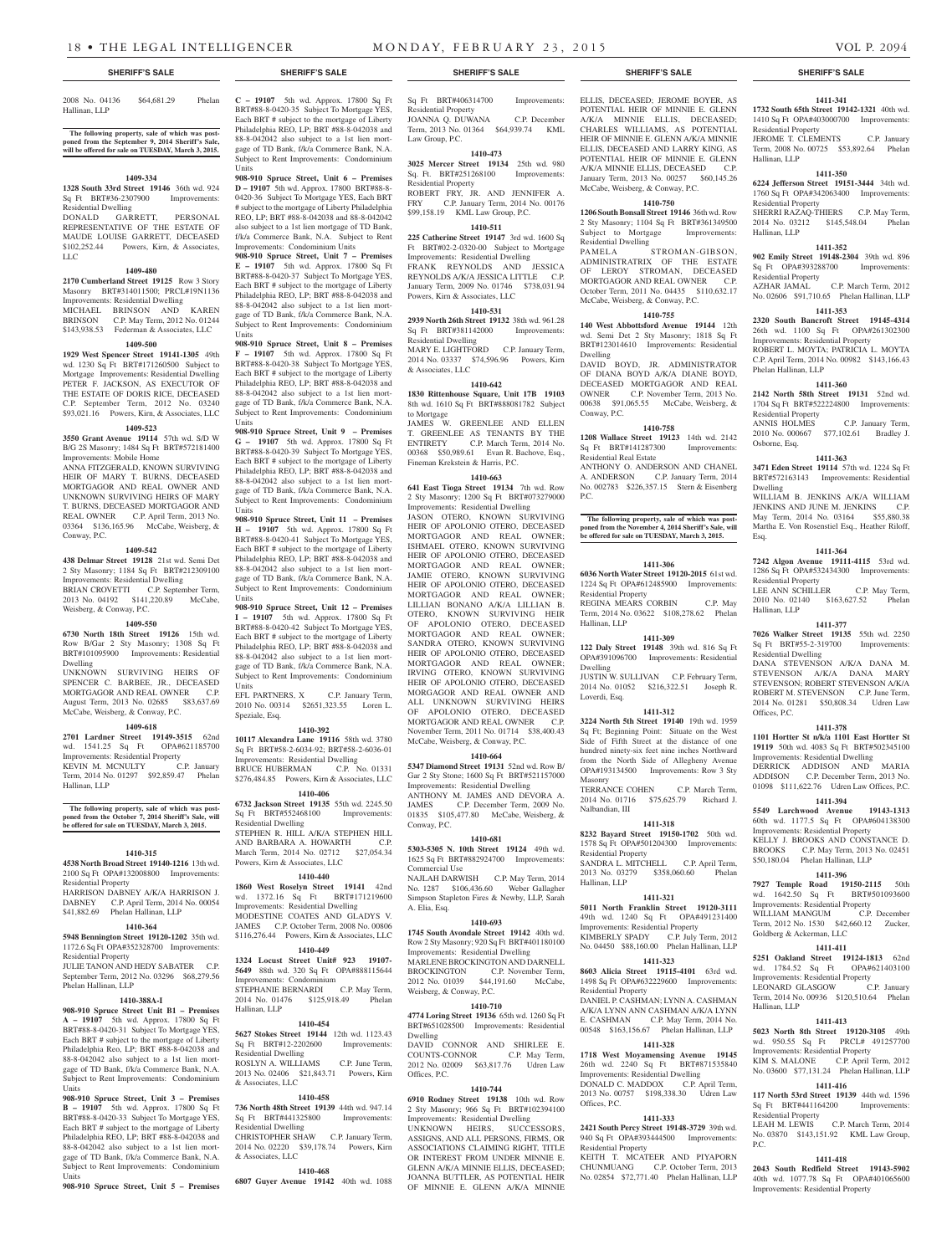#### **SHERIFF'S SALE SHERIFF'S SALE SHERIFF'S SALE SHERIFF'S SALE SHERIFF'S SALE**

TYNESHIA BETHEA A/K/A TYNEISHA BETHEA C.P. January Term, 2014 No. 02652 \$104,680.22 Phelan Hallinan, LLP

#### **1411-422**

**6507 Belfield Avenue 19119** 22nd wd. 4032 Sq Ft BRT#221250400 Improvements: Residential Property

ELLA FLEMING, SOLELY IN HER CAPACITY AS HEIR OF MAVIS M. WADE, DECEASED; LINDA FLEMING, SOLELY IN HER CAPACITY AS HEIR OF MAVIS M. WADE, DECEASED; JOAN WADE AND UNKNOWN HEIRS OF MAVIS M. WADE, DECEASED C.P. July Term, 2013 No. 04709 \$28,640.06 KML Law Group, P.C.

#### **1411-426**

**2926 West Thompson Street 19121** 29th wd. Land Area: 990 Sq Ft; Improvement Area: 1650 Sq Ft OPA#292205910 Improvements: Residential Real Estate - Single Family Dwelling ALDESHAWN ATKINS AND ROSHEEN

JONES C.P. January Term, 2014 No. 03140 \$36,322.20 Robert J. Wilson, Esq., Wilson Law Firm

#### **1411-444**

**619 Shawmont Avenue 19128-3124** 21st wd. 2400 Sq Ft OPA#214054400 Improvements: Residential Property

MANJINDER PANDHER C.P. September Term, 2013 No. 02625 \$208,752.27 Phelan Hallinan, LLP

#### **1411-445**

**3524 Sheffield Street 19136-3519** 64th wd. 1816.28 Sq Ft OPA#642219500 Improvements: Residential Property MATTHEW GORMAN C.P. July Term, 2013 No. 03428 \$127,259.57 Phelan Hallinan, LLP

#### **1411-452**

**1821 N. Gratz Street 19121** 32nd wd. 2017.72 Sq Ft BRT#321237701 Improvements: Residential Property

BELINDA LAWRENCE C.P. February Term, 2013 No. 03134 \$44,839.09 KML Law Group, P.C.

#### **1411-455**

**5911 Elsinore Street 19120** 35th wd. 960 Sq Ft BRT#352301700 Improvements: Residential Real Estate MARC L. BARNHILL C.P. May Term,

2014 No. 01020 \$143,505.29 Stern & Eisenberg P.C.

#### **1411-456**

**1931 Wolf Street 19148-3627** 26th wd. 800 Sq Ft OPA#26224600 Improvements: Residential Property

MARIA LAMPE A/K/A MARIA J. LAMPE A/K/A MARIA J. LAMPR; FRED W. LAMPE A/K/A FRED LAMPE A/K/A FRANK W. LAMPE, III A/K/A FREDERICK W. LAMPE, III C.P. February Term, 2010 No. 01295 \$167,311.55 Phelan Hallinan, LLP

#### **1411-460**

**110-112 West Wildey Street 19123-1613** 5th wd. 795 Sq Ft/612 Sq Ft OPA#057180000; OPA#057180100 Improvements: Residential Property

KERRIANNE HAFER C.P. July Term, 2013 No. 02068 \$268,223.77 Phelan Hallinan, LLP

#### **1411-461**

**3600 Neill Drive (f/k/a 1 Winding Drive) 19131** 52nd wd. 170755.00 Sq Ft; On Northeasterly Side of Presidential Blvd at the point of intersection with extended centerline of Winding Drive; Front: Irregular, Depth: Irregular OPA#88-3086101 Improvements:

# Off/bldg W/gar. Masonry

BLDG MONROE, L.P. A PENNSYLVANIA LIMITED PARTNERSHIP C.P. March Term, 2013 No. 01631 \$5,242,875.20 Gretchen M. Santamour, Esq., Stradley Ronon Stevens & Young, LLP

#### **1411-464**

**5616 Hazel Avenue 19143-1936** 46th wd. 952.50 Sq Ft OPA#463020000 Improvements: Residential Property

DORENE E. LEE, INDIVIDUALLY AND IN CAPACITY AS HEIR OF ELLA FOSTER, DECEASED, INDIVIDUALLY AND IN CAPACITY AS HEIR OF ELLA FOSTER, DECEASED; THELMA Y. LEE, INDIVIDUALLY AND IN CAPACITY AS HEIR OF ELLA FOSTER, DECEASED, INDIVIDUALLY AND IN CAPACITY AS HEIR OF ELLA FOSTER, DECEASED; UNKNOWN HEIRS, SUCCESSORS, ASSIGNS, AND ALL PERSONS, FIRMS, OR ASSOCIATIONS CLAIMING RIGHT, TITLE OR INTEREST FROM OR UNDER ELLA<br>FOSTER. DECEASED C.P. April Term, FOSTER, DECEASED 2013 No. 01794 \$55,308.56 Phelan Hallinan, LLP

#### **1411-471**

**2040 Tyson Avenue 19149-1809** 54th

wd. 3698.20 Sq Ft BRT#54-2-0779-00 Improvements: Residential Dwelling YOUNG HAE PARK AND STONE PARK C.P. April Term, 2012 No. 01128 \$143,441.55 Barbara A. Fein, Esq.

#### **1411-472**

**736 and 738 Maple Lane a/k/a 738 Maple Lane 19124** 42nd wd. 8400 Sq Ft BRT#421067810 Improvements: Residential Dwelling BOLIVAR REYES C.P. October Term, 2013 No. 02761 \$227,026.48 Powers, Kirn & Associates, LLC

#### **1411-480**

**632 Devereaux Avenue 19111** 35th wd. 2380.50 Sq Ft BRT#352197210 Improvements: Residential Dwelling NADIA DARWISH AND ABED HAMED

C.P. April Term, 2013 No. 01364 \$130,460.62 Powers, Kirn & Associates, LLC **1411-481**

**5624 Boyer Street 19138** 12th wd. 1225.60 Sq Ft BRT#122246300 Subject to Mortgage Improvements: Residential Property JAMES GUESS, JR. C.P. August Term, 2013 No. 02760 \$51,449.94 Scott A. Dietterick, Esq., Kimberly A. Bonner, Esq., Joel A. Ackerman, Esq., Ashleigh Levy Marin, Esq., Ralph M. Salvia, Esq., Jaime R. Ackerman, Esq., Jana Fridfinnsdottir, Esq., Brian Nicholas, Esq., Denise Carlon, Esq., Zucker, Goldberg & Ackerman, LLC

#### **1411-499**

**5420 Tackawanna Street 19124-1411**  62nd wd. 1132.29 Sq Ft OPA#622305800 Improvements: Residential Property JOSE M. FIGUEROA AND ERICKA RAMOS C.P. December Term, 2013 No. 02877 \$81,493.12 Phelan Hallinan, LLP

#### **1411-506**

**2429 South 8th Street 19148** 39th wd. 854 Sq Ft BRT#393244500 Residential Dwelling BARTKOWSKI INVESTMENTS, LLC C.P. January Term, 2009 No. 001231 \$148,186.10 Powers, Kirn & Associates, LLC

# **1411-519**

**2717 Parrish Street 19130-1201** 15th wd. 1005.00 Sq Ft OPA#152300500 Improvements: Residential Property BRUCE SINGER A/K/A BRUCE H. SINGER C.P. November Term, 2013 No. 02097 \$339,912.49 Phelan Hallinan, LLP

# **1411-526**

**419 N. Front Street 19123** 5th wd. 663 Sq Ft OPA#055010205 Subject to Mortgage Subject to Rent Improvements: Residential Building LIFE EQUITIES CORP. C.P. December Term, 2012 No. 00031 \$411,815.23 Jeffrey W. Soderberg, Esq., Mandracchia & McWhirk, LLC

#### **1411-527**

**1909 East Venango Street 19134** 45th wd. 1058.68 Sq Ft BRT#45-2150900 Improvements: Residential Dwelling BRANDON REEVES C.P. August Term, 2012 No. 01907 \$72,761.16 Powers, Kirn & Associates, LLC

#### **1411-528**

**1457 West Chew Street 19141** 17th wd. 1551.22 Sq Ft BRT#17-1101100 Improvements: Residential Dwelling CHARLES A.J. HALPIN, III, ESQUIRE, PERSONAL REPRESENTATIVE OF THE ESTATE OF FELMA E. BROWN A/K/A FELMA ELFREIDA BROWN C.P. March Term, 2013 No. 02631 \$85,327.04 Powers, Kirn & Associates, LLC

#### **1411-531**

**1332 South 31st Street 19146** 36th wd. 997.12 Sq Ft; Row 2 Sty Masonry BRT#362274900 Improvements: Residential Dwelling HENRY R. YARBROUGH C.P. May Term 2009 No. 01477 \$71,016.41 McCabe, Weisberg & Conway, P.C.

# **1411-532**

**6519 Dorcas Street 19111** 53rd wd. 2229.85 Sq Ft; S/D W B/G 2S Masonry BRT#531205100 Improvements: Residential Dwelling<br>WANDA COTTOM C.P. February Term. WANDA COTTOM C.P. February Term, 2012 No. 00668 \$166,953.19 McCabe, Weisberg & Conway, P.C.

#### **1411-540**

**424 North 65th Street 19151-4003** 34th wd. 1875 Sq Ft OPA#343122400 Improvements: Residential Property GAYLE PULLER C.P. October Term, 2013 No. 00993 \$64,307.26 Phelan Hallinan, LLP

# **1411-542**

**1384 North 76th Street 19151-2823** 34th wd. 2240 Sq Ft OPA#343309000 Improvements: Residential Property

TARA THERESA BLIGEN A/K/A TARA BLIGEN C.P. March Term, 2013 No. 01752 \$168,955.74 Phelan Hallinan, LLP

# **1411-546**

**2827 North 12th Street 19133** 37th wd. 1358 .00 Sq Ft; Row 2 Sty Masonry BRT#372251200 Improvements: Residential Dwelling UNKNOWN SURVIVING HEIRS OF PATRICIA A. LEWIS, DECEASED MORTGAGOR AND REAL OWNER; LAWRENCE D. SAMPSON, KNOWN SURVIVING HEIR OF PATRICIA A. LEWIS, DECEASED MORTGAGOR AND REAL OWNER AND STEVE O. SAMPSON A/K/A LEWIS SAMPSON, KNOWN SURVIVING HEIR OF PATRICIA A. LEWIS, DECEASED MORTGAGOR AND REAL OWNER C.P. December Term, 2013 No. 00907 \$60,319.88 McCabe, Weisberg & Conway, P.C.

# **1411-553**

**6124 Walnut Street 19139-3704** 46th wd. 1413.72 Sq Ft OPA#031070400 Improvements: Residential Property RODNEY L. BROWN C.P. May Term, 2013 No. 00286 \$57,703.51 Phelan Hallinan, LLP

#### **1411-559**

**3024 East Thompson Street 19134** 25th wd. 904 Sq Ft BRT#251259800 Subject to Mortgage Improvements: Residential Dwelling JAMES GAWRONSKI AND JACQUELINE C. HALE C.P. April Term, 2014 No. 03656 \$153,227.23 Law Offices of Gregory Javardian

#### **1411-563**

**3527 Vinton Road 19154** 66th wd. 1360 Sq Ft BRT#66-3130400 Improvements: Residential Dwelling

TIMOTHY ANDREW WEST C.P. April Term, 2010 No. 01343 \$178,413.57 Martha E. Von Rosenstiel, Esq., Heather Riloff, Esq.

# **1411-564**

**1307 North 55th Street 19131-4222** 4th wd. 1158 Sq Ft OPA#041300500 Improvements: Residential Property JAMES A. NELSON; ROBERT L. GLOVER C.P. December Term, 2013 No. 02661 \$46,932.33 Phelan Hallinan, LLP

#### **1411-565**

**4251 Neilson Street 19124-4921** 33rd wd. 1200 Sq Ft OPA#332530700 Improvements: Residential Property RAQUEL TORRES C.P. April Term, 2012 No. 01144 \$78,260.42 Phelan Hallinan, LLP

**1411-571 6639 Leeds Street 19151** 34th wd. 1296 Sq Ft BRT#34-4-0369-00 Improvements: Residential Dwelling ARLENE YOUNG C.P. April Term, 2013

No. 05067 \$71,244.44 Udren Law Offices, P.C. **1411-576**

**5881 Roosevelt Boulevard 19149** 62nd wd. 1280 Sq Ft; Row B/Gar 2 Sty Masonry BRT#621319900 Improvements: Residential Dwelling RACHELLE LAVENTURE C.P. June Term, 2012 No. 03009 \$149,319.16 McCabe, Weisberg & Conway, P.C.

#### **1411-579**

**2243 East Clearfield Street 19134** 25th wd. 1150 Sq Ft; Row 2 Sty Masonry BRT#252245500 Improvements: Residential Dwelling YISCHOR FRIEDMAN C.P. October Term, 2013 No. 01840 \$74,960.47 McCabe, Weisberg & Conway, P.C.

#### **1411-581**

**1529 Marcy Place, Unit B 19115-4285**  88th wd. 1664 Sq Ft OPA#888560534 Improvements: Condominium RICHARD J. GAUNCE C.P. June Term, 2011 No. 01314 \$172,072.33 Phelan Hallinan, LLP

#### **1411-584**

**940 North Bambrey St 19130** 29th wd. 864 Sq Ft BRT#29-1-346700 Improvements: Residential Dwelling JASON M. JORDAN C.P. June Term,

2014 No. 04498 \$64,790.37 Udren Law Offices, P.C. **1411-585**

**2411 S. Chadwick Street 19145** 26th wd. 982 Sq Ft BRT#261316900 Improvements: Residential Dwelling<br>MICHAEL SOFI, ROBERT POLIZZANO AND MICHELE POLIZZANO C.P. March Term, 2012 No. 3629 \$76,900.79 Weber Gallagher Simpson Stapleton Fires & Newby, LLP, Sarah A. Elia, Esq.

## **1411-586**

**7235 Pittville Street 19126** 10th wd. 1216 Sq Ft; Row B/Gar 2 Sty Masonry BRT#101056800 Improvements: Residential Dwelling LYNIA HARPER C.P. July Term, 2013 No. 02744 \$44,719.57 McCabe, Weisberg & Conway, P.C.

#### **1411-596**

**2609 Jefferson Street 19121** 29th wd. 910 Sq

# Ft; Row W/Gar 2 Sty Masonry BRT#291194100 Improvements: Residential Dwelling

KENNETH CRAWFORD, JR. AND KENNETH CRAWFORD, SR. C.P. May Term, 2013 No. 00084 \$106,782.37 McCabe, Weisberg & Conway, P.C.

WILLIAM FRAZER C.P. May Term, 2009 No. 03474 \$1,053,164.25 Salaman

**The following property, sale of which was postponed from the December 2, 2014 Sheriff's Sale, will be be offered for sale on TUESDAY, March 3, 2015.**

**1412-302 2201 Cherry Street Apartment 703 19103**  8th wd. 948 Sq Ft BRT#888084326 Improvements: Residential Property PORTIA S. MORALES C.P. February Term, 2014 No. 02181 \$183,375.69 KML

**1412-312 332 Magee Avenue 19111-4617** 35th wd. 1320 Sq Ft OPA#35-3-0958-00 Improvements:

STEVEN J. CAMPBELL C.P. May Term, 2008 No. 02928 \$72,557.42 Phelan

**1412-314 1713 Wakeling Street 19124-2756** 62nd wd. 1396 Sq Ft OPA#622003900 Improvements:

No. 01481 \$61,063.21 Phelan Hallinan,

**1412-326 510 East Thelma Street 19120** 42nd wd. 1050 Sq Ft BRT#421030600 Improvements:

GLORIA BROWN C.P. February Term, 2014 No. 02090 \$64,525.98 KML Law

**1412-327 558 East Clarkson Avenue 19120** 42nd wd. 2215 Sq Ft BRT#421236200 Improvements:

LINDA WILLIAMS C.P. March Term, 2014 No. 00255 \$61,767.34 KML Law

**1412-331 2838 North Ringgold Street 19132-1917**  38th wd. 908 Sq Ft BRT#381021900 Improvements: Residential Dwelling CHYVERE N. COBB C.P. April Term, 2011 No. 01605 \$34,690.64 Powers, Kirn

**1412-334 1532 Mount Vernon Street 19130** 8th wd. 2739 Sq Ft BRT#084076500 Improvements:

DANIELLE P. LEHMAN (MORTGAGOR AND REAL OWNER) AND DAVID LEHMAN (REAL OWNER) C.P. October Term, 2010 No. 01444 \$510,785.71 Martha E. Von Rosenstiel, Esq., Heather

**1412-337 4009 Bennington Street 19124** 33rd wd. 1822.60 Sq Ft BRT#332298000 Improvements: Residential Property<br>ANDREA MOODY C.P. November ANDREA MOODY C.P. November Term, 2013 No. 00232 \$47,163.77 KML

**1412-344 5607 North 13th Street 19141-4103** 49th wd. 1360 Sq Ft BRT#49-3197900 Improvements: Residential Dwelling ALICE EARP C.P. January Term, 2012 No. 004628 \$81,128.26 Powers, Kirn &

**1412-345 2107 West Somerset Street 19132-2641**  11th wd. 1002 Sq Ft BRT#111035700 Improvements: Residential Dwelling DEBORAH WASHINGTON C.P. March Term, 2013 No. 01202 \$88,050.30 Powers,

**1412-379 3012 Hellerman Street 19149** 55th wd. 1170 Sq Ft BRT#551039100 Improvements:

WILLIAM L. JEFFRIES C.P. March Term, 2014 No. 04087 \$148,889.88 KML

**1412-384 1422 Knorr Street 19111** 53rd wd. 1440 BRT#53-2128900 Improve

ALLA ZELENYUK AND VLADIMIR ZELENYUK A/K/A VL ZELENYUK C.P. May Term, 2014 No. 02357 \$140,165.67

**1412-386 1632 Loney Street 19111** 56th wd. 2280 Sq Ft BRT#561350300 Improvements:

VIRGINIA CABRAL AND FREEMAN CORTES C.P. June Term, 2014 No. 04322 \$251,753.71 Udren Law Offices, P.C.

C.P. June Term, 2012

Grayson, P.C.

Law Group, P.C.

Residential Property

Residential Property<br>OMAR NEGRON

Residential Property

Residential Property

& Associates, LLC

Residential Dwelling

Riloff, Esq.

Law Group, P.C.

Associates, LLC

Kirn & Associates, LLC

Residential Property

Residential Dwelling

Udren Law Offices, P.C.

Residential Dwelling

Law Group, P.C.

Group, P.C.

Group, P.C.

Hallinan, LLP

LLP

#### **1411-600**

**1535 West Loudon Street 19141** 13th wd. 1220 Sq Ft BRT#132409100 Improvements: Residential Dwelling ESTATE OF HELEN E. HART, DECEASED AND ALL KNOWN AND UNKNOWN HEIRS, SUCCESSORS, AND ASSIGNS, REPRESENTATIVES, DEVISEES, AND ALL PERSONS, FIRMS, OR ASSOCIATIONS CLAIMING RIGHT, TITLE, OR INTEREST FROM OR UNDER ESTATE OF HELEN E. HART, DECEASED C.P. August Term, 2013 No. 02577 \$55,744.67 Martha E. Von Rosenstiel, Esq., Heather Riloff, Esq.

#### **1411-602**

**301 West Byberry Road, A1 19116** 58th wd. 1074 Sq Ft; Res. Condo 3 Sty Masonry BRT#888581881 Improvements: Condominium NAZAR SHUPLAT C.P. April Term, 2014

No. 00761 \$155,390.95 McCabe, Weisberg

**1411-608 901-919 East Luzerne Street 19124** 33rd wd. 40965 Sq Ft OPA#884112507 Subject to Mortgage Improvements: Commercial

CHRIST GOSPEL APOSTOLIC CHURCH C.P. January Term, 2014 No. 00775 \$672,851.36 Darrell M. Zaslow, Esq. **1411-625 3520 Avalon Street 19114-1502** 66th wd. 1200 Sq Ft OPA#661082920 Improvements:

RAMONA SANTINI C.P. September Term, 2012 No. 03392 \$140,196.79 Phelan

**1411-630 4280 Paul Street 19124-4629** 23rd wd. 2466 Sq Ft OPA#232515500 Improvements:

RODNEY A. FISHER A/K/A RODNEY FISHER C.P. August Term, 2013 No. 00280 \$144,813.57 Phelan Hallinan, LLP **1411-632 4421 McKinley Street 19135-3216** 55th wd. 1056 Sq Ft OPA#552034710 Improvements:

2013 No. 01302 \$103,141.12 Phelan

**1411-638 1249 North Allison Street 19131-4262** 4th wd. 1042 Sq Ft OPA#041199400 Improvements:

HERBERT YOUNG AND SHEILA YOUNG C.P. October Term, 2012 No. 02235 \$46,266.01

**1411-640 4207 Hartel Avenue 19136-3113** 65th wd. 1470 Sq Ft OPA#651192300 Improvements:

DAVID G. COLPE; SOPHIE D. COLPE A/K/A SOPHIE DOLAN C.P. June Term, 2014 No. 00871 \$77,491.20 Phelan Hallinan, LLP **1411-642A-B 1307 Cottman Avenue – Premises A – 19111** 56th wd. 1552 Sq Ft; (Pending Motion to Reassess Damages to \$224,645.41) BRT#871246550 Subject To Mortgage Yes (executing Plaintiff's Mortgage) Improvements: Str/off And Apts 2 Sty Masonry **1309 Cottman Avenue – Premises B – 19111** 56th wd. 5860 Sq Ft; (Pending Motion to Reassess Damages to \$224,645.41) BRT#882926575 Subject To Mortgage Yes (executing Plaintiff's Mortgage) Improvements: School 2 Sty Masonry HOWARD A. AND MELVYN SCHWARTZ C.P. October Term, 2012 No. 44319 \$145,304.01 Weber Gallagher Simpson Stapleton Fires & Newby, LLP, Kenneth M.

**1411-644A-D 4748 North Broad Street – Premises A – 19141**  13th wd. 2440 Sq Ft BRT#882918960 Subject

**4419 Wayne Avenue – Premises B – 19140** 13th wd. 1188 Sq Ft BRT#131403700 Subject to Mortgage Improvements: Row 2 Sty Masonry **4421-23 Wayne Avenue – Premises C – 19140** 13th wd. 3218 Sq Ft BRT#871519370 Subject to Mortgage Improvements: Row-off/str 3 Sty Masonry **4810-12 North Broad Street – Premises D – 19141** 13th wd. 6792 Sq Ft BRT#871082350 Improvements: Commercial Property K.O. COZIER AND SONS, LTD. AND

Improvements: Commercial

C.P. September Term,

& Conway, P.C.

Building

Residential Property

Residential Property

Residential Property<br>JUANITA ORTIZ

Residential Property

Phelan Hallinan, LLP

Residential Property

Portner, Esq.

Property

Hallinan, LLP

Hallinan, LLP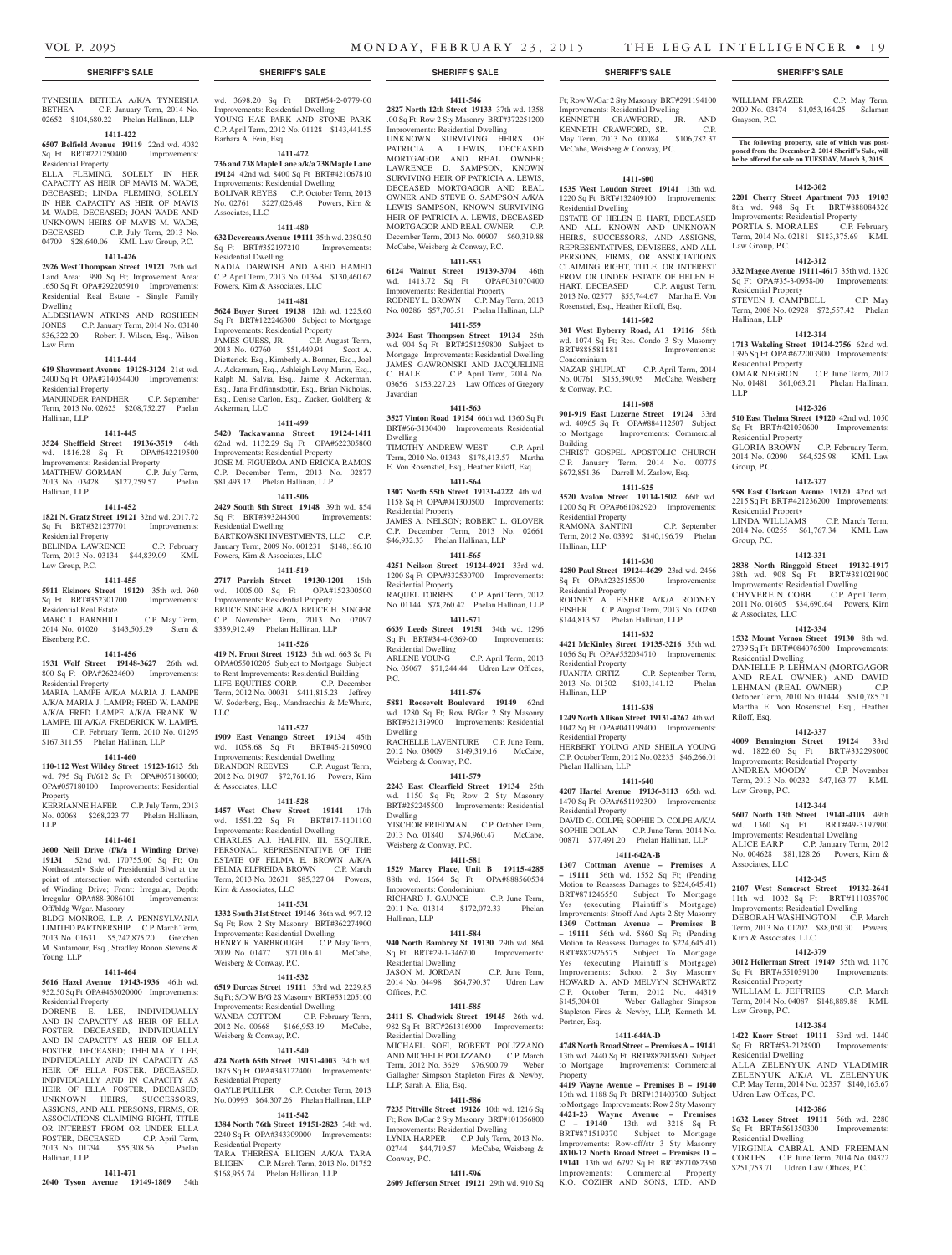#### **1412-406**

**2036 W. Estaugh Street 19120** 11th wd. 1048 Sq Ft, Judgment: \$49,123.47, plus interest in the amount of \$8.08 per diem from May<br>1, 2013. BRT#112072000 Improvements: 1, 2013. BRT#112072000 Improvements: Residential Property

MARCUS GAY C.P. November Term, 2012 No. 1899 \$49,123.47 Michael V. Phillips, Esq.

### **1412-407**

**5142 Brown Street 19139** 44th wd. 1280 Sq Ft BRT#441271500 Improvements: Residential Property ATIF LACEY C.P. January Term, 2014

No. 01438 \$87,662.25 KML Law Group, P.C. **1412-410**

**2116 South 57th Street 19143** 40th wd. 1296 Sq Ft BRT#401007700 Improvements: Residential Dwelling

ANTHONY BYRD, SR. A/K/A ANTHONY BYRD C.P. March Term, 2014 No. 04192 \$96,136.36 Martha E. Von Rosenstiel, Esq., Heather Riloff, Esq.

#### **1412-415**

**5316 Wyalusing Avenue 19131-5019** 44th wd. 1350 Sq Ft OPA#442069500 Improvements: Residential Property

WILLIE MAE JOHNSON, IN HER CAPACITY AS ADMINISTRATRIX AND HEIR ESTATE OF SALLIE HUNTER; KATHERINE STEADLEY, IN HER CAPACITY AS HEIR OF THE ESTATE OF SALLIE HUNTER; BETTIE JOHNSON A/K/A BETTY JOHNSON, IN HER CAPACITY AS HEIR OF THE ESTATE OF SALLIE HUNTER; UNKNOWN HEIRS, SUCCESSORS, ASSIGNS, AND ALL PERSONS, FIRMS, OR ASSOCIATIONS CLAIMING RIGHT. TITLE OR INTEREST FROM OR UNDER SALLIE HUNTER, DECEASED; DANIEL HUNTER, IN HIS CAPACITY AS HEIR OF THE ESTATE OF SALLIE HUNTER C.P. February Term, 2012 No. 02735 \$61,229.51 Phelan Hallinan, LLP

#### **1412-456**

# **5447 Cedar Avenue 19143-1953** 46th wd. 1280

Sq Ft OPA#463038700 Improvements: Residential Property ATTOH MOUTCHIA C.P. June Term, 2013 No. 01568 \$44,469.02 Phelan Hallinan, LLP

#### **1412-457**

**1324 Locust Street, Apartment 518 19107- 5645** 88th wd. 358 Sq Ft OPA#888115398 Improvements: Condominium SHERRY L. SFORZA AND HELEN C. RICHMAN C.P. February Term, 2013 No. 01699 \$114,207.57 Phelan Hallinan, LLP

#### **1412-461**

**11704 Joseph Kelly Terrace 19154-1638**  66th wd. 2143.00 Sq Ft OPA#662000412 Improvements: Residential Property KIMBERLY A. MARTINEZ C.P. September Term, 2010 No. 01735 \$274,277.32 Phelan Hallinan, LLP

#### **1412-465**

**4514 Baltimore Avenue, Apt 3F 19143**  46th wd. STR/Off Apartments 3 Story Masonry; 2400 Sq Ft PRCL#461089000 Improvements: Residential Dwelling SHEZAAN H. SYED AND UNITED STATES OF AMERICA C/O US ATTORNEY FOR THE EASTERN DISTRICT OF PENNSYLVANIA C.P. April Term, 2011 No. 00021 \$218,315.96 Federman & Associates, LLC

#### **1412-470**

**3131 Longshore Avenue 19149** 55th wd. 1402 Sq Ft BRT#551277500 Improvements: Residential Property DEBORAH A. FORTUNATO C.P. April

Term, 2014 No. 04178 \$173,192.29 KML Law Group, P.C. **1412-477**

# **602 East Annsbury Street 19120** 42nd wd.

800 Sq Ft BRT#421007300 Improvements: Residential Property ZAIDA E. DEJESUS C.P. October Term, 2012 No. 02237 \$85,085.67 KML Law

# Group, P.C. **1412-481**

**3803 Janice Street 19114-2826** 57th wd. 1060 Sq Ft BRT#57-2-1457-00 Improvements: Residential Dwelling

CASIMIR J. GARCZYNSKI AND LAURA M. GARCZYNSKI C.P. August Term, 2012 No. 01941 \$297,854.27 Barbara A. Fen, Esq.

### **1412-482**

**1829 Wilmot Street 19124** 23rd wd. 1645 Sq Ft BRT#23-2-1348-05 Subject to Mortgage Improvements: Residential Property WENDY L. DANIELS C.P. November

Term, 2011 No. 01241 \$50,870.28 Pressman & Doyle, LLC

**1412-503 4349 Deer Path Lane 19154** 66th wd. 1260 Sq Ft BRT#66-2-450600 Improvements:

Residential Dwelling ALAN J. MCCAUSLAND A/K/A ALAN MCCAUSLAND AND TERESA MCCAUSLAND C.P. August Term, 2013 No. 00987 \$156,503.62 Udren Law Offices, P.C.

### **1412-505**

**2527 South Dewey Street 19142** 40th wd. Row 2 STY MASONRY; 960 Sq Ft BRT#402072700 Improvements: Residential Dwelling SHIRLEY PORTER C.P. June Term, 2014 No. 03860 \$67,841.09 McCabe, Weisberg, & Conway, P.C.

# **1412-512**

**730 North 37th Street 19104** 24th wd. 1036 Sq Ft BRT#24-3-082300 Improvements: Residential Dwelling MAY GRAY C.P. January Term, 2010 No. 02132 \$73,722.27 Udren Law Offices, P.C.

#### **1412-514**

**613 Catharine Street Unit B 19147-2909**  2nd wd. 2634 Sq Ft BRT#888021762 Improvements: Residential Dwelling CHE GREEN AND THE UNITED STATES OF AMERICA C.P. June Term, 2009 No. 00489 \$1,193,732.42 Powers, Kirn & Associates, LLC

#### **1412-538**

**266 Sparks Street 19120** 61st wd. 1020 Sq  $Ft$  BRT#61-1-250300 Residential Property NORMAN B. BELL A/K/A NORMAN<br>BELL C.P. December Term, 2013 No. BELL C.P. December Term, 2013 No. 002416 \$27,564.39 Leon P. Haller, Esq.

# **1412-547**

**902 South Alden Street 19143** 46th wd. ROW 2 STY MASONRY; 970 Sq Ft BRT#463265000 Improvements: Residential Dwelling MATTHEW T. LEE C.P. November Term,

2013 No. 01771 \$82,205.27 McCabe, Weisberg, & Conway, P.C.

**1412-548 1315 72nd Avenue 19126** 61st wd. SEMI/DET

3 STY FRAME; 2000 Sq Ft BRT#611452300 Improvements: Residential Dwelling SONIA HALIDAY A/K/A SONIA M. HALIDAY C.P. September Term, 2012 No. 03355 \$246,086.77 McCabe, Weisberg, & Conway, P.C.

#### **1412-552**

**5542 Lansdowne Avenue 19131** 4th wd. ROW CONV/APT 2STY MASONRY; 1181 Sq Ft BRT#041253900 Improvements: Residential Dwelling

DARNELL R. RUSSELL C.P. June Term, 2008 No. 03826 \$117,826.86 McCabe, Weisberg, & Conway, P.C.

# 1501**1412-556A-C**

**4324 Main Street – Premises A – 19127-1421**  21st wd. 1973 Sq Ft; Judgment: \$1,132,077.87 together with interest at the per diem rate of \$178.70 accruing after March 5, 2014 OPA#871274800 Improvements: Row W-off/str 2sty Masonr

**4326 Main Street – Premises B – 19127-1421**  21st wd. 3649 Sq ; Judgment: \$1,132,077.87 together with interest at the per diem rate of \$178.70 accruing after March 5, 2014 OPA#871019250 Improvements: Str/ off+apts 3sty Masonry

**4328 Main Street – Premises C – 19127- 1421** 21st wd. 3243 Sq Ft OPA#871274850 Improvements: Row W-off/str 2 Sty Masonr 4326 MAIN STREET, LP C.P. April Term, 2010 No. 01278 \$1,132,077.87 Frank G. Murphy, Esq.

#### **1412-564**

**1528 South Etting Street 19146** 36th wd. ROW 2 STY MASONRY; 1120 Sq Ft BRT#364314400 Improvements: Residential Dwelling C.P. August Term, 2001 No. 01297 \$46,287.09 McCabe, Weisberg, & Conway, P.C.

## **1412-578**

**247 West Chew Avenue a/k/a 247 West Chew Street 19120-2354** 61st wd. 2500 Sq Ft<br>BRT#612047800 Improvements: Det 3 Improvements: Det 3 Story Masonry GEORGE S. KANNAMPLAVE AND SUSAN G. KANNAMPLAVE C.P. May Term, 2014 No. 01292 \$171,212.59 Milstead & Associates, LLC

**3111 Windish Street 19152-4517** 64th wd. 1270 Sq Ft OPA#641198500 Improvements: Residential Property STEPHEN C. HEIM AND DANIELLE

**1412-581**

HEIM C.P. January Term, 2012 No. 03067

# \$177,156.25 Phelan Hallinan, LLP

**1412-596 4615 Hurley Street 19124** 42nd wd. ROW 2 STY MASONRY; 960 Sq Ft BRT#421445500 Improvements: Residential Dwelling JAMAL REYNOLDS C.P. October Term, 2008 No. 03984 \$47,152.19 McCabe, Weisberg, & Conway, P.C.

# **1412-597**

**1909 Bainbridge Street 19146** 30th wd. ROW 3 STY MASONRY; 1950 Sq Ft BRT#301047600 Improvements: Residential Dwelling CHARLOTTE MILES C.P. September

Term, 2008 No. 01954 \$263,591.01 McCabe, Weisberg, & Conway, P.C. **1412-614**

**1322 McFerran Street 19140** 43rd wd. 1110 Sq Ft BRT#433005000 Improvements: Residential Property

JASON HOWARD, AS SOLE OWNER C.P. September Term, 2013 No. 02591 \$49,177.01 Zucker, Goldberg & Ackerman, LLC

#### **1412-617**

**1956 President Street 19115** 58th wd. S/D W B/G 1 STY MASONRY; 1201 Sq Ft BRT#581080600 Improvements: Residential Dwelling JUANITA NEWTON AND JESSE C. NEWTON C.P. March Term, 2014 No. 01396 \$205,847.40 McCabe, Weisberg, & Conway, P.C.

#### **1412-624**

**2415 West 75th Avenue 19138** 50th wd. ROW B/GAR 2STY MASONRY; 1182 Sq Ft BRT#501404700 Improvements: Residential Dwelling GRACIE CONNOR, DAVID WILLIAMS, KNOWN SURVIVING HEIR OF EDNOMA G. WILLIAMS, DECEASED MORTGAGOR AND REAL OWNER AND UNKNOWN SURVIVING HEIRS OF EDNOMA G. WILLIAMS, DECEASED MORTGAGOR AND REAL OWNER C.P. May Term, 2010 No. 01616 \$43,441.08 McCabe, Weisberg, & Conway, P.C.

#### **1412-627**

**3178 Chatham Street 19134** 25th wd. ROW 2 STY MASONRY; 1290 Sq<br> Ft BRT#251420200 Improvements: Ft BRT#251420200 Improvements: Residential Dwelling KAREN FLYNN C.P. March Term, 2013 No. 03968 \$109,007.64 McCabe, Weisberg, & Conway, P.C.

# **1412-628**

**3467 Richmond Street 19134-6021** 45th wd. 3880 Sq Ft BRT#451134800; PRCL#25N15-34 Subject to Mortgage Subject to Rent Improvements: Improvements Consist Of (i) A Two Part Three Story, Semidetached Mixed Use Structure With A Bar And Kitchen On The First Floor And Living Space On The Second And Third Floors, And (ii) A Garage Located At The Rear Of The Main Building.

3467 RICHMOND REAL ESTATE VENTURES, LLC C.P. January Term, 2013 No. 02083 \$316,217.90 Jack M. Seitz, Esq.; Zachary J. Cohen, Esq., Lesavoy Butz & Seitz, LLC

#### **1412-629**

**32 South 40th Street 19104** 27th wd. 4080 Sq Ft BRT#871126000 Subject to Mortgage Subject to Rent Improvements: Improvements Consist Of A Three Story Mixed Use Structure With Commercial Space On The Ground Floor, An Apartment Unit On The Second And Another On The Third Floor, With Brick And Stucco Exterior Walls. DR. WYATT'S UNIVERSITY HERBS COMPANY C.P. October Term, 2011 No. 04041 \$230,428.40 Jack M. Seitz, Esq.; Zachary J. Cohen, Esq., Lesavoy Butz & Seitz, LLC

#### **1412-638**

**1926 South 4th Street 19148-2537** 39th wd. 1908 Sq Ft OPA#392255800 Improvements: Residential Property SHELLY CHAN AND BROTHER &<br>SISTER, INC. C.P. August Term, 2013 C.P. August Term, 2013

# 03068 \$186,295.99 Phelan Hallinan, LLP

#### **1412-641**

**1402 Ellsworth Street 19146** 36th wd. on south side of Ellsworth Street with the West side of Carlisle Street, Front: 17 ft 0 in Depth: 79 ft 7 in; 2668 Sq Ft BRT#365270600 Improvements: Residential Dwelling ELLSWORTH COMMONS, LP AND JACQUELINE BRISBANE C.P. April Term, 2014 No. 01260 \$242,182.46 Jerrold S Kulback, Esq.

#### **SHERIFF'S SALE SHERIFF'S SALE SHERIFF'S SALE SHERIFF'S SALE SHERIFF'S SALE**

**The following property, sale of which was post-poned from the January 6, 2015 Sheriff's Sale, will be be offered for sale on TUESDAY, March 3, 2015.**

DRAYTON C.P. August Term, 2012 No. 02010 \$62,215.35 Phelan Hallinan, LLP **1501-361 1853 East Venango Street 19134-1521**  45th wd. 1272 Sq Ft OPA# 452150000 Improvements: Residential Property<br>ANTONIO SANTIAGO C.P. October

Term, 2013 No. 02858 \$49,871.52 Phelan

**1501-362 2547 Collins Street, a/k/a 2547 East Collins Street 19125-1724** 31st wd. 778 Sq Ft OPA# 311202400 Improvements: Residential

DAVID R. BURKE AND KELLY R. BURKE C.P. March Term, 2014 No. 00620 \$121,236.79

**1501-364 838 Magee Avenue 19111-4812** 53rd wd. 1260 Sq Ft OPA# 531178100 Improvements:

CHUNTELL SHORT A/K/A CHUNTELL L. SHORT C.P. May Term, 2012 No. 01016 \$107,002.50 Phelan Hallinan, LLP **1501-368 4200 I Street 19124** 33rd wd. 1152 Sq Ft BRT#332153700 Improvements: Residential

MICHAEL P. HINES C.P. January Term, 2014 No. 02787 \$72,584.16 KML Law

**1501-371 2324 North Howard Street 19133** 19th wd. 1201 Sq Ft BRT#191036310 Improvements:

CYDMARIE TORRES C.P. May Term, 2013 No. 01441 \$95,314.01 KML Law Group, PC **1501-372 5222 Oakland Street 19124-1814** 62nd wd. 1366 Sq Ft OPA# 621386500 Improvements:

CRYSTAL ANDERSON C.P. April Term, 2014 No. 02670 \$112,583.93 Phelan

**1501-375 9217 Andover Road 19114-3818** 57th wd. 1688 Sq Ft OPA# 572281100 Improvements:

PATRICK C. PARKINSON; ANNA MARIE PARKINSON A/K/A ANNA M. ROSSELLI C.P. October Term, 2006 No. 04233 \$152,700.38 Phelan Hallinan, LLP **1501-377 1525 West Duncannon Avenue 19141- 1636** 17th wd. 2323 Sq Ft OPA# 171072500 Improvements: Residential Property LEIGHTON S. PERRINS C.P. June Term, 2014 No. 04577 \$139,543.24 Phelan

**1501-381 1815 East Tulpehocken Street 19138- 1210** 10th wd. 1290 Sq Ft OPA# 102219200 Improvements: Residential Property<br>TAMARA L WILLIAMS C.P. April

Term, 2012 No. 03763 \$24,401.44 Phelan

**1501-383 735 Stanwood Street 19111-2332** 63rd wd. 1470 Sq Ft OPA# 631332506 Improvements:

DEBORAH ANN GARVEY A/K/A DEBORAH GARVEY C.P. July Term, 2010 No. 02430 \$169,774.39 Phelan Hallinan, LLP **1501-391 3016 Almond Street 19134-5028** 25th wd. 1092 Sq Ft OPA# 251304000 Improvements:

LISA MARIE BRADY C.P. November Term, 2013 No. 01935 \$136,638.85 Phelan

**1501-393 140 East Walnut Lane 19144-2005** 59th wd. 1512 Sq Ft OPA# 592058900 Improvements:

LONDYN MCGUIGAN C.P. August Term, 2013 No. 00006 \$167,914.98 Phelan

**1501-397 6337 Morton Street 19144** 22nd wd. 1760 Sq Ft BRT#592213037 Improvements:

ALONZO PICKRON C.P. November Term, 2013 No. 00474 \$94,993.54 Martha E. Von Rosenstiel, Esq., Heather Riloff, Esq. **1501-400 1006 70th Avenue 19126-2103** 61st wd. 2048 Sq Ft OPA# 611444500 Improvements:

ROCHELLE L. REYNOLDS C.P. August Term, 2012 No. 00611 \$278,345.09 Phelan

**1501-402 6825 Roosevelt Boulevard a/k/a 6825 E. Roosevelt Boulevard 19149** 55th wd. 1368

ANTONIO SANTIAGO

Hallinan, LLP

Property

Property

Group, PC

Residential Property

Residential Property

Residential Property

Hallinan, LLP

Hallinan, LLP

Residential Property

Residential Property

Residential Property

Residential Dwelling

Residential Property

Hallinan, LLP

Hallinan, LLP

Hallinan, LLP

TAMARA L. WILLIAMS

Hallinan, LLP

Phelan Hallinan, LLP

Residential Property

### **1501-315**

**544 South Conestoga Street 19143-1922**  46th wd. 1215 Sq Ft OPA# 463182800 Improvements: Residential Property JOHN G. MORRIS C.P. April Term, 2014 No. 01775 \$41,022.19 Phelan Hallinan, LLP

#### **1501-318**

**8801 Roosevelt Boulevard 19152** 57th wd. 4679 Sq Ft BRT#571160100 Improvements: Residential Property THE UNKNOWN HEIRS AND/OR ADMINISTRATORS OF THE ESTATE OF JOHN SARNESE C.P. October Term, 2013 No. 00190 \$235,037.06 Zucker, Goldberg

## **1501-321**

& Ackerman, LLC

Offices, PC

Residential Property

Residential Property

Residential Dwelling

Residential Property

Residential Property

Improvements: Condominium

Hallinan, LLP

Hallinan, LLP

Hallinan, LLP

Residential Property

Residential Property

Residential Property

**8603 Williams Avenue 19150** 50th wd. 1462.5 Sq Ft BRT#502279300 Improvements: Residential Dwelling

ANGELA PERYMON C.P. August Term, 2013 No. 01922 \$152,301.20 Martha E. Von Rosenstiel, Esq., Heather Riloff, Esq.

#### **1501-327**

**403 West Wellens Avenue 19120** 42nd wd. 1092 Sq Ft BRT#422238000 Improvements: Residential Property<br>KEVIN P. CLARK C.P. March Term, 2014 No. 01426 \$30,267.27 KML Law Group, PC

#### **1501-328**

**1211 South Millick Street 19143-2333** 3rd wd. 1024 Sq Ft BRT#03-3-219400 Improvements: Residential Dwelling AYOBAMI OGUNSOLA C.P. March Term,

2014 No. 00884 \$31,827.88 Udren Law

**1501-329 5243 Westford Road 19120** 42nd wd. 1496.25 Sq Ft BRT#421408700 Improvements:

SADIE PEREZ C.P. August Term, 2011 No. 03915 \$101,399.76 KML Law Group, PC **1501-330 11710 Lanett Road 19154** 66th wd. 1400 Sq Ft BRT#662034200 Improvements:

JAMES C. HERRON AND JEANINE L. HERRON C.P. April Term, 2013 No. 02397 \$217,273.26 KML Law Group, PC **1501-335 2130 Bridge Street 19124** 62nd wd. 1068 Sq Ft BRT#622107200 Improvements:

LEONARD R. STONE C.P. April Term, 2014 No. 01365 \$70,410.84 Martha E. Von Rosenstiel, Esq., Heather Riloff, Esq. **1501-337 6142 Tackawanna Street 19135-3416** 55th wd. 1088 Sq Ft OPA# 552239800 Improvements:

BRYAN J. GALIE C.P. August Term, 2012 No. 00036 \$38,853.30 Phelan Hallinan, LLP **1501-339 821 North 26th Street 19130-1851** 15th wd. 2445 Sq Ft OPA# 151281100 Improvements:

FRANK J. ALLEN, JR. C.P. April Term, 2010 No. 01404 \$408,734.74 Phelan

**1501-348 1324 Locust Street, Unit 530 19107- 5604** 5th wd. 319 Sq Ft OPA# 888115422

ARTHUR L. BROWN C.P. March Term, 2012 No. 00019 \$148,437.28 Phelan

**1501-351 951 East Schiller Street 19134-1314** 33rd wd. 1176 Sq Ft OPA# 331196000 Improvements:

VERNON COYLE C.P. May Term, 2012 No. 01887 \$65,049.51 Phelan Hallinan, LLP **1501-356 1116 West Moyamensing Avenue 19148- 3616** 39th wd. 1134 Sq Ft OPA# 394110200

**1501-357 1159 Overington Street 19124-3134** 23rd wd. 1164 Sq Ft OPA# 234078600 Improvements:

DAVID BOWENS AND WILLAMAE WOODBURY C.P. May Term, 2013 No. 00555 \$110,977.35 Phelan Hallinan, LLP **1501-360 536 North 58th Street 19131-4836** 4th wd. 1792 Sq Ft OPA# 043134100 Improvements:

CHANEL R. DRAYTON A/K/A CHANEL

Improvements: Residential Property FRANK L. CASILLO C.P. September Term, 2012 No. 03270 \$182,461.84 Phelan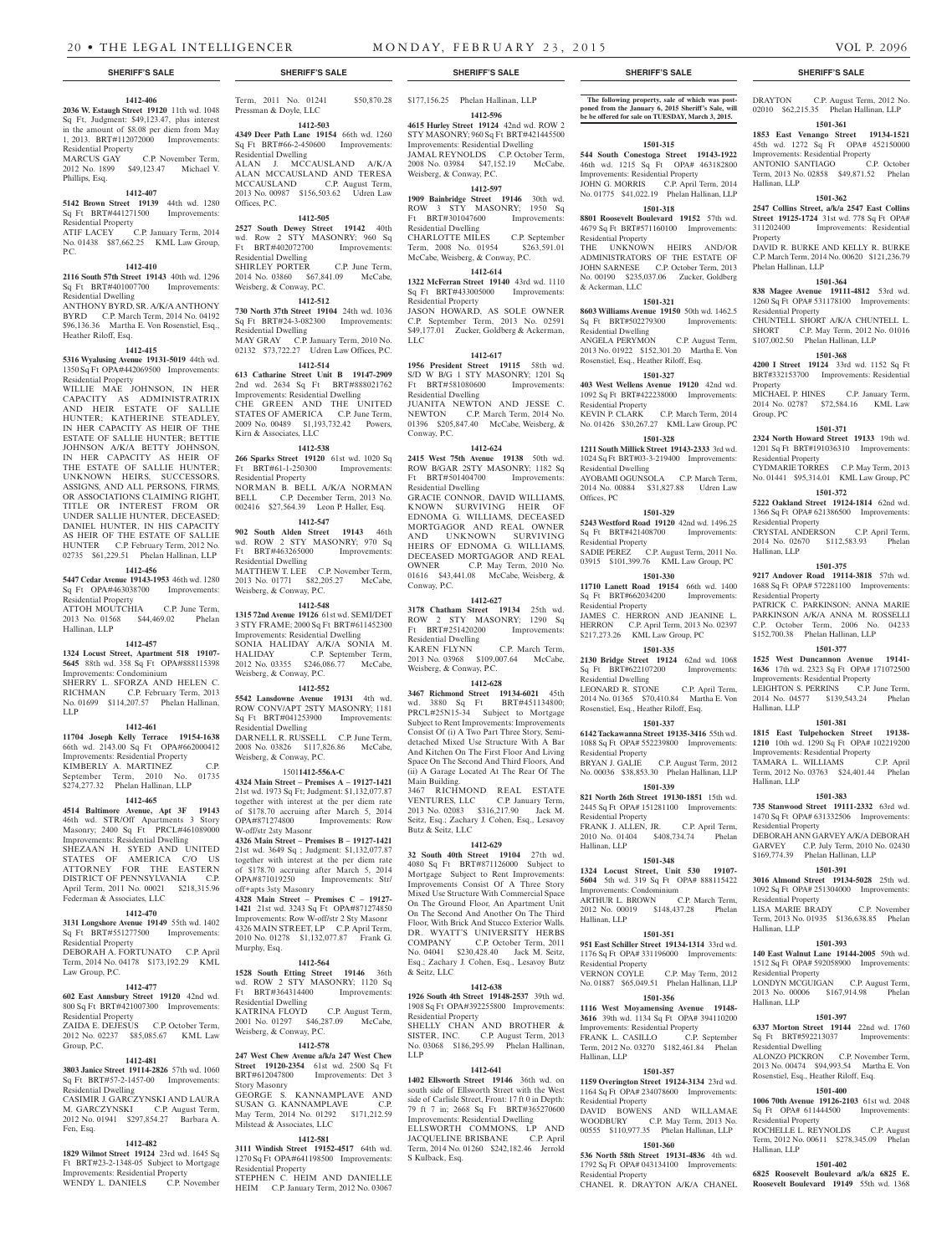Residential Property

Residential Dwelling

Associates, LLC

Residential Dwelling

Offices, PC

Gregory Javardian

Residential Real Estate

Eisenberg, PC

Residential Property

Semi Det 2 Sty Masonry

Row 2 Sty Masonry

Associates, LLC

Residential Property

Residential Property

Phelan Hallinan, LLP

Phelan Hallinan, LLP

Property

Milstead & Associates, LLC

Doyle, LLC

GEORGE XAVIER A/K/A GEORGE SMITH, JR. C.P. June Term, 2014 No. 02866 \$282,248.22 KML Law Group, PC **1501-519 5832 Malvern Avenue 19131-3026** 52nd wd. 1217 Sq Ft BRT#522113400 Improvements:

**1944** 1st wd. 2364 Sq Ft OPA# 011214200 Improvements: Residential Property JOHN E. MCNAMEE C.P. July Term, 2012 No. 03408 \$292,150.00 Phelan Hallinan,

**1501-579 5943 North 3rd Street 19120-1843** 61st wd. 1118 Sq Ft OPA# 612389700 Improvements:

ANDRENA L. DIXON C.P. April Term, 2011 No. 03124 \$97,811.99 Phelan

**1501-582 440 Delmar Street 19128-4506** 21st wd. 1184 Sq Ft BRT#212309300 Improvements: Semi

KIMBERLY RAMPONE A/K/A KIMBERLY MARIE JUNIO AND MICHAEL J. RAMPONE, JR. A/K/A MICHAEL J. RAMPONE C.P. June Term, 2014 No. 02570 \$247,909.98

**1501-585 3166 Reach Street 19134** 33rd wd. 1064 Sq Ft BRT#331313700 Improvements: Residential

DAWN WILLIAMS C.P. June Term, 2013 No. 003253 \$32,719.61 Christopher A.

**1501-588 157 N. Vodges Street 19139** 4th wd. 928 Sq Ft BRT#041184000 Improvements: Residential

PATRICK N. FAULKNER C.P. August Term, 2014 No. 01996 \$56,370.67 Christopher A.

**1501-592 6605 North Gratz Street 19126** 10th wd. 1320 Sq Ft BRT#101098100 Improvements:

GEORGIA D. GOODMAN-WATSON C.P. July Term, 2014 No. 1304 \$132,399.83

**1501-595 7343 Ogontz Avenue 19138-1305** 50th wd. 1274 Sq Ft BRT#501309400 Improvements:

MICHELLE LAMB, AS ADMINISTRATRIX OF THE ESTATE OF MAUREEN E. LAMB, DECEASED C.P. March Term, 2012 No. 02555 \$39,131.37 KML Law Group, PC **1501-602 1545 Stevens Street 19149-3310** 54th wd. 1126 Sq Ft OPA# 541052900 Improvements:

TAMIKA MCDOWELL C.P. August Term, 2014 No. 00906 \$160,804.60 Phelan

**1501-604 6520 Torresdale Avenue 19135-2822** 41st wd. 1408 Sq Ft OPA# 411298000 Improvements:

JOSEPH L. MICSKO A/K/A JOSEPH MICSKO C.P. August Term, 2014 No. 02913 \$120,542.27 Phelan Hallinan, LLP **1501-605 7118 Oakland Street 19149-1211** 54th wd. 1176 Sq Ft OPA# 542381900 Improvements:

ANTONIO PEREZ AND CARMEN PEREZ C.P. December Term, 2011 No. 00027 \$166,036.42 Phelan Hallinan, LLP **1501-606 1681 Dyre Street 19124-1369** 62nd wd. 1722 OPA# 622044100 Improvements: Residential

LASHAUN D. WEBB A/K/A LASHAUN WEBB C.P. April Term, 2014 No. 02664 \$106,526.28 Phelan Hallinan, LLP **1501-607 1114 South Wilton Street 19143-4207** 51st wd. 1470 Sq Ft OPA# 511211400 Improvements:

GRANT L. PALMER C.P. February Term, 2009 No. 02439 \$95,175.61 Phelan

**1501-612 3233 North Stillman Street 19129** 38th wd. Row 2 Sty Masonry; 956 Sq Ft BRT#381091200 Improvements: Residential Dwelling MARKEEA J. GLENN C.P. January Term, 2014 No. 00221 \$61,358.04 McCabe,

**1501-614 6725 North 7th Street 19126** 61st wd. Det Conv. Apt 3 Sty Stone; 2205 Sq Ft BRT#611150100 Improvements: Residential

CHRISTOPHER ELSETINOW AND LYDIA E. ELSETINOW A/K/A LIDIA ELSETINOW C.P. October Term, 2013 No. 03010 \$56,309.91 McCabe, Weisberg & Conway, PC **1501-615 8530 Verree Road, Floor 2 19111-1325**  63rd wd. 1848 Sq Ft OPA# 632258400 Improvements: Residential Property

LLP

Residential Property

Hallinan, LLP

Det 2 Sty Masonry

Property

**Property** 

DeNardo, Esq.

DeNardo, Esq.

Residential Property

Residential Property

Residential Property

Residential Property

Residential Property

Residential Property

Weisberg & Conway, PC

Hallinan, LLP

Dwelling

Property

Hallinan, LLP

Christopher A. DeNardo, Esq.

Milstead & Associates, LLC

HEIRS AND DEVISEES OF LEO B. WALLACE, DECEASED C.P. May Term, 2013 No. 01809 \$28,047.08 Pressman &

**1501-520 34 Ashmead Place South 19144** 12th wd. 1314 Sq Ft BRT#12-3-083100 Improvements:

ALICE LASHLEY AND KELVIN A. LASHLEY C.P. November Term, 2012 No. 02933 \$80,962.26 Udren Law Offices, PC **1501-525 7310 North Bouvier Street 19126-1535**  10th wd. 1481 Sq Ft BRT#10-1-0795-00 Improvements: Row B/gar 2 Sty Masonry JORGE FAGUNDES AND THE UNITED STATES OF AMERICA C/O THE U.S. ATTORNEY FOR THE EASTERN DISTRICT OF PENNSYLVANIA C.P. June Term, 2014 No. 00243 \$110,165.74 Milstead &

**1501-527 11704 Corry Road 19154** 66th wd. 1400 Sq Ft BRT#66-2-038700 Improvements:

SUZANNE MAIER O'DONNELL A/K/A SUZANNE M. MAIER C.P. April Term, 2013 No. 02988 \$181,452.23 Udren Law

**1501-532 5921 Pine Street 19143-1123** 3rd wd. 1376 Sq Ft BRT#032032000 Subject to Mortgage Improvements: Residential Dwelling EDWARD J. CODY, SR., PERSONAL REPRESENTATIVE OF THE ESTATE OF MURRAY PRICE, JR. A/K/A MURRAY PRICE, DECEASED C.P. January Term, 2014 No. 01911 \$25,509.48 Law Offices of

**1501-536 1003 E. Luzerne Street 19124-5205** 33rd wd. 1206 Sq Ft BRT#332019800 Improvements:

DAISY FLEMING C.P. October Term, 2013 No. 00322 \$154,751.64 Stern &

**1501-538 5760 Rodman Street 19143-1942** 46th wd. 1408 Sq Ft BRT#463036500 Improvements:

RONALD MATURIN, SOLE OWNER C.P. January Term, 2014 No. 2038 \$59,590.13 Zucker, Goldberg & Ackerman, LLC **1501-548 406 West Queen Lane 19144-4607** 22nd wd. 1260 Sq Ft BRT#123121900 Improvements:

THOMAS MORGAN AND SCHELL MORGAN C.P. May Term, 2013 No. 02265 \$74,472.01 Milstead & Associates, LLC **1501-551 3341 Gratz Street 19140-4924** 38th wd. 1379 Sq Ft BRT#11-2-2602-00 Improvements:

JOHN HALL AND ANGELA HALL C.P. July Term, 2014 No. 00192 \$52,113.56

**1501-552 5750-52 Rising Sun Avenue 19120-1626**  35th wd. 3611 Sq Ft BRT#351315300 Improvements: Det Conv Apt 2 Sty Masonry ROSENEX MICHEL C.P. June Term, 2014 No. 01596 \$300,251.52 Milstead &

**1501-555 7662 Brentwood Road 19151** 34th wd. 1120 Sq Ft BRT#343227000 Improvements:

JAMES L. HAYES C.P. July Term, 2011 No. 01819 \$44,462.66 KML Law Group, PC **1501-569 4310 Lawndale Street 19124-4310** 33rd wd. 720 Sq Ft OPA# 332265200 Improvements:

EVELYN SPERDUTO; ROBERT SPERDUTO C.P. October Term, 2010 No. 02929 \$90,718.51

**1501-571 4414 Devereaux Street, a/k/a 4414 Devereaux Avenue 19135-3604** 55th wd. 1500 Sq Ft OPA# 552024600 Improvements: Residential

AHSAN ULLAHA AND BIBI WALIMA ULLAHA A/K/A BIBI W. KHAN C.P. February Term, 2014 No. 01511 \$138,889.32

**1501-577 1823 East Moyamensing Avenue 19148-**

# Sq Ft BRT#551526500 Improvements:

Residential Property DEREK JACKSON C.P. August Term, 2013 No. 01843 \$82,096.46 KML Law Group, PC

# **1501-406**

**1508 Brown Street 19130-2906** 15th wd. 2595 Sq Ft OPA# 152234400 Improvements:

#### Residential Property JAMES EDWARD SMITH C.P. March Term, 2012 No. 03105 \$314,819.62 Phelan

Hallinan, LLP **1501-408**

**1527 Swain Street 19130** 15th wd. 1552 Sq Ft BRT#152183900 Improvements: Residential Dwelling OMAR JEFFERSON AND KIMBERLY N.

### MCGLONN-LUCAS C.P. July Term, 2014 No. 00860 \$342,623.90 Martha E. Von Rosenstiel, Esq., Heather Riloff, Esq.

# **1501-413**

**580 East Godfrey Avenue 19120** 35th wd. 1454 Sq Ft BRT#351094300 Improvements: Residential Dwelling

WILLIE OTEAL WALTON C.P. November Term, 2013 No. 02053 \$83,207.52 Martha E. Von Rosenstiel, Esq., Heather Riloff, Esq.

#### **1501-414**

#### **320 North 40th Street 19104** 6th wd. 3439 Sq Ft BRT#88-1-1616-00 Improvements: Residential Dwelling GWENDOLYN LEWIS A/K/A GWENDOLYN

V. LEWIS; RASHEED LEWIS A/K/A RASHEED J. LEWIS C.P. March Term, 2014 No. 04545 \$280,159.63 Udren Law Offices, PC

#### **1501-416**

#### **2804 Fuller Street 19152-3103** 64th wd. 1250 Sq Ft BRT#64-1-2282-00 Improvements:

Residential Dwelling JOHN SULLICK A/K/A JOHN S. SULLICK

C.P. June Term, 2014 No. 04320 \$133,031.95 Udren Law Offices, PC

#### **1501-417**

**1210 West Jefferson Street 19122** 20th wd. 1600 Sq Ft BRT#20-1011200 Improvements: Residential Dwelling APRIL REEVES A/K/A APRIL V. REEVES C.P. September Term, 2013 No. 02666

\$124,535.37 Udren Law Offices, PC **1501-421**

**2005 East Madison Street 19134-3222**  45th wd. 1188 Sq Ft BRT#45-2-018940 Improvements: Residential Dwelling LYNNE A. KOURKOUMELIS A/K/A LYNNE A. KOURKOUMELIS; ALEXANDROS G.<br>KOYRKOYMELIS C.P. March Term, KOYRKOYMELIS 2014 No. 03578 \$46,720.03 Udren Law Offices, PC

#### **1501-422**

**6350 Brous Avenue 19149** 62nd wd. 1308 Sq Ft BRT#62-1-592400 Improvements: Residential Dwelling

JAMES W. CORCORAN C.P. May Term, 2014 No. 03563 \$25,465.85 Udren Law Offices, PC

### **1501-423**

**7842 Gilbert Street 19150-2504** 50th wd. 1084 Sq Ft OPA# 502112600 Improvements: Residential Property TEENA COLEMAN C.P. January Term, 2014 No. 02654 \$130,858.87 Phelan

# Hallinan, LLP

**1501-425 1716 Fox Chase Road 19152-1814** 56th wd. 1067 Sq Ft OPA# 562174500 Improvements: Residential Property

TINA CAULK C.P. May Term, 2013 No. 02589 \$195,518.56 Phelan Hallinan, LLP

# **1501-429**

**1223 South 49th Street 19143-4441** 27th wd. 1392 Sq Ft OPA# 273050500 Improvements: Residential Property VINCENT HOWELL C.P. February

Term, 2014 No. 00119 \$59,156.57 Phelan Hallinan, LLP

# **1501-433**

**5945 North Lawrence Street 19120-1828**  61st wd. 1316 Sq Ft OPA# 612353100 Improvements: Residential Property DANIEL ALTIDOR C.P. March Term, 2014 No. 02195 \$46,641.37 Phelan Hallinan, LLP

# **1501-436**

**7332 Briar Road 19138-1328** 50th wd. 1086 Sq Ft BRT#501335800 Improvements: Row B/gar 2 Story Masonry MANOLITA I.M. EVANS C.P. June Term,

# 2013 No. 02585 \$153,604.24 Milstead & Associates, LLC

#### **1501-437**

**12628 Medford Road 19154-1448** 66th wd. 1360 Sq Ft BRT#663244100 Improvements: Row B/gar 2 Story Masonry ANDREW CLARK C.P. September Term, 2012 No. 01032 \$232,104.55 Milstead &

Associates, LLC

### **1501-440**

**904 Ripley Street 19111-2622** 63rd wd. 1140 Sq Ft BRT#63-1-2865-00 Improvements: Residential Property LISA COLANZI C.P. June Term, 2014 No. 00830 \$186,642.76 Christopher A. DeNardo, Esq.

#### **1501-442**

**833 Sanger Street 19124** 35th wd. 1240 Sq Ft BRT#351219000 Improvements: Residential Property SUNDAY E. ADEYEMI AND BOLA

ADEYEMI C.P. February Term, 2014 No. 01501 \$32,737.29 Christopher A. DeNardo, Esq.

# **1501-444**

**5844 Akron Street 19149-3402** 62nd wd. 1084 Sq Ft BRT#621426000 Improvements: Residential Property VENUS G. MOUZON AND ANTHONY MOUZON C.P. February Term, 2014 No. 000990 \$163,478.26 Christopher A. DeNardo, Esq.

#### **1501-448**

**9843 Bonner Street 19115-2303** 58th wd. 1720 Sq Ft OPA# 581471600 Improvements: Residential Property SVYATOSLAV FELTSAN; MARIANNA FELTSAN C.P. November Term, 2013 No. 02369 \$213,021.29 Phelan Hallinan, LLP

#### **1501-449**

**2443 East Clearfield Street 19134-4438**  25th wd. 1530 Sq Ft OPA# 251121700 Improvements: Residential Property ANTHONY PIZZARO C.P. June Term, 2012 No. 02626 \$169,464.16 Phelan Hallinan, LLP

#### **1501-450**

**4536 D Street 19120-4525** 42nd wd. 1080 Sq Ft OPA# 421449800 Improvements: Residential Property EDWIN GUILBE C.P. August Term, 2014 No. 00567 \$79,663.34 Phelan Hallinan, LLP

# **1501-451**

**1223 Atwood Road 19151-3110** 34th wd. 1262 Sq Ft OPA# 344329700 Improvements: Residential Property

SEBASTIAN R. REMBERT; FRANCINE M.<br>REMBERT C.P. August Term. 2012 No. C.P. August Term, 2012 No. 01882 \$57,550.63 Phelan Hallinan, LLP **1501-453**

# **1306 South Carlisle Street 19146-4811**

36th wd. 1216 Sq Ft OPA# 365028500 Improvements: Residential Property ANDRE MURRAY; DELORES MURRAY; UNKNOWN HEIRS, SUCCESSORS, ASSIGNS, AND ALL PERSONS, FIRMS, OR ASSOCIATIONS CLAIMING RIGHT, TITLE OR INTEREST FROM OR UNDER LILLIE BROWN, DECEASED C.P. October Term, 2007 No. 02516 \$43,468.69 Phelan Hallinan, LLP

#### **1501-454**

**6909 Sherwood Road 19151-2324** 34th wd. 2316 Sq Ft BRT#344170600 Improvements: Residential Property WALTER N. DOBBINS III C.P. April Term, 2013 No. 02960 \$291,117.26 KML Law Group, PC

#### **1501-455**

**2146 Knorr Street 19149-2306** 54th wd. 1152 Sq Ft BRT#542004000 Improvements: Residential Property RANDELL GREEN C.P. July Term, 2013

No. 04282 \$97,007.96 KML Law Group, PC **1501-458 3245 Tara Road 19154-3309** 66th wd. 800

# Sq Ft OPA# 662474700 Improvements:

Residential Property JOAN BEAR C.P. June Term, 2013 No. 02810 \$75,885.55 Phelan Hallinan, LLP

#### **1501-469**

**3850 Woodhaven Road #612 a/k/a 3850 Woodhaven Road Unit 612 19154-2752**  66th wd. 880 Sq Ft OPA# 888660318 Improvements: Condominium MIRIAM R. ROBINSON C.P. June Term, 2014 No. 02069 \$116,216.46 Phelan Hallinan, LLP

## **1501-471**

**6922 Theodore Street 19142** 40th wd. 1138<br> **Sq Ft BRT#406246300** Improvements: Sq Ft BRT#406246300 Residential Property VICKI R. OFORI AND DEBORAH RILEY C.P. December Term, 2007 No. 02016 \$69,455.86 KML Law Group, PC

#### **1501-477**

**4736 Large Street 19124-2947** 23rd wd. 1280 Sq Ft OPA# 234202300 Improvements: Residential Property C.P. April Term, 2013 No. 01049 \$180,399.86 Phelan Hallinan, LLP

# **1501-479**

**8616 Rugby Street 19150-2706** 50th wd.

# **SHERIFF'S SALE SHERIFF'S SALE SHERIFF'S SALE SHERIFF'S SALE SHERIFF'S SALE**

1200 Sq Ft OPA# 502089500 Improvements: Residential Property LEONARD M. WAKEFIELD A/K/A LEONARD WAKEFIELD C.P. January Term, 2012 No. 04366 \$163,868.11 Phelan Hallinan, LLP

#### **1501-484**

**1032 North Orianna Street 19123-1549**  5th wd. 2043 Sq Ft OPA# 057095420 Improvements: Residential Property JOSEPH STEWARD, III AND SHARON MCPHERSON C.P. May Term, 2008 No. 03544 \$436,757.89 Phelan Hallinan, LLP

#### **1501-490**

**12729 Medford Road 19154-1417** 66th wd. 1360 Sq Ft OPA# 663261700 Improvements: Residential Property SILVIO M. IANNUZZI, III; NANCY L. BOSSERT C.P. February Term, 2012 No.

03096 \$169,344.55 Phelan Hallinan, LLP **1501-493**

**6345 Horrocks Street 19149-2829** 54th wd. 1152 Sq Ft OPA# 541235800 Improvements: Residential Property

DENISE G. DORSEY, IN HER CAPACITY AS ADMINISTRATRIX AND HEIR OF THE ESTATE OF JEANNETTE DORSEY; GWENDOLYN DORSEY, IN HER CAPACITY AS HEIR OF THE ESTATE OF JEANNETTE DORSEY; MICHAEL DORSEY IN HIS CAPACITY AS HEIR OF THE ESTATE OF JEANNETTE DORSEY; MAURICE DORSEY, IN HIS CAPACITY AS HEIR OF THE ESTATE OF JEANNETTE DORSEY; SHARON CALVIN, IN HER CAPACITY AS HEIR OF THE ESTATE OF JEANNETTE DORSEY; RONALD DORSEY, JR. IN HIS CAPACITY AS HEIR OF THE ESTATE OF JEANNETTE DORSEY; UNKNOWN HEIRS, SUCCESSORS, ASSIGNS, AND ALL PERSONS, FIRMS, OR ASSOCIATIONS CLAIMING RIGHT, TITLE OR INTEREST FROM OR UNDER JEANNETTE DORSEY, DECEASED. C.P. March Term, 2014 No. 00157 \$133,243.45 Phelan Hallinan, LLP

#### **1501-501**

**8012 Lindbergh Boulevard 19153-1601**  40th wd. 1440 Sq Ft BRT#405847511 Improvements: Residential Property KIFLE TESSEMA, AS SOLE OWNER C.P. December Term, 2013 No. 03073 \$180,170.86 Zucker, Goldberg & Ackerman, LLC

### **1501-502**

**2232 South Bouvier Street 19145** 26th wd. 784 Sq Ft BRT#262053100 Improvements: Residential Property WILLIAM J. DOYLE, JR. C.P. March Term, 2014 No. 00793 \$145,162.33 Zucker, Goldberg & Ackerman, LLC

#### **1501-503**

**3412 Saint Vincent Street 19149-1626**  55th wd. 1480 Sq Ft OPA# 551438400 Improvements: Residential Property KEVIN M. RAWLEY; DONNA MARIE MULHOLLAND C.P. July Term, 2014 No. 01354 \$127,283.04 Phelan Hallinan, LLP

# **1501-504**

**2750 North 46th Street 19131-1529** 52nd wd. 1578 Sq Ft OPA# 521231900 Improvements: Residential Property MARISA S. BARNES-HOPKINS March Term, 2013 No. 04323 \$139,798.71 Phelan Hallinan, LLP

# **1501-511**

**318 North Felton Street 19139-1103** 34th wd. 1294 Sq Ft BRT#341258300 Improvements: Residential Property CHANTELLE NELSON C.P. November Term, 2010 No. 04134 \$58,482.99 KML Law Group, PC

# **1501-513**

Residential Property

Residential Property

KML Law Group, PC

Group, PC

**1308 South Warnock Street 19147** 1st wd. 1957 Sq Ft BRT#012471300 Improvements: Residential Property JONATHAN SHAMES C.P. July Term, 2014 No. 00871 \$310,101.60 KML Law Group, PC

**1501-514 2905 Brighton Street 19149** 55th wd. 1224 Sq Ft BRT#551362300 Improvements:

WESLEY JONES AND DEILIA MCLAUGHLIN C.P. December Term, 2013 No. 01750 \$176,001.54 KML Law

**1501-516 1865 Conlyn Street 19141** 17th wd. 1432 Sq Ft BRT#171145700 Improvements:

JASMIN D. DAVIS A/K/A JASMIN DAVIS C.P. August Term, 2013 No. 02652 \$85,371.54

**1501-518 1214-16 South Harmony Street 19146**  36th wd. 2144 Sq Ft BRT#362357010 Improvements: Residential Property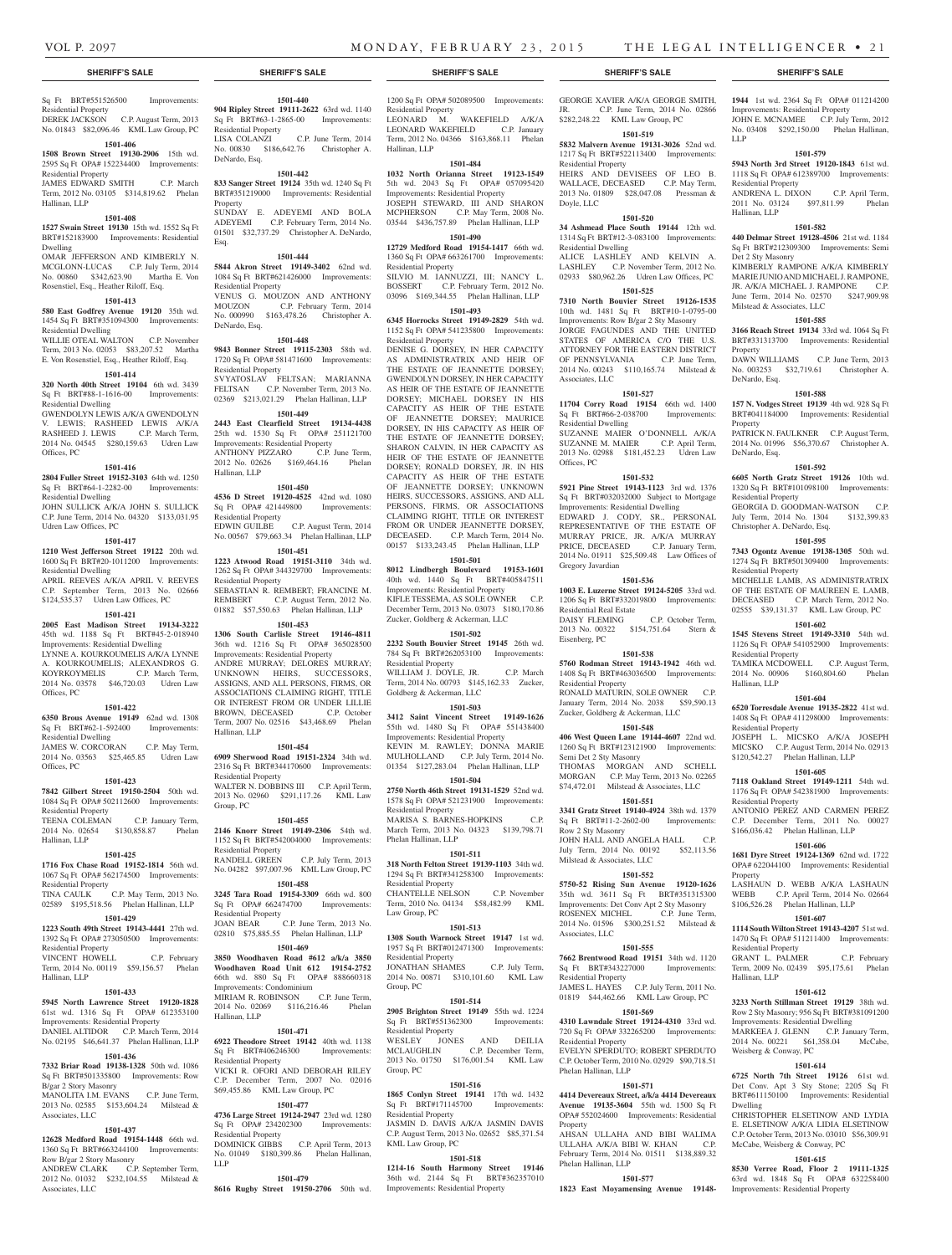EDWARD GRELIS A/K/A GRELIS J. EDWARDS, JR. C.P. December Term, 2013 No. 01920 \$143,251.90 Phelan Hallinan, LLP

#### **1501-618**

**4524 Robbins Avenue, a/k/a 4524 Robbins Street 19135-3212** 41st wd. 928 Sq Ft OPA# 411166400 Improvements: Residential Improvements: Residential Property RAYMOND J. TALBOT; KIMBERLY<br>TALBOT C.P. January Term. 2014 No.

02457 \$51,651.09 Phelan Hallinan, LLP **1501-621 1923 Reed Street 19146** 36th wd. Row 2 Sty Masonry; 1109 Sq Ft BRT#361135400 Improvements: Residential Dwelling LUCAS CHENGULA MWAGALA C.P. October Term, 2013 No. 00841 \$137,633.56

**1501-622 3045 North 4th Street 19133** 19th wd. Row 2 Sty Masonry; 1176 Sq Ft BRT#193094300 Improvements: Residential Dwelling JOSEPH F. LORENTI A/K/A JOSEPH F. LORENT C.P. March Term, 2014 No. 00585 \$36,299.21 McCabe, Weisberg & Conway, PC **1501-627 6526 Cottage Street 19135** 55th wd. Row B/ Gar 2 Sty Masonry; 1170 Sq Ft BRT#552392300 Improvements: Residential Dwelling ASMA A. KHAN, ADMINISTRATRIX OF THE ESTATE OF SHABED KHAN, DECEASED MORTGAGOR AND REAL OWNER C.P. June Term, 2014 No. 01066 \$87,181.76 McCabe, Weisberg & Conway, PC **1501-628 7513 Torresdale Avenue 19140** 65th wd. Row B/Gar 2 Sty Masonry; 1440 Sq Ft BRT#651263700 Improvements: Residential

JAGDISH SATRA C.P. March Term, 2013 No. 01796 \$85,489.77 McCabe, Weisberg

**1501-633 4339 Boone Street 19128-4904** 21st wd. 1467 Sq Ft BRT#21-1-2702-20 Subject to Mortgage Improvements: Buildings And Improvements 4339 BOONE STREET, LP C.P. December Term, 2012 No. 04017 \$269,509.00 Ashley

**1501-637 4735 Whitaker Avenue 19120** 42nd wd. Row B/Gar 2 Sty Masonry; 1200 Sq Ft BRT#421565100 Improvements: Residential

REGINALD BATES C.P. December Term, 2012 No. 00967 \$64,421.76 McCabe,

**1501-640 6109 Marsden Street 19135** 41st wd. S/D Conv Apt 2 Sty Masonry; 1260 Sq Ft BRT#411262000 Improvements: Residential

ANTHONY PIZZARO C.P. December Term, 2006 No. 00791 \$90,776.44 McCabe,

**1501-642 1629 East Tulpehocken Street 19138** 10th wd. Row B/Gar 2 Sty Masonry; 1212 Sq Ft BRT#102214400 Improvements: Residential

MARQUETA SMITH C.P. July Term, 2012 No. 03200 \$148,715.57 McCabe, Weisberg

**1501-643 153 Wolf Street 19148** 39th wd. Apt 2-4 Unts 2 Sty masonry; 1440 Sq Ft BRT#391104400 Improvements: Residential Dwelling LOUIS A. GAROZZO AND PATRICIA GAROZZO C.P. August Term, 2009 No. 01042 \$133,336.48 McCabe, Weisberg &

**1501-644 725 North 44th Street 19104** 6th wd. Row 3 Sty Masonry; 1620 Sq Ft BRT#061297110 Improvements: Residential Dwelling THERESA SIMPSON AND LAMAR SIMPSON C.P. June Term, 2011 No. 02133 \$127,877.45 McCabe, Weisberg &

**1501-646 29 Pelham Road 19119** 22nd wd. 5220 Sq Ft BRT#223098000 Improvements: Residential

FREDA L. WILLIAMS C.P. July Term, 2014 No. 002943 \$387,256.74 Christopher

**1501-648 947 N 5th Street 19123** 5th wd. Row Conv/Apt 3 Sty Masonry; 2918 Sq Ft BRT#057134900 Subject to Mortgage Improvements: Residential

TANYA PRIME C.P. November Term, 2013 No. 00020 \$303,510.81 McCabe, Weisberg

McCabe, Weisberg & Conway, PC

Dwelling

& Conway, PC

L. Lerch, Esq.

Dwelling

Dwelling

Dwelling

& Conway, PC

Conway, PC

Conway, PC

Property

Dwelling

& Conway, PC

A. DeNardo, Esq.

Weisberg & Conway, PC

Weisberg & Conway, PC

C.P. January Term, 2014 No.

# \$61,822.85 McCabe, Weisberg & Conway, PC

**1501-654 3037 Fontain Street 19121** 32nd wd. Row 2 Sty Masonry; 1136 Sq Ft BRT#323109400 Subject to Mortgage Improvements: Residential Dwelling

**1501-651 7544 Beverly Road 19138** 50th wd. Row B/Gar 2 Sty Masonry; 1360 Sq Ft BRT#501366700 Improvements: Residential Dwelling RONALD CRAWFORD, ADMINISTRATOR OF THE ESTATE OF ELAINE WRIGHT-HOLLOWAY A/K/A ELAINE HOLLOWAY, DECEASED MORTGAGOR AND REAL OWNER C.P. July Term, 2014 00952

UNKNOWN HEIRS OF DOROTHY R. YOUNG, DECEASED MORTGAGOR AND REAL OWNER C.P. October Term, 2013 No. 01009 \$38,351.29 McCabe, Weisberg & Conway, PC

#### **1501-657**

**3927 Fairmount Avenue 19104** 24th wd. Row 3 Sty Masonry; 1728 Sq Ft BRT#243016300 Improvements: Residential Dwelling SONYA SHIRED C.P. July Term, 2013 No. 03153 \$168,462.97 McCabe, Weisberg & Conway, PC

#### **1501-668**

**3257 Cottman Avenue 19149** 64th wd. Row B/Gar 2 Sty Masonry; 1416 Sq Ft BRT#641151400 Improvements: Residential Dwelling MARY ROSE BREINER, KNOWN SURVIVING HEIR OF JAMES J. MIDDLETON, A/K/A JAMES J. MIDDLETONE, A/K/A JAMES J. MIDDLETON, JR., DECEASED MORTGAGOR AND REAL OWNER AND UNKNOWN SURVIVING HEIRS OF JAMES J. MIDDLETON, A/K/A JAMES J. MIDDLETONE, A/K/A JAMES J. MIDDLETON, JR., DECEASED MORTGAGOR AND REAL OWNER C.P. April Term, 2014 No. 01314 \$68,511.94 McCabe, Weisberg & Conway, PC

#### **1501-675**

**542 West Luray Street 19140** 49th wd. Row B/Gar 2 Sty Masonry; 1120 Sq Ft BRT#491042100 Improvements: Residential Dwelling UNKNOWN SURVIVING HEIRS OF JOAN RODRIGUEZ, DECEASED MORTGAGOR AND REAL OWNER; CHARLENE R. JOHNSON, KNOWN SURVIVING HEIR OF JOAN RODRIGUEZ, DECEASED MORTGAGOR AND REAL OWNER; MIRIAM RODRIGUEZ, KNOWN SURVIVING HEIR OF JOAN RODRIGUEZ, DECEASED MORTGAGOR AND REAL OWNER C.P. February Term, 2014 No. 02805 \$67,028.96 McCabe, Weisberg & Conway, PC

#### **1501-679 2908 Normandy Drive 19154** 66th wd. 1600 Sq Ft BRT#662494200 Improvements: Residential Property

THOMAS G. MCANDREWS C.P. December Term, 2012 No. 03743 \$165,311.09 Scott A. Dietterick, Esq., and/or Kathryn L. Mason, Esq.

#### **1501-684A-B**

**6 Bristow Place – Premises A – 19123** 5th wd. 990 Sq Ft PRCL# 05-5-0326-60 Subject to Mortgage Improvements: Single Family Row And Twin (3 Story Masonry) **10 Bristow Place – Premises B – 19123** 5th wd. 1309 Sq Ft PRCL# 05-5-0326-80 NORTHERN LIBERTY PARTNERS, INC. C.P. October Term, 2013 No. 001747 \$481,298.45 Everett K. Sheintoch, Esq.

#### **1501-686**

**11911 Millbrook Road 19154** 66th wd. Row B/Gar 2 Sty Masonry; 1296 Sq Ft BRT#6622368800 Improvements: Residential Dwelling STACEY MCNALLY, A/K/A STACEY M. PAOLANTONIO AND STEPHEN MCNALLY C.P. April Term, 2014 No. 00412 \$221,873.71 McCabe, Weisberg & Conway, PC

### **1501-688**

**6115 North 7th Street 19120** 61st wd. Row B/Gar 2 Sty Masonry; 1536 Sq Ft BRT#611144800 Improvements: Residential Dwelling RICHARD T. BROWN A/K/A RICHARD

BROWN C.P. March Term, 2014 03947 \$98,902.09 McCabe, Weisberg & Conway, PC **1501-689**

**1221 South 50th Street 19143** 27th wd. Row 2 Sty Masonry; 1510 Sq Ft BRT#273076600 Improvements: Residential Dwelling<br>KATHY MAY C.P. May Term, 2 C.P. May Term, 2014 Term No. 02487 \$59,989.77 McCabe, Weisberg & Conway, PC

# **1501-690**

**1219 Christian Street 19147** 2nd wd. Row 3 Sty Masonry; 1432 Sq Ft BRT#022249510 Subject to Rent Improvements: Residential

### **SHERIFF'S SALE SHERIFF'S SALE SHERIFF'S SALE SHERIFF'S SALE SHERIFF'S SALE**

Dwelling JANET WILKINS C.P. June Term, 2012 No. 00454 \$134,718.49 McCabe, Weisberg & Conway, PC

#### **1501-691**

**3738 North 15th Street 19140** 13th wd. Semi/ Det 3 Sty Masonry; 2301 Sq Ft BRT#131148100 Subject to Mortgage Improvements: Residential Dwelling

RHUENEAL MCCLARY A/K/A RHUENEAL<br>BUTLER C.P. March Term. 2014 01703 C.P. March Term, 2014 01703 \$63,969.49 McCabe, Weisberg & Conway, PC

# **1501-693**

**1925 South 20th Street 19145** 48th wd. Row Conv/Apt 2 Sty Masonry; 1760 Sq Ft BRT#481318100 Improvements: Residential Dwelling ROMEO COSCIA AND ROSALIA<br>COSCIA C.P. October Term, 2013 No. C.P. October Term, 2013 No. 00406 \$102,539.76 McCabe, Weisberg & Conway, PC

#### **1501-695**

**327 Daly Street 19148** 39th wd. Row 2 Sty Masonry; 1108 Sq Ft BRT#392140800 Improvements: Residential Dwelling

LILLIAN E. SARCONE, KNOWN SURVIVING HEIR OF ROBERT RUEBIN BRODMAN, DECEASED MORTGAGOR AND REAL OWNER; SANDRA MESETE, KNOWN SURVIVING HEIR OF ROBERT RUEBIN BRODMAN, DECEASED MORTGAGOR AND REAL OWNER; UNKNOWN SURVIVING HEIRS OF ROBERT RUEBIN BRODMAN, DECEASED MORTGAGOR AND REAL OWNER AND IRENE DEL CAMPO, KNOWN SURVIVING HEIR OF ROBERT RUEBIN BRODMAN, DECEASED MORTGAGOR AND REAL OWNER C.P. December Term, 2013 No. 00170 \$155,973.39 McCabe, Weisberg & Conway, PC

#### **1501-697**

**6242 North Park Avenue 19141** 49th wd. Row 2 Sty Masonry; 1232 Sq Ft BRT#493241200 Improvements: Residential Dwelling ADDIE S. JONES C.P. March Term, 2014 No. 04705 \$82,066.72 McCabe, Weisberg & Conway, PC

### **1501-698**

**4545 Whitaker Avenue 19120-4631** 42nd wd. 1328 Sq Ft BRT#421559900 Improvements: Residential Dwelling JADEYAH E. WILLIAMS A/K/A JADEYAH<br>WILLIAMS C.P. December Term 2013

C.P. December Term, 2013 No. 00126 \$100,377.09 Law Offices of Gregory Javardian

# **1501-699**

**1813 East Willard Street 19134** 45th wd. 1030 Sq Ft OPA# 452026900 Improvements: Residential Property

RUTH ANN ORR SOLELY IN HER CAPACITY AS ADMINISTRATRIX OF THE ESTATE OF MARY ANN ORR AND THE ESTATE OF MARY ANN ORR C.P. July ESTATE OF MARY ANN ORR Term, 2014 No. 01048 \$281,930.08 Richard M. Squire & Associates, LLC

# **1501-702**

**6828 Chew Avenue 19119-1921** 22nd wd. 1626 Sq Ft OPA# 222202100 Improvements: Residential Property JOSHUA E. POPE, JR. AND SHEILA A. POPE C.P. November Term, 2009 No. 03712

\$245,443.10 Phelan Hallinan, LLP **1501-704**

**1248 Passmore Street 19111** 53rd wd. 1080 Sq Ft BRT#531106500 Improvements: Row B/gar 2 Story Masonry JOSEPH LOUISSAINT C.P. August Term, 2013 No. 02948 \$66,407.10 Milstead & Associates, LLC

#### **1501-711**

**9201 Krewstown Road 19115** 63rd wd. 5933 Sq Ft BRT#882748700; PRCL# 151N14- 212 Subject to Mortgage Subject to Rent Improvements: One Story Commercial Building With A One Bay Automated Car Washing Facility, Two Auto Servicing Bays, A Customer Area, Parking Facilities, Signage, And Security Lighting

KREWSIN KLEAN, LLC C.P. August Term, 2014 No. 02057 \$397,450.17 Jack, J. Seitz, Esq.; Zachary J. Cohen, Esq.; Lesavoy Butz & Seitz, LLC

#### **1501-713**

**6337 North 18th Street 19141** 17th wd. 1200 Sq Ft BRT#172271500 Improvements: Residential Property

JAMES DORSEY III C.P. July Term, 2014 No. 00723 \$74,580.39 KML Law Group, PC

**1501-714 5261 Delancey Street 19143-1505** 60th wd. 1140 Sq Ft BRT#602118000 Improvements: Residential Dwelling

MARNEE BURNETT, PERSONAL REPRESENTATIVE OF THE ESTATE OF IDA A. WILKINSON, DECEASED C.P.

June Term, 2014 No. 02714 \$17,856.42 Law Offices of Gregory Javardian **1501-715**

**8646 Agusta Street 19152** 56th wd. 1066 Sq Ft BRT#562354100 Improvements: Residential

Dwelling<br>MARK TERL C.P. February Term, 2014 No. 02871 \$130,232.27 Martha E. Von Rosenstiel, Esq.; Heather Riloff, Esq.; Jeniece D. Davis, Esq.

#### **1501-719 2027 S. Alden Street 19143** 40th wd. 1080 Sq

Ft; Row 2 Sty Masonry PRCL# 40-1-0145-00 Improvements: Residential Dwelling LOUIS KARBEDEH C.P. September Term, 2012 No. 002502 \$65,159.53 Federman & Associates, LLC

#### **1501-723**

**201-59 North 8th Street, Unit 804 19106**  20th wd. 1009 Sq Ft BRT#888037290 Subject to Mortgage Improvements: Residential Condominium Dwelling Together With Undivided 0.602% Interest In Common Elements And Parking Space # 110 MOHAMMAD ARSHA CHUGHTAI C.P. November Term, 2012 No. 01250 \$52,793.79 Stark & Stark, PC

**The following property, sale of which was post-poned from the February 3, 2015 Sheriff's Sale, will be be offered for sale on TUESDAY, March 3, 2015.**

#### **1502-325**

**9331 Edmund Street 19114** 65th wd. 2560 Sq Ft BRT#652390600 Improvements: Residential Property LARITZA DEL VALLE AND JUSTO FIGUEREO C.P. September Term, 2010 No. 02170 \$471,483,45 KML Law Group, P.C.

**1502-331 5247 Walnut Street 19139-4027** 60th wd.

1500 Sq Ft; Beginning Point: Containing in front or breadth on the said Walnut Street 15' and extending of that width in length or depth Northward between parallel lines at right angles to the said Walnut Street 112'2" to a certain 3' wide alley BRT#602050000 Improvements: Row 2 Sty Masonry

C.P. August Term, 2011 No. 03678 \$104,391.90 Richard J. Nalbandian, III, Esq.

#### **1502-335**

**5947 Reach Street 19120** 35th wd. 1250 Sq Ft BRT#352242300 Improvements: Residential **Property** PHILIP S. APPENZELLER AND TAMMY M. LOWE C.P. July Term, 2013 No. 01527 \$126,999.14 KML Law Group, P.C.

#### **1502-336**

**1011 Haworth Street 19124-2525** 23rd wd. 2332 Sq Ft OPA#234164900 Improvements: Residential Property JOHNNY YOUNG AND KIM YOUNG A/K/A KIM L. YOUNG C.P. March Term, 2013 No. 02741 \$248,787.08 Phelan Hallinan, LLP

#### **1502-356 123 Sparks Street 19120** 61st wd. 1224 Sq Ft

BRT#611269000 Improvements: Residential Property HAROLD T. SEAMON C.P. November Term, 2011 No. 02994 \$62,815.41 KML

Law Group, P.C.

# **1502-362**

**5936 Loretto Avenue 19149 53rd wd. 1312**<br> **Sq** Ft BRT#531310200 **Improvements:** Sq Ft BRT#531310200 Residential Property<br>AYDA L. CHARRIS C.P. July Term, 2014 No. 02781 \$122,376.29 KML Law Group, P.C.

#### **1502-373**

**617 North Union Street 19104** 24th wd. 730 Sq Ft BRT#242233000 Improvements: Residential Property

ELOISE JACKSON, SINGLE WOMAN C.P. October Term, 2013 No. 00187 \$72,942.48 Zucker, Goldberg & Ackerman, LLC

#### **1502-375**

**4715 Melrose Street 19137** 45th wd. 870 Sq Ft BRT#453448300 Improvements: Residential Property

JAMES DUFFY AND STEPHEN SCIALDONE, SOLELY IN HIS CAPACITY AS ADMINISTRATOR OF THE ESTATE OF CECILIA SCIALDONE, A/K/A CECELIA SCIALDONE, DECEASED C.P. January Term, 2014 No. 01758 \$48,898.66 KML Law Group, P.C.

#### **1502-381**

**122 South 11th Street 19107** 5th wd. 3520 Sq Ft BRT#88-2618600 Subject To Mortgage None other than the mortgage foreclosed by the Plaintiff, LCP Philly LLC Improvements: 3520 Square Foot Portion Of A 9166 Square Foot Restaurant; Balance Of Improvements Cover Adjacent Lot Not Owned By Defendants.

Bidders Should Refer To Writ Of Execution For 124 South 11th Street, Case Id No. 140303069, Judgment Against 124 A

GUS AND JOYCE HIONAS C.P. March Term, 2014 No. 03069 \$3,634,060.14 plus continuing interest and costs Christine L. Barba, Ballard Spahr, LLP

# **1502-382**

**124 South 11th Street 19107** 5th wd. 1716 Sq Ft BRT#88-2618700 Subject To Mortgage None other than the mortgage foreclosed by the Plaintiff, LCP Philly LLC Improvements: 6688 Square Foot Portion Of A 6688 Square Foot Restaurant; Balance Of Improvements Cover Adjacent Lot Not Owned By Defendant. Bidders Should Refer To Writ Of Execution For 122 South 11th Street, Case Id No. 140303071 Judgement Against Gus An

124 ASSOCIATES C.P. March Term, 2014 No. 03071 \$3,634,060.14 plus continuing interest and costs Christine L. Barba, Ballard Spahr, LLP

# **1502-386**

**7887 Provident Road 19150** 50th wd. 1472 Sq Ft BRT#501186400 Improvements: Residential Dwelling

CATINA PITT; TRANESSA PITT A/K/A TRANESSA L. PITT AND RAYMOND PITT A/K/A RAYMOND L. PITT A/K/A RAYMOND L. PITT, II C.P. March Term, 2014 No. 04530 \$130,371.55 Udren Law Offices, P.C.

1152 Sq Ft BRT#552384800 Improvements:

GILBERTO GREEN C.P. May Term, 2014 No. 02366 \$127,866.87 KML Law

**1502-403 5444 Discher Street 19124** 62nd wd. 1210<br>Sq Ft BRT#62-1-359900 Improvements:

ADRIANA CARDONA; JHON FREDDY GONZALEZ A/K/A JHON F. GONZALEZ C.P. April Term, 2014 No. 04025 \$121,949.74

**1502-416 1823 West Pacific Street 19140-4018** 13th wd. 1446 Sq Ft OPA#131033800 Improvements:

No. 00870 \$46,606.48 Phelan Hallinan, LLP **1502-420 1720 North Redfield Street 19151-3921**  34th wd. 1178 Sq Ft OPA#342184500 Improvements: Residential Property UNKNOWN HEIRS, SUCCESSORS, ASSIGNS, AND ALL PERSONS, FIRMS, OR ASSOCIATIONS CLAIMING RIGHT, TITLE OR INTEREST FROM OR UNDER MA DONALD A/K/A MARY DONALD, DECEASED C.P. April Term, 2014 No. 01210 \$68,740.12 Phelan Hallinan, LLP **1502-421 159 West Tabor Road 19120-2938** 42nd wd. 1800 Sq Ft OPA#422288000 Improvements:

JOHN R. MCDERMOTT C.P. March Term, 2014 No. 01705 \$147,082.13 Phelan

**1502-455 1100 East Barringer Street 19119** 22nd wd. 1706 Sq Ft BRT#221020700 Improvements:

FRANKLIN SPENCER C.P. May Term, 2014 No. 03531 \$125,134.06 KML Law

**1502-470 3940 North Smedley Street 19140** 13th wd. 1426 Sq Ft BRT#131200300 Improvements:

BERNICE WALKER C.P. May Term, 2014 No. 01481 \$75,345.73 KML Law

**1502-477 2123 South 21st Street 19145-3502** 48th wd. On the east side of 21st Street distance of 171'7" southward from the south side of Snyder Avenue; Front: 15'5", Depth: 98'6"; 1710 Sq Ft BRT#481365200 Subject to Mortgage Improvements: Single Family Residence HOANG M. TRAN DO AND TRAM A. DO C.P. April Term, 2014 No. 02601 \$53,291.18

**1502-481 1431-39 North 52nd Street 19131-4430**  44th wd. 7182 Sq Ft BRT#882931970

MALAIKA REID C.P. August Term, 2009 No. 995 \$689,000.00 Weber Gallagher Simpson Stapleton Fires & Newby, LLP, Sarah

**1502-495 1925 Harrison Street 19124** 23rd wd. Row Conv/Apt 2 Sty Masonry; 1202 Sq Ft

C.P. June Term, 2014

#### **1502-387 6220 Cottage Street 19135-3214** 55th wd.

Residential Property

Sq Ft BRT#62-1-359900 Residential Dwelling

Udren Law Offices, P.C.

Residential Property<br>ANTHONY SMITH

Residential Property

Residential Property

Residential Property

Stephen M. Hladik, Esq.

Improvements: Mixed Use

A. Elia, Esq.

Hallinan, LLP

Group, P.C.

Group, P.C.

Group, P.C.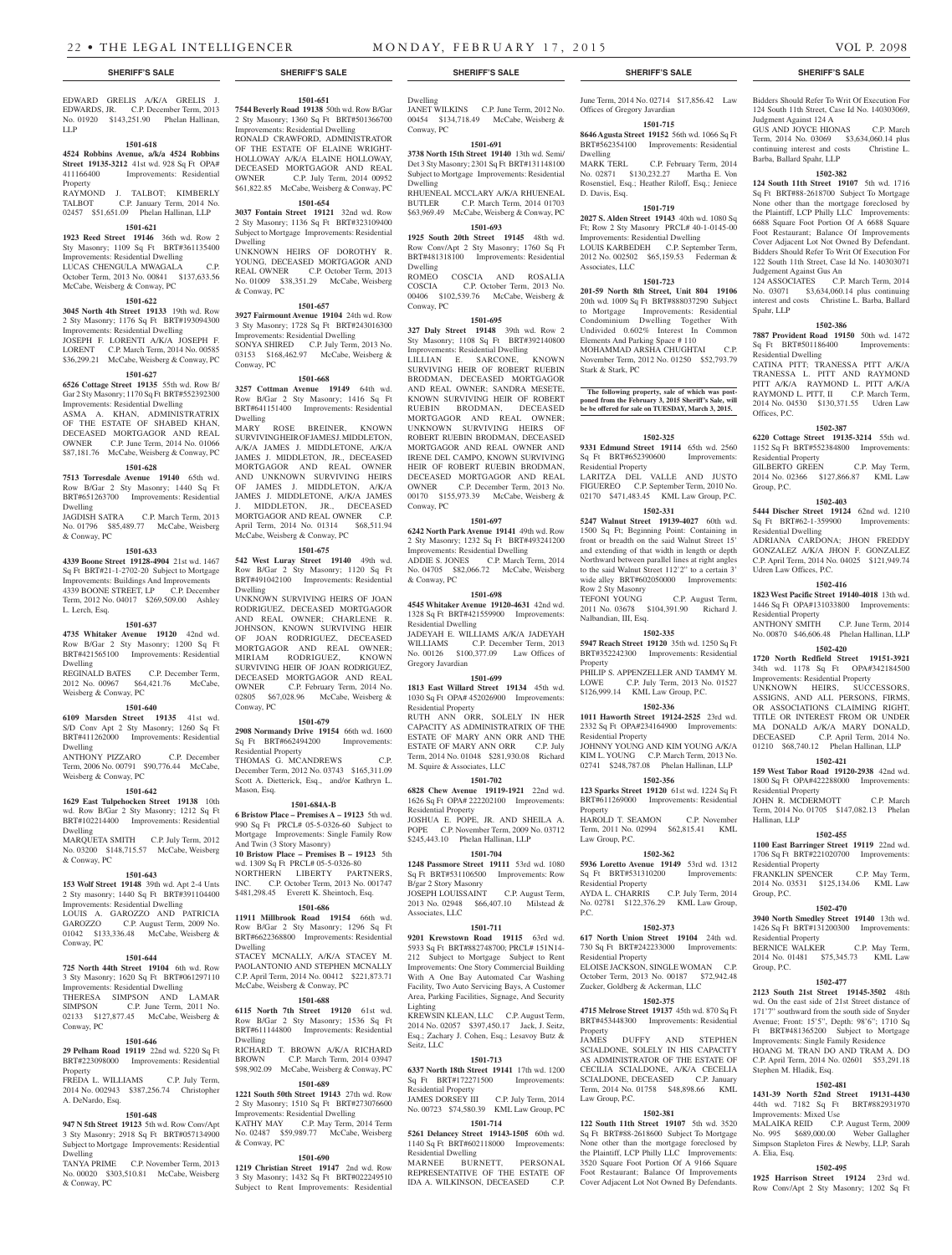Condominium

Hallinan, LLP

**Property** 

Group, P.C.

Group, P.C.

Condominium

Hallinan, LLP

Law Group, P.C.

Residential Property

Residential Property

Phelan Hallinan, LLP

Residential Property

Phelan Hallinan, LLP

Dilworth Paxson, LLP

Hallinan, LLP

Residential Dwelling

Jeniece D. Davis, Esq.

GREGORY FARRELL

Nalbandian, III, Esq.

Property

Group, P.C.

 $Sq$  Ft BRT#331212400 Residential Property

Residential Property

1326 Sq Ft OPA#888660440 Improvements:

**1503-332 5208 Gainor Road 19131** 52nd wd. 1840 Sq Ft OPA#521161900 Subject to Mortgage Improvements: S/d W B/g 3s Masonry MOHAMED BANGURA C.P. June Term, 2014 No. 00180 \$154,346.57 + \$59.98/day from May 12, 2014 Joel S. Solomon, Esq. and

**1503-333 556 Alcott Street 19120-1236** 35th wd. 1100 Sq Ft OPA#352054700 Improvements:

EBONY GRAHAM C.P. May Term, 2014 No. 02161 \$130,866.36 Phelan Hallinan,

**1503-334 1304 South 17th Street 19146** 36th wd. 1296 Sq Ft BRT#365202800 Improvements:

JACKIE I. WILLIAMS AND ROBERT E. BURNS C.P. December Term 2013, No. 01910 \$75,798.45 Stern & Eisenberg PC **1503-335 4714 Sheffield Street, a/k/a 4714 Sheffield Avenue 19136-3313** 65th wd. 1280 Sq Ft OPA#651138500 Improvements: Residential

ANGEL BASORA C.P. January Term, 2014 No. 02486 \$110,373.43 Phelan Hallinan,

**1503-336 668 North Sickels Street 19131** 4th wd. 728 Sq Ft BRT#041156900 Improvements:

YAROSLAVA KUNITSKI AND STEPAN KUNITSKI C.P. April Term, 2014 No. 01837 \$30,280.25 Powers, Kirn & Associates, LLC **1503-337 6909 Greenway Avenue 19142-1117** 40th wd. 1120 Sq Ft OPA#403266500 Improvements:

CYNTHIA GARRETT, IN HER CAPACITY AS EXECUTRIX OF THE ESTATE OF ROBERT A. RUSSUM; VANESSA FLETCHER, IN HER CAPACITY AS DEVISEE OF THE ESTATE OF ROBERT A. RUSSUM C.P. September Term, 2012 No. 03395 \$78,281.98 Phelan

**1503-338 1645 East Hunting Park Avenue 19124**  33rd wd. 1200 Sq Ft BRT#332088600 Improvements: Residential Property MARIA F. BAEZ A/K/A MARIA BAEZ C.P. July Term, 2013 No. 04731 \$66,371.18

**1503-339 4006 Creston Street 19135** 62nd wd. 1085 Sq Ft BRT#622189000 Improvements:

NADIA SAEEDI C.P. September Term, NADIA SAEEDI C.P. September Term,<br>2014 No. 00943 \$86,907.92 Martha E. Von Rosenstiel, Esq.; Heather Riloff, Esq.; Jeniece

**1503-340 2048 Gorman Street 19116** 58th wd. 2652 Sq Ft BRT#582012650 Improvements:

MIGUEL A. SANTOS AND MARILYN ALVARADO A/K/A MARILYN ALVARDO C.P. September Term, 2014 No. 003647 \$545,868.45 Shapiro & DeNardo, LLC **1503-341 7719 Fayette Street 19150** 50th wd. 1120 Sq Ft BRT#501029000 Subject to Mortgage Improvements: Residential Property JAMES L. BELL AND ANNA M. BELL, HIS WIFE C.P. August Term, 2013 No. 01521 \$86,651.83 Zucker, Goldberg & Ackerman,

**1503-342 4238 North Marshall Street 19140** 43rd wd. 1094 Sq Ft BRT#433294000 Improvements:

TAMARA FORD, AS ADMINISTRATRIX OF THE ESTATE OF SHELTON BELL A/K/A SHELTEN BELL, DECEASED C.P. November Term, 2013 No. 03155 \$31,468.64

**1503-343 4940 Lancaster Avenue 19131** 44th wd. 1696 Sq Ft BRT#442189400 Improvements:

UNKNOWN HEIRS, SUCCESSORS, ASSIGNS, AND ALL PERSONS, FIRMS, OR ASSOCIATIONS CLAIMING RIGHT, TITLE OR INTEREST FROM OR UNDER BENJAMIN TABOURNE, DECEASED C.P. August Term, 2014 No. 001997 \$46,219.22

**1503-344 7526 Wheeler Street 19153** 40th wd. 740 Sq Ft BRT#404216835 Improvements:

LORRANIE WILSON, ADMINISTRATRIX OF THE ESTATE OF TAKEYA W. WILSON C.P. August Term, 2014 No. 00090 \$49,957.49

Nolan G. Shenai, Esq.

Residential Property

Residential Real Estate

Residential Dwelling

Residential Property

Hallinan, LLP

KML Law Group, P.C.

Residential Dwelling

Residential Property

Residential Property

KML Law Group, P.C.

ential Property

Sarah K. McCaffery, Esq.

Residential Property

D. Davis, Esq.

LLC

LLP

Property

LLP

RUSLAN AVADYAYEV C.P. August Term, 2014 No. 01742 \$103,099.02 Phelan

**1503-319 5727 North 13th Street a/k/a 5727 13th Street 19141** 49th wd. 1360 Sq Ft BRT#493200300 Improvements: Residential Property NICOLE BROWN, UNMARRIED C.P. January Term, 2014 No. 01103 \$140,821.98 Zucker, Goldberg & Ackerman, LLC **1503-320 3218 Cedar Street 19134** 45th wd. 1060 Sq Ft BRT#451387600 Improvements: Residential

ANDREW C. ABRAM C.P. January Term, 2014 No. 00669 \$46,649.04 KML Law

**1503-321 540 East Tulpehocken Street 19144** 59th wd. 1408 Sq Ft BRT#592111700 Improvements:

TAMIKA SIMMONS C.P. April Term, 2013 No. 02964 \$64,683.47 KML Law

**1503-322 110-30 Byberry Road Unit B-9 19116** 58th wd. 712 Sq Ft OPA#888581470 Improvements:

VLADYSLAV PAVLENKO AND ALEXANDRA POLYAKOV C.P. March Term, 2013 No. 03296 \$95,375.40 Phelan

**1503-323 845 East Tioga Street 19134** 33rd wd. 1056

QAMAR B. RASHEED C.P. February Term, 2014 No. 01535 \$75,184.92 KML

**1503-324 6608 Cormorant Place 19142** 40th wd. 1360 Sq Ft BRT#406568505 Improvements:

GUY BATTLE, JR. C.P. January Term, 2014 No. 02760 \$158,626.10 KML Law

**1503-325 1834 Danforth Street 19152-1820** 56th wd. 1236 Sq Ft OPA#562214500 Improvements:

JESY THOMAS AND JANTY THOMAS C.P. February Term, 2014 No. 01966 \$183,031.06

**1503-326 1219 Allengrove Street 19124-2903** 23rd wd. 1576 Sq Ft OPA#234149600 Improvements:

KRISTEN MIKOS AND ERIC MIKOS C.P. March Term, 2014 No. 05401 \$126,311.27

**1503-327 3237 North Front Street 19140** 7th wd. 2016 Sq Ft; on East Side of Front St BRT#871512860 Improvements: Row W-off/str 2 Sty Masonry ROSEMARIE CRUZ I/D/B/A ROSEMARIE DESIGN C.P. August Term, 2011, No. 2841 \$101,053.73 Jennifer L. Maleski, Esq.;

**1503-328 6348 Kingsessing Avenue 19142-2020**  40th wd. 1100 Sq Ft OPA#401269000 Improvements: Residential Property BEATRICE S. GBEADAY AND ELLIOTT TIMOTHY GBEADAY C.P. May Term, 2009 No. 02707 \$34,506.94 Phelan

**1503-329 4221 Tudor Street 19136** 41st wd. 1204 Sq Ft BRT#41-2-1387-00 Improvements:

EDGARDO RUIZ C.P. September Term, 2013 No. 001990 \$166,120.12 Martha E. Von Rosenstiel, Esq.; Heather Riloff, Esq.;

**1503-330 3512 Frankford Avenue 19134** 45th wd. 1324 Sq Ft; Situate on the Northwest side of Frankford Avenue at the distance of 100 feet 7 inches Northeastwardly from the Northeasterly side of Tioga Street BRT#452280600 Improvements: Row Conv/apt 2 Sty Masonry<br>GREGORY FARRELL C.P. August Term,

2014 No. 02579 \$185,195.76 Richard J.

**1503-331 1734 67th Avenue a/k/a, 1734 West 67th Avenue 19126-2621** 10th wd. 1680 Sq Ft OPA#101236100 Improvements: Residential

DOUGLAS L. DUNBAR A/K/A DOUGLAS DUNBAR C.P. July Term, 2014 No. 01831 \$114,484.51 Phelan Hallinan, LLP

#### **SHERIFF'S SALE SHERIFF'S SALE SHERIFF'S SALE SHERIFF'S SALE SHERIFF'S SALE**

# BRT#232213215 Improvements: Residential Dwelling

ROBERT D. WILSON C.P. June Term, 2014 No. 03866 \$98,627.57 McCabe, Weisberg, & Conway, P.C.

### **1502-507**

**1865 Frankford Avenue 19125** 18th wd. 2220 Sq Ft BRT#181013400 Improvements: Residential Property 1865 FRANKFORD AVENUE, LLC C.P.

March Term, 2014 No. 1318 \$236,950.67 Bruce M. Dolfman, Esq.

#### **1502-509**

**2666 East Huntingdon Street 19125** 31st wd. 1408 Sq Ft BRT#314145900 Improvements: Residential Property

CORNERSTONE REAL ESTATE HOLDINGS, LLC C.P. March Term, 2014 No. 1296 \$154,246.77 Bruce M. Dolfman, Esq.

#### **1502-515**

**541 Washington Street 19147-4005** 2nd wd. 672 Sq Ft OPA#021143500 Improvements: Residential Property ROSERITA R. DEPIANO A/K/A ROSE RITA

DE PIANO; DENNIS MARYAK C.P. February Term, 2011 No. 02914 \$170,000.00 Phelan Hallinan, LLP

#### **1502-524**

**2709 South Alder Street 19148-4908** 39th wd. 960 Sq Ft BRT#395260500 Improvements: Residential Dwelling JOSEPH MICALI AND LISA MICALI C.P.

March Term, 2013 No. 00302 \$144,715.22 Udren Law Offices, P.C. **1502-531**

**6818 Wyncote Avenue 19138** 10th wd. 1044 Sq Ft BRT#102096800 Improvements: Residential Dwelling

JSK, LLC C.P. August Term, 2014 No. 748 \$61,702.99 Weber Gallagher Simpson Stapleton Fires & Newby, LLP, Sarah A. Elia, Esq.

#### **1502-534**

**6336 Hegerman Street 19135** 41st wd. 992 Sq Ft BRT#41-1-365800 Improvements: Residential Dwelling<br>MEGAN M. BOWER C.P. April Term,

2014 No. 01947 \$136,896.41 Udren Law Offices, P.C. **1502-560**

**2626 Oakford Street 19146** 36th wd. Row 2 Sty Masonry; 1048 Sq Ft BRT#362048700 Improvements: Residential Dwelling

BRUCE POWELL AND SEDELLE POWELL C.P. September Term, 2009 No. 00354 \$75,905.69 McCabe, Weisberg, & Conway, P.C.

#### **1502-570**

**2025 Gorman Street 19116** 58th wd. Det W/ Gar 1 Sty Masonry; 1154 Sq Ft BRT#582017400 Subject to Mortgage Improvements: Residential Dwelling

MARIA MAGLIO AND VITO MAGLIO A/K/A VITO MAGLIO, JR C.P. March Term, 2010 No. 00232 \$131,336.14 McCabe, Weisberg, & Conway, P.C.

#### **1502-573**

**2222 South Clarion Street 19148** 39th wd. Row 2 Sty Masonry; 1116 Sq Ft BRT#394450300 Subject to Mortgage Improvements: Mobile Home PAULINE HANLY AND THOMAS HANLY

C.P. March Term, 2014 No. 05415 \$117,149.73 McCabe, Weisberg, & Conway, P.C.

# **1502-581**

**1912 2nd Street 19122** 18th wd. 984.41 Sq Ft; 1724 Sq Ft BRT#183281900 Improvements: Residential Dwelling

SEAN A. RIVERA AND ZAIDA RODRIGUEZ C.P. October Term, 2013 No. 03579 \$171,715.22 McCabe, Weisberg, & Conway, P.C.

#### **1502-583**

**6612 Leeds Street 19151** 34th wd. 1218 Sq Ft BRT#344030900 Improvements: Residential Property

WILLIAM B. JOHNSON AND MELISSA ROSE C.P. May Term, 2014 No. 01992 \$63,919.34 KML Law Group, P.C.

# **1502-584**

**363 Conarroe Street 19128** 21st wd. Row 3 Sty Masonry; 1866 Sq Ft BRT#212107700 Subject to Mortgage Improvements: Residential Dwelling

MILDRED E. NAWN C.P. April Term, 2010 No. 30962 \$168,058.03 McCabe, Weisberg, & Conway, P.C.

## **1502-588**

**1235 South 15th Street 19146** 36th wd. Row 3 Sty Masonry; 2280 Sq Ft BRT#365038300 Subject to Mortgage Improvements: Residential Dwelling MATTIE Y. GORDON, MORTGAGOR

AND ADMINISTRATRIX OF THE ESTATE OF ELTON FREEMAN DECEASED MORTGAGOR AND REAL OWNER AND ELTON FREEMAN (DECEASED) C.P. May Term, 2014 No. 00866 \$182,400.58 McCabe, Weisberg, & Conway, P.C.

# **1502-590**

**1533 Foulkrod Street 19124** 23rd wd. Row 2 Sty Masonry; 1086 Sq Ft BRT#232177000 Subject to Mortgage Improvements: Residential Dwelling KOWANA MANLEY C.P. July Term, 2013 No. 01683 \$116,739.97 McCabe, Weisberg, & Conway, P.C.

#### **1502-593**

**2013 N 61st Street 19151-3544** 34th wd. 1900 Sq Ft BRT#871155700 Improvements: Commercial/residential LANCASTER AVENUE REDEVELOPMENT CORPORATION C.P. July Term, 2014, No. 3172 \$130,310.65 Matthew A. Lipman, Esq.

#### **1502-595**

**3327 Fitler Street 19114-2602** 57th wd. 1770 Sq Ft OPA#572168819 Improvements: Residential Property SAMUEL TURKSON A/K/A SAM TRUKSON; JOYCE TURKSON C.P. May Term, 2013 No. 00014 \$196,649.04 Phelan

Hallinan, LLP

#### **1502-606**

**2212 West Berks Street 19121** 32nd wd. Row 2 Sty Masonry; 1254 Sq Ft BRT#322225701 Subject to Mortgage Improvements: Residential Dwelling ROBIN D. GAYMON C.P. December Term, 2012 No. 01391 \$33,547.63 McCabe,

Weisberg, & Conway, P.C. **1502-616**

**1831-33 Harrison Street 19124** 23rd wd. 3340 Sq Ft; Situated on Northeast Side of Harrison Street At 76 feet 9 inches from Southeast side of Charles Street, Thence: 77 feet To: Northeast parallel to Charles Street, Thence: 25 feet 9 inches To: Northeast Parallel to Harrison Street, Thence: 51 feet From: Southeast side of Charles Street, Thence 16 feet To: Northeast of Charles Street, Thence: 51 feet To: Southeast parallel to Harrison Street, Thence: 38 feet 6 inches To: Northeast parallel to Charles Street, Thence: 102 feet To: Southeast parallel to Harrison Street, Thence 47 feet To: Northwest parallel to Harrison Street, Thence: 71 feet 10 inches From: Northeast side of Harrison Street, Thence: 31 feet 3 inches From: Northwest side of Harrison Street BRT#871529080

MAO KHAI VAN C.P. May Term, 2014 No. 02260 \$92,057.92 plus \$37.26 per day after 5/15/14 Laurence A. Mester; Mester & Schwartz, P.C.

#### **1502-618**

**4566 Pennhurst Street 19124** 42nd wd. 1096.87 Sq Ft BRT#42-1611400 Improvements: Residential Dwelling YOLANDA MELENDEZ C.P. May Term, 2014 No. 01631 \$47,461.78 Powers, Kirn

# **1502-625**

& Associates, LLC

**534 Titan Street 19147** 2nd wd. 528.5 Sq Ft BRT#021332500 Improvements: Residential Property

CHRISTINE LISKOWICZ C.P. December Term, 2011 No. 03043 \$133,000.00 KML Law Group, P.C.

**SHERIFF'S SALE OF TUESDAY, March 3, 2015**

# **1503-301**

**2419 South Carlisle Street 19145-4421**  26th wd. 1080 Sq Ft OPA#261118500 Improvements: Residential Property JUDITH S. SCHMITT, IN HER CAPACITY AS ADMINISTRATRIX OF THE ESTATE OF MICHAEL A. DEANGELIS; UNKNOWN HEIRS, SUCCESSORS, ASSIGNS, AND ALL PERSONS, FIRMS, OR ASSOCIATIONS CLAIMING RIGHT, TITLE, OR INTEREST FROM OR UNDER MICHAEL A. DEANGELIS, DECEASED C.P. April Term, 2013 No. 04384 \$140,234.81 Phelan Hallinan, LLP

#### **1503-302**

**2043 North 62nd Street 19151-3207** 34th wd. 2775 Sq Ft OPA#342305100 Improvements: Residential Property HECTOR MARTINEZ C.P. February

Term, 2013 No. 00319 \$249,852.58 Phelan Hallinan, LLP **1503-303**

**65 East Clapier Street 19144-5932** 12th wd. 2065 Sq Ft OPA#121028200 Improvements: Residential Property

ROY SMITH AND BRANDY HOLDEN C.P. November Term, 2011 No. 01034 \$219,933.22

# Phelan Hallinan, LLP

**1503-304 8309 Dorcas Street 19152-2259** 56th wd. 1860 Sq Ft OPA#562314830 Improvements: Residential Property

LORIANNE A. GERAGHTY A/K/A LORRAINE A. GERAGHTY C.P. March Term, 2010 No. 01674 \$260,019.30 Phelan Hallinan, LLP

#### **1503-305**

**4603 Marple Street 19136-3701** 65th wd. 1266 Sq Ft OPA#651112700 Improvements: Residential Property ODETTE ATILES C.P. January Term, 2014

No. 02304 \$88,158.07 Phelan Hallinan, LLP **1503-306**

**725 South 56th Street 19143-2507** 46th wd. 114 Sq Ft OPA#463214300 Improvements: Residential Property GEORGE AKANNO C.P. May Term, 2012

No. 01896 \$58,298.45 Phelan Hallinan, LLP **1503-307 1833 Beverly Road 19138-1201** 10th wd.

1414 Sq Ft OPA#102171500 Improvements: Residential Property

PERISHA BOYKIN C.P. May Term, 2014 No. 00212 \$77,134.11 Phelan Hallinan, LLP

# **1503-308**

**11003 Lindsay Street 19116-3413** 58th wd. 1412 Sq Ft OPA#582550100 Improvements: Residential Property ERIC F. DIAL C.P. January Term, 2014 No. 02302 \$237,806.10 Phelan Hallinan, LLP

**1503-309**

**600 Glenview Street, a/k/a 600-02 Glenview Street 19111-4309** 35th wd. 1600 Sq Ft OPA#353148900 Improvements: Residential Property

FRANK E. FRIEL, JR. C.P. April Term, 2013 No. 02614 \$201,683.21 Phelan Hallinan, LLP

#### **1503-310**

**6443 North 17th Street 19126-3513** 17th wd. 1288 Sq Ft OPA#172198200 Improvements: Residential Property KENNETH PLUMMER AND WANDA D. WOOTEN C.P. April Term, 2012 No. 04511

\$77,252.64 Phelan Hallinan, LLP **1503-311**

**406 East Upsal Street 19119-3927** 22nd wd. 1044 Sq Ft OPA#221084500 Improvements: Residential Property<br>REGINA TAYLOR C.P. September Term,

2012 No. 02841 \$126,489.75 Phelan Hallinan, LLP **1503-312**

**5128 Walker Street 19124-2123** 62nd wd. 732 Sq Ft OPA#622360600 Improvements: Residential Property THERESA A. MAZEALL A/K/A THERESA MAZEALL C.P. September Term, 2014 No. 00243 \$80,200.68 Phelan Hallinan, LLP

#### **1503-313**

**1102 Haworth Street, a/k/a 1102 Hayworth Street 19124-2506** 23rd wd. 1392 Sq Ft OPA#234160800 Improvements: Residential **Property** ROBIN A. LEWIS A/K/A ROBIN LEWIS

C.P. April Term, 2013 No. 00438 \$137,484.00 Phelan Hallinan, LLP

#### **1503-314**

**5028 Whitaker Avenue 19124** 23rd wd. 1356 Sq Ft; Situate on the Northwest side of Whitaker Avenue at the distance of 96 feet Southwestward from the Southeast side of Jericho Road BRT#233072500 Improvements: Row B/gar 2 Sty Masonry C.P. August Term,

2014 No. 03487 \$135,201.73 Richard J.

**1503-315 4540 Loring Street 19136** 41st wd. 1078 Sq Ft BRT#412173800 Improvements: Residential

JESUS DE LA CRUZ C.P. August Term, 2014 No. 03835 \$101,531.65 KML Law

**1503-316 6315 Wheeler Street 19142-2922** 40th wd. 985 Sq Ft OPA#402174200 Improvements:

SYREETA V. MATHIS C.P. May Term, 2012 No. 01156 \$86,248.09 Phelan Hallinan, LLP **1503-317 307 Pleasant Street a/k/a 307 East Pleasant Street 19119** 22nd wd. 1216 Sq Ft BRT#222074700 Improvements: Residential

CHANEL KEITT C.P. April Term, 2012 No. 03324 \$112,286.87 Zucker, Goldberg &

**1503-318 11861 Academy Road No. 61B, a/k/a 11861 Academy Road #G7 19154-2677** 66th wd.

Nalbandian, III, Esq.

Property

Property

Ackerman, LLC

Group, P.C.

Residential Property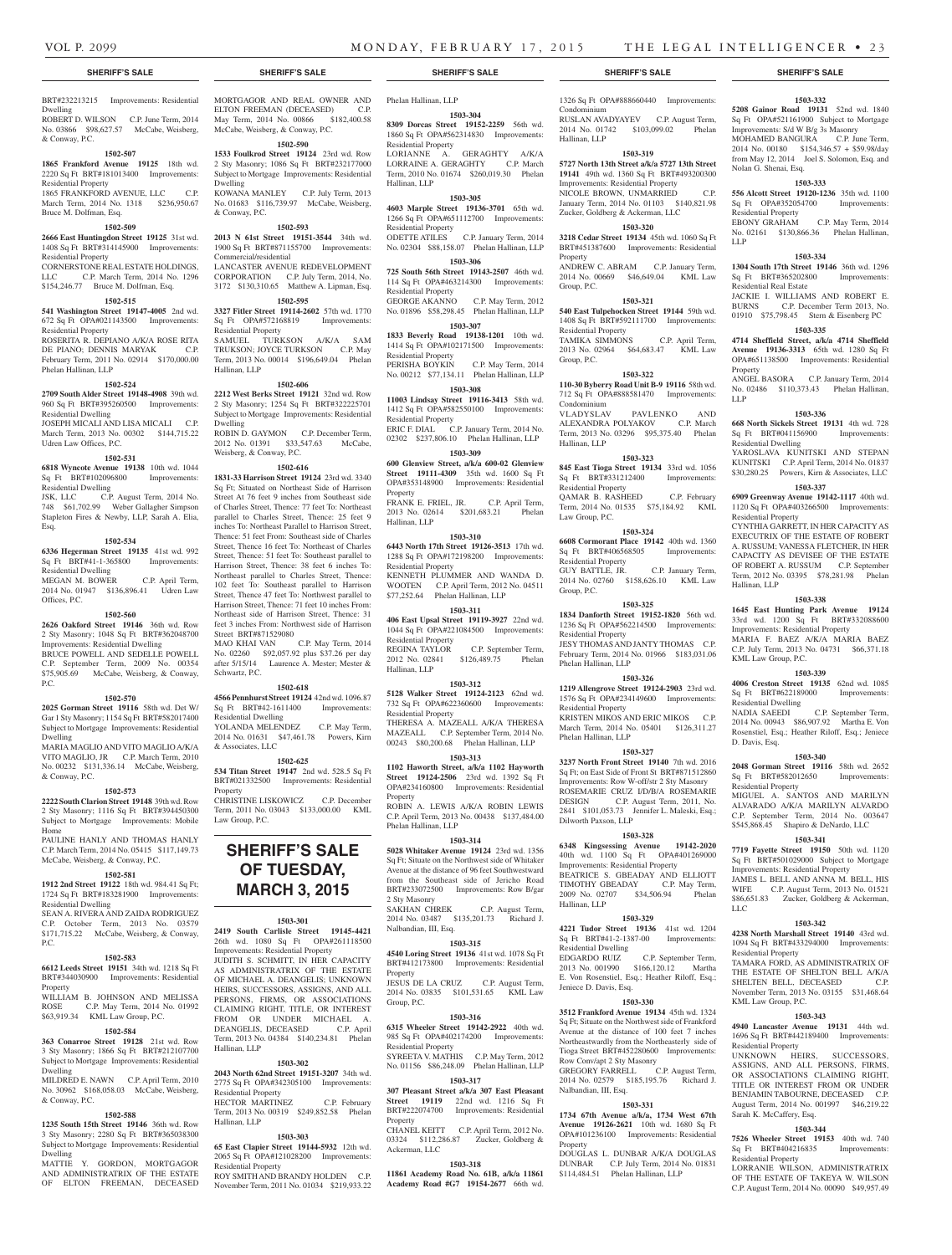# Sarah K. McCaffery, Esq.

#### **1503-345 5511 Florence Avenue 19143** 51st wd. 1124 Sq Ft BRT#51-3257700 Improvements: Residential Property

UNKNOWN HEIRS, SUCCESSORS, ASSIGNS, AND ALL PERSONS, FIRMS, OR ASSOCIATIONS CLAIMING RIGHT, TITLE OR INTEREST FROM OR UNDER EMMA DUBOSE A/K/A EMMA WILLIAMS, DECEASED C.P. September Term, 2014 No. 00240 \$96,436.17 Shapiro & DeNardo, LLC

### **1503-346**

**1242 West Airdrie Street 19140** 43rd wd. 1646 Sq Ft BRT#432209700 Improvements: Residential Property REBECCA M. TSUMA C.P. August Term, 2014 No. 003501 \$76,510.53 Sarah K. McCaffery, Esq.

#### **1503-347**

**4559 Morris Street 19144** 13th wd. 1208<br>Sq Ft BRT#133138200 Improvements: Sq Ft BRT#133138200 Residential Dwelling LIZA ROMERO C.P. May Term, 2014 No. 03109 \$95,724.45 Martha E. Von Rosenstiel, Esq.; Heather Riloff, Esq.; Jeniece D. Davis, Esq.

#### **1503-348**

**546 East Godfrey Avenue 19120** 35th wd. 1454 Sq Ft BRT#351092300 Improvements: Row B/gar 2 Story Masonry CARLOS JEAN, ORIGINAL MORTGAGOR AND FRITZNER NARCISSE, ORIGINAL MORTGAGOR AND REAL OWNER C.P. May Term, 2013 No. 02402 \$125,515.94 Milstead & Associates, LLC

#### **1503-349**

**41 North Edgewood Street 19139-2350**  34th wd. 1314 Sq Ft OPA#341089300 Improvements: Residential Property VERONICA REDWOOD C.P. January Term, 2014 No. 02453 \$65,464.70 Phelan Hallinan, LLP

#### **1503-350**

**245 West Godfrey Avenue 19120-1407**  61st wd. 1334 Sq Ft OPA#611292500 Improvements: Residential Property SAMANTHA SHAW C.P. December Term, 2013 No. 02665 \$52,303.18 Phelan Hallinan, LLP

### **1503-351**

**7917 Barnes Street 19111-2204** 63rd wd. 1760 Sq Ft OPA#631036600 Improvements: Residential Property CATHERINE HARRIGAN C.P. July Term,

2012 No. 04448 \$113,124.08 Phelan Hallinan, LLP

#### **1503-352**

**6314 Battersby Street 19149-3122** 55th wd. 1170 Sq Ft OPA#551536100 Improvements: Residential Property CHRISTINA QUIGLEY AND DENNIS QUIGLEY C.P. December Term, 2011 No. 00894 \$164,333.14 Phelan Hallinan, LLP

#### **1503-353**

**1345 Passmore Street 19111-5536** 53rd wd. 1080 Sq Ft OPA#531118300 Improvements:

Residential Property RAFAEL RODRIGUEZ C.P. May Term, 2013 No. 02756 \$100,480.23 Phelan Hallinan, LLP

#### **1503-354**

**3500 Nottingham Lane 19114-1404** 66th wd. 1260 Sq Ft OPA#661235000 Improvements: Residential Property JOSE RAMOS AND MARY RAMOS C.P.

July Term, 2014 No. 04013 \$135,194.42 Phelan Hallinan, LLP

# **1503-355**

**8766 Ditman Street 19136-2104** 65th wd. 1152 Sq Ft OPA#652290800 Improvements: Residential Property

RICHARD P. FERRY A/K/A RICHARD FERRY AND NANCY PRICE C.P. November Term, 2013 No. 02187 \$51,506.69 Phelan Hallinan, LLP

#### **1503-356**

**106 Sparks Street 19120-1927** 61st wd. 1224 Sq Ft OPA#611258400 Improvements: Residential Property

#### HOWARD WATKINS AND NICOLE WATKINS C.P. March Term, 2014 No. 00154 \$124,877.44 Phelan Hallinan, LLP

#### **1503-357**

**2024 South Bonaffon Street 19142-1606**  40th wd. 960 Sq Ft OPA#403057500

### Improvements: Residential Property FREDERICK HAUSER A/K/A FREDERICK

H. HAUSER C.P. September Term, 2013 No. 00118 \$67,291.19 Phelan Hallinan, LLP **1503-358**

**221 South 51st Street, a/k/a 221 South 51st Street Unit 1 19139-4201** 60th wd. 2160 Sq Ft OPA#602160301 Improvements: Residential Property

#### CAROLYN MARIE HERNANDEZ A/K/A CAROLYN HERNANDEZ C.P. December Term, 2013 No. 01599 \$72,853.51 Phelan Hallinan, LLP

**1503-359 1237 Passmore Street 19111** 53rd wd. 1080 Sq Ft BRT#531115100 Improvements: Residential Real Estate

CLAUDE TROUPE, JR. C.P. September Term 2014, No. 02947 \$119,819.77 Stern & Eisenberg PC

# **1503-360**

**1402 East Mount Pleasant Avenue 19150- 2004** 50th wd. 1426 Sq Ft BRT#50-2-4403-00 Improvements: Residential Dwelling JANET DENNIS C.P. July Term, 2014 No. 00023 \$120,947.14 Kristen D. Little, Esq.

#### **1503-361**

**5510 North 5th Street 19120-2806** 61st wd. 1350 Sq Ft BRT#61-2-3172-00 Improvements: Two Story - Mixed Use LARRY BARNES C.P. July Term, 2014 No. 00965 \$169,623.55 Barbara A. Fein, Esq.

**1503-362 5928 Spruce Street 19139** 3rd wd. 1330 Sq Ft BRT#032001310 Improvements: Residential **Property** 

SHAWN WASHINGTON C.P. November Term, 2013 No. 00889 \$108,033.62 KML Law Group, P.C.

### **1503-363**

**437 West Roosevelt Boulevard 19120**  42nd wd. 1600 Sq Ft BRT#422111800 Improvements: Residential Property CLYDE MARTIN JR. C.P. June Term, 2014 No. 02861 \$75,236.07 KML Law Group, P.C.

#### **1503-364**

**4717 Leiper Street 19124-3222** 23rd wd. 3935 Sq Ft BRT#23-4-2691-00 Improvements:  $R$ esidential Dwelling ROSE-LYS ROSEMBERT C.P. May Term, 2010 No. 01119 \$258,095.84 Barbara A. Fein, Esq.

#### **1503-365**

**6851 Guyer Avenue 19142** 40th wd. 992 Sq Ft BRT#406316900 Improvements: Residential Property THOMAS P. DOYLE AND MARIA P. DOYLE C.P. August Term, 2014 No. 003500 \$60,380.85 Shapiro & DeNardo, LLC

#### **1503-366 8025 Walker Street 19136** 65th wd. 1428 Sq Ft BRT#652222800 Improvements:

Residential Property ROBERT L. HENRY A/K/A ROBERT HENRY C.P. August Term, 2014 No. 002004 \$174,112.82 Shapiro & DeNardo, LLC

### **1503-367**

**1830 Rittenhouse Square, Unit 17B 19103- 5802** 8th wd. 1610 Sq Ft BRT#88-8-0817-82 Improvements: Condominium/dwelling JAMES W. GREENLEE AND ELLEN T. GREENLEE C.P. May Term, 2014 No. 00933 \$1,045,252.08 Barbara A. Fein, Esq.

#### **1503-368**

**2260-62 North 53rd Street 19131-2302**  52nd wd. 3330 Sq Ft BRT#52-1-3362-00 Improvements: Residential Dwelling ANDRE M. HARMON AND DAMARIS HARMON C.P. July Term, 2014 No. 00525 \$273,302.46 Barbara A. Fein, Esq.

### **1503-369**

**2608 Frankford Avenue 19125-1412**  31st wd. 1629.76 Sq Ft; on the West side of Frankford Avenue a distance of 70 feet 3 inches Northwardly from the North side of Huntingdon Street, Front: Irregular Depth: Irregular OPA#311158000 Subject to Mortgage Improvements: Single Family Residence WILMINGTON TRUST, N.A. SUCCESSOR TRUSTEE TO CITIBANK, N.A., AS TRUSTEE, F/B/O HOLDERS OF STRUCTURED ASSET MORTGAGE INVESTMENTS, II, INC., BEAR STEARNS ALT-A TRUST 2006-8, MORTGAGE PASS-THROUGH CERTIFICATES SERIES 2006-8 C.P. August Term, 2014 \$178,558.56 Stephen M. Hladik, Esq.

#### **1503-370**

**350 East Church Lane 19144-5818** 12th wd. 1995 Sq Ft BRT#12-2-0329-00 Improvements: Residential Dwelling<br>DOUGLAS NEAL C.P. April Term, 2014 No. 00247 \$156,882.05 Barbara A. Fein, Esq.

#### **1503-371**

**1423 Van Kirk Street 19149** 62nd wd. 1504 Sq Ft BRT#621114400 Improvements: Residential Dwelling

ESTHER NYESUAH A/K/A MATILDA D. NYESUAH AND COLLINGTON N. GARR C.P. April Term, 2012 No. 00504 \$129,281.41 Martha E. Von Rosenstiel, Esq.; Heather Riloff, Esq.; Jeniece D. Davis, Esq.

### **SHERIFF'S SALE SHERIFF'S SALE SHERIFF'S SALE SHERIFF'S SALE SHERIFF'S SALE**

**1503-372 3411 Arthur Street 19136** 64th wd. 1144 Sq Ft BRT#642325100 Improvements: Residential Property MARION E. BEHRLE C.P. August Term,

MASSI FLETCHER C.P. February Term, 2013 No. 03277 \$129,053.04 KML Law

**1503-401 344 North Salford Street 19139-1228** 34th wd. 1050 Sq Ft OPA#042264100 Improvements:

RICHARD WILLIAMS A/K/A RICHARD A. WILLIAMS, JR. C.P. January Term, 2012 No. 00422 \$115,143.26 Phelan Hallinan,

**1503-402 2427 North 56th Street 19131-1310** 52nd wd. 2780 Sq Ft OPA#522210100 Improvements:

TALITHA ST. FORT C.P. May Term, 2014 No. 03091 \$210,779.03 Phelan Hallinan,

**1503-403 4839 Walnut Street, Apt 2-4 19139-4337**  60th wd. 2600 Sq Ft OPA#601046000 Improvements: Residential Property CHARLETTE M. PARNS C.P. September Term, 2013 No. 02296 \$78,554.71 Phelan

**1503-404 2777 Pratt Street a/k/a 2777-2779, Pratt Street 19137-2105** 45th wd. 1936 Sq Ft OPA#453148100 & OPA#453148200 Improvements: Residential Property

CARMEN J. PEREZ-CASTRO AND DIONISIO J. CASTRO C.P. February Term, 2013 No. 01609 \$143,329.02 Phelan

**1503-405 235 Fitzwater Street 19147-3304** 2nd wd. 3183 Sq Ft OPA#023077120 Improvements:

HENRY J. STURSBERG A/K/A HANRY J. STURSBERG A/K/A HENRY STURSBERG C.P. February Term, 2012 No. 03445 \$849,575.91 Phelan Hallinan, LLP **1503-406 6540 Grays Avenue 19142** 40th wd. 992 Sq Ft BRT#40-6-1907-00 Improvements:

FREDDIE WASHINGTON A/K/A FREDDIE H. WASHINGTON C.P. July Term, 2014 No. 02385 \$79,635.91 Udren Law Offices, P.C. **1503-407 2801 Angus Road 19114** 57th wd. 1600 Sq Ft BRT#57-2094701 Improvements: Residential

MOHAMMED B. RAHMAN AND MOHAMMED A. SULTON C.P. October Term, 2014 No. 00177 \$180,074.28 Udren

**1503-408 5924 North 4th Street 19120** 61st wd. 1220 Sq Ft BRT#612367400 Improvements:

RUDOLPH WASHINGTON C.P. August Term, 2014 No. 03489 \$45,009.73 KML

**1503-409 938 Cantrell Street 19148** 39th wd. 898 Sq Ft BRT#393303600 Improvements: Residential

2014 No. 01436 \$43,188.66 KML Law

**1503-410 5316 North Camac Street 19141** 49th wd. 1500 Sq Ft BRT#493176100 Improvements:

KIMBERLY A. THOMPSON C.P. December Term, 2013 No. 03331 \$90,329.09 KML

**1503-411 3512 Rand Street 19134** 33rd wd. 1088 Sq Ft BRT#331359500 Improvements: Residential

BRENDA M. BARKER C.P. January Term, 2014 No. 00637 \$45,441.36 KML Law

**1503-412 3849 North Park Avenue 19140** 43rd wd. 1724 Sq Ft BRT#432384100 Improvements:

ANNIE J. MCBRIDE C.P. July Term, 2013 No. 04573 \$34,776.87 KML Law

**1503-413 169 Larkspur 19116** 58th wd. 1732 Sq Ft BRT#582270500 Improvements: Residential

JAY A. LIPSCHUTZ AND LINDA S. SMITH C.P. July Term, 2013 No. 01246 \$142,447.54

**1503-414 946 1/2 Carver Street 19124** 35th wd. 1020 Sq Ft BRT#351243900 Improvements:

CAROLYN FAULKS C.P. April Term, 2013 No. 00430 \$82,436.51 KML Law

**1503-415 1228 Greeby Street 19111** 53rd wd. 1040

C.P. September Term,

Residential Property

Residential Property

LLP

LLP

Hallinan, LLP

Hallinan, LLP

Residential Property

Residential Dwelling

Dwelling

Law Offices, P.C.

Residential Property

Law Group, P.C.

Property<br>XIAO MING ZHU

Residential Property

Law Group, P.C.

Property

Group, P.C.

Group, P.C.

Property

Residential Property

KML Law Group, P.C.

Residential Property

Group, P.C.

Group, P.C.

**1503-387 5127 North 11th Street 19141** 49th wd. 1700 Sq Ft BRT#492231300 Improvements:

WANDA HARGROVE C.P. August Term, 2008 No. 02511 \$26,108.50 KML Law

**1503-388 2710 South 86th Street 19153** 40th wd. 1440 Sq Ft BRT#405061006 Improvements:

RICHARD A. CHRISTIE AND MARCIA DIXON C.P. September Term, 2012 No. 02793 \$102,848.83 KML Law Group, P.C. **1503-389 613 East Willard Street 19134** 33rd wd. 1050 Sq Ft BRT#331084600 Improvements:

JERMAL M. BRYANT C.P. April Term, 2013 No. 02523 \$34,012.94 KML Law

**1503-390 803 North 66th Street 19151** 34th wd. 1350 Sq Ft BRT#344356900 Improvements:

MELODY SHERLOCK C.P. January Term, 2010 No. 02523 \$73,907.37 KML Law

**1503-391 1312 Kerper Street 19111** 53rd wd. 1472 Sq Ft BRT#532092000 Improvements:

TAMEKIA MELTON C.P. December Term, 2013 No. 01813 \$163,325.99 KML Law

**1503-392 159 North Millick Street 19139** 34th wd. 1086 Sq Ft BRT#341117400 Improvements:

SERENA ANDREWS C.P. September Term, 2014 No. 01197 \$15,403.88 KML Law

**1503-393 2636 South 9th Street 19148** 39th wd. 1410 Sq Ft; Row 2 Sty Masonry BRT#393440200 Improvements: A Residential Dwelling WILLIAM P. FIELDS, CYNTHIA LAND A/K/A CYNTHIA V. LAND C.P. February<br>Term, 2007 No. 00628 \$135,138.18

**1503-394 2915 Gilham Street 19149-3019** 55th wd. (fka 35th wd.) 938 Sq Ft OPA#551070200 Improvements: Residential Property CARINA DEAN AND SHAROON DEAN C.P. May Term, 2012 No. 01921 \$127,017.18

**1503-395 214 East Shedaker Street, a/k/a 214 Shedaker Street 19144-1811** 12th wd. 1332 Sq Ft OPA#121011900 Improvements: Residential

JULIA A. FARLOW A/K/A JULIA ANN A/K/A JULIA ANN FARLOW C.P. April Term, 2014 No. 00058 \$27,434.81 Phelan

**1503-396 1453 North Wanamaker Street 19131- 3825** 4th wd. 1056 Sq Ft OPA#043147800 Improvements: Residential Property<br>RAHMOND G. LONG C.P. March Term,

2013 No. 01001 \$33,565.25 Phelan

**1503-397 7538 Brentwood Road 19151-2103** 34th wd. 1120 Sq Ft OPA#343222100 Improvements:

HAKIM ABDUS-SALAAM C.P. May Term, 2009 No. 02477 \$184,665.13 Phelan

**1503-398 4660 Torresdale Avenue 19124-3451** 23rd wd. 800 Sq Ft OPA#232378900 Improvements:

SANDRA VAZQUEZ A/K/A SANDRA MELINDA VAZQUEZ C.P. March Term, 2012 No. 00703 \$47,989.87 Phelan

**1503-399 5332 North Camac Street 19141-2922**  49th wd. 1500 Sq Ft OPA#493176900 Improvements: Residential Property<br>LATANIA L. COLBERT C.P. December

Term, 2013 No. 02666 \$66,779.06 Phelan

**1503-400 340 North 61st Street 19139-1107** 34th wd. 1665 Sq Ft OPA#341147900 Improvements:

No. 00206 \$31,921.51 Phelan Hallinan, LLP

C.P. March Term, 2012

Group, P.C.

Group, P.C.

Residential Property

Residential Property

Residential Property

Residential Property

Residential Property

Residential Property

Term, 2007 No. 00628 Federman & Associates, LLC

Phelan Hallinan, LLP

Property

Hallinan, LLP

Hallinan, LLP

Residential Property

Residential Property

Hallinan, LLP

Hallinan, LLP

Residential Property<br>DENISE F. CLARK

LATANIA L. COLBERT

Hallinan, LLP

RAHMOND G. LONG

Group, P.C.

Group, P.C.

Group, P.C.

Group, P.C.

2014 No. 03834 \$82,122.01 KML Law Group, P.C.

# **1503-373**

**3232 D Street 19134** 7th wd. 1050 Sq Ft BRT#073147900 Improvements: Residential Property VALERIE BERNATOWICZ C.P. August

Term, 2014 No. 03911 \$49,542.50 KML Law Group, P.C. **1503-374**

# **6306 Oakland Street 19149 54th wd. 1242**<br>Sq Ft BRT#541253900 **Improvements:**

Sq Ft BRT#541253900 Residential Property C.P. September Term, 2014 No. 00597 \$104,092.67 KML Law

Group, P.C.

# **1503-375**

**6735 North Sydenham Street 19126** 10th wd. 1650 Sq Ft BRT#101022600 Improvements: S/d W B/g 2 Story Masonry HASAN WINGFIELD C.P. January Term, 2014 No. 00239 \$115,098.55 Milstead & Associates, LLC

#### **1503-376**

**619 Annin Street 19147** 2nd wd. 828 Sq Ft BRT#021212900 Improvements: Residential Real Estate ANDREW COCHRAN C.P. March Term 2014, No. 00696 \$250,066.31 Stern & Eisenberg PC

# **1503-377**

**6520 Elmwood Avenue 19142-2817** 40th wd. 1024 Sq Ft OPA#406228100 Improvements: Residential Property TOXIE ELIZABETH BARRON C.P. April Term, 2012 No. 03960 \$81,326.77 Phelan Hallinan, LLP

**1503-378**

#### **1834 Brandywine Street 19130-3902** 15th wd. 1620 Sq Ft OPA#152009900 Improvements: Residential Property THERESA PURCELL A/K/A THERESA J. PURCELL C.P. November Term, 2010 No.

00583 \$580,770.83 Phelan Hallinan, LLP **1503-379**

**7412 Revere Street 19152-4410** 64th wd. 1518 Sq Ft OPA# 641030500 Improvements: Residential Property

KEVIN MCGRORTY C.P. November Term, 2009 No. 04648 \$291,903.16 Phelan Hallinan, LLP

# **1503-380**

**1837 Sulis Street 19141-1020** 17th wd. 1270 Sq Ft OPA#171035700 Residential Property MONICA L. MITCHELL C.P. November

Term, 2010 No. 03832 \$58,443.65 Phelan Hallinan, LLP **1503-381**

**6339 Leonard Street 19149** 62nd wd. 1144 Sq Ft OPA#621520200 Improvements: Residential Property CHARLES J. SCHRADER C.P. June Term, 2013 No. 1347 \$75,435.18 Lauren Berschler Karl, Esq.

#### **1503-382**

**4763 Tacony Street 19137-1123** 45th wd. 1280 Sq Ft OPA#453437100 Improvements: Residential Property LISA PATTERSON AND DONNA HARVEY C.P. March Term, 2013 No. 01425 \$54,762.39 Phelan Hallinan, LLP

## **1503-383**

**1511 North 54th Street 19131** 44th wd. 1900 Sq Ft BRT#442361100 Improvements: Residential Property WENDELL GREEN C.P. June Term, 2013 No. 03495 \$111,118.90 KML Law

### Group, P.C.

**1503-384 2925 Kip Street 19134** 7th wd. 980 Sq Ft BRT#071389000 Improvements: Residential Property<br>SHAREE BILLA

C.P. September Term, 2013 No. 04132 \$26,832.02 KML Law Group, P.C.

#### **1503-385 4600 Kraydor Street a/k/a 4600-4602 Kraydor Street 19136** 65th wd. 980 Sq Ft

BRT#652016805 Improvements: Residential

GEORGE F. HOLCOMBE C.P. February Term, 2014 No. 00499 \$78,260.00 KML

**1503-386 1930 Pratt Street 19124** 62nd wd. 1350 Sq Ft BRT#622053900 Improvements: Residential

Property

Property

Law Group, P.C.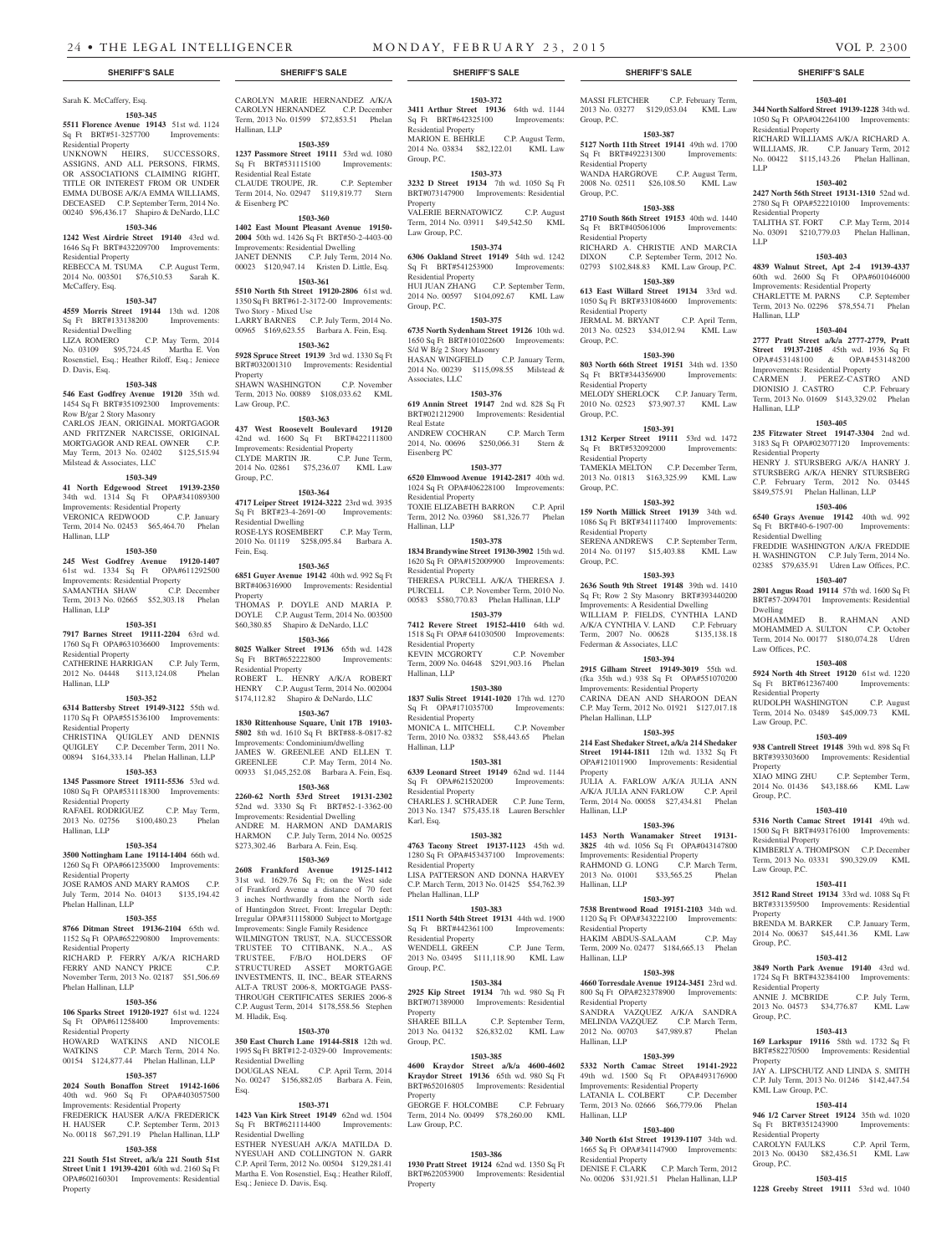Term, 2014 No. 000335 \$57,845.12 Shapiro

**1503-429 6107 Mulberry Street 19135** 62nd wd. 1088 Sq Ft BRT#622275100 Improvements:

**1503-430 2117 Carpenter Street 19146** 30th wd. 1488 Sq Ft BRT#302218700 Subject to Mortgage Improvements: Residential Dwelling MELVIN BANKS AND UNITED STATES OF AMERICA C.P. May Term, 2014, No. 02488 \$532,697.62 Law Offices of Gregory

**1503-431 899 Marcella Street 19124** 35th wd. 1710 Sq Ft BRT#882931480 Subject To Mortgage Yes; Plymouth Finance, Inc Improvements:

JOSEPH L. TORRES AND MELISSA OSEA C.P. January Term, No. 01792 \$281,739.00

**1503-432 1507 Alcott St 19149-3314** 62nd wd. 1420 Sq Ft BRT#62-1106700 Improvements:

DELOURDES RANCY AND NICOLAS K. ETIENNE C.P. April Term, 2013 No. 00654 \$165,586.00 Powers, Kirn & Associates, LLC **1503-433 1402 Kings Place 19122** 20th wd. 1720 Sq Ft BRT#202223700 Subject to Mortgage EMMA GAYMON, DECEASED LAST RECORD OWNER C.P. June Term, 2013 No. 03461 \$133,519.74 Michael F.J.

**1503-434 7472 Briar Road 19138-1401** 50th wd. 1652 Sq Ft BRT#501339800 Subject to Mortgage JEWEL E. CHATMAN, DECEASED C.P. November Term, 2013 No. 01217 \$152,145.28

**1503-435 411 North 54th Street 19139** 44th wd. 1850 Sq Ft BRT#44-2-3514-00; PRCL#61N4-219

JANET WILKINS C.P. February Term, No. 02263 \$80,729.25 Emmanuel J. Argentieri,

**1503-436 141 North 54th Street 19139** 44th wd. 1360 Sq Ft BRT#441211200 Subject to Mortgage CHARLES CASTLEBERRY C.P. February Term, 2014 No. 01359 \$57,035.75

**1503-437 314 Friendship Street 19111-3906** 35th wd. 1980 Sq Ft OPA#353174900 Improvements:

SAMIR HICKSON C.P. January Term, 2013 No. 00456 \$305,475.23 Phelan Hallinan,

**1503-438 2722 North Hollywood Street 19132** 28th wd. 1040 Sq Ft BRT#282037500 Subject to

HELEN F. BOYD, AS ADMINISTRATRIX AND SOLE HEIR OF THE ESTATE OF MAXINE HARMON, DECEASED, LAST RECORD OWNER AND MORTGAGOR C.P. September Term, 2013 No. 04027 \$65,632.58 Emmanuel J. Argentieri, Esq. **1503-439 8030 Madison Avenue 19153** 49th wd. 1020 Sq Ft BRT#405100057 Subject to Mortgage DWIGHT WILLIAMS AS ADMINISTRATOR AND SOLE HEIR OF THE ESTATE OF ROBERT E. WILLIAMS, DECEASED, LAST RECORD OWNER AND MORTGAGOR C.P. September Term, 2013 No. 02127 \$168,226.77 Emmanuel J. Argentieri, Esq. **1503-440 1124 Marlborough Street 19125-4139** 18th wd. 0 Sq Ft (vacant land) OPA#181055000 Improvements: Residential Property LOUIS MOORE AND CHRISTIE MOORE C.P. April Term, 2010 No. 03816 \$164,981.32

Restaurant Fast Food Masonry

John J. McCreesh, III, Esq.

Residential Dwelling

Romano, Esq.

Michael F.J. Romano, Esq.

Emmanuel J. Argentieri, Esq.

Residential Property

Subject to Mortgage

Esq.

LLP

Mortgage

& DeNardo LLC

Residential Dwelling

Javardian

Javardian

#### Sq Ft BRT#531138800 Improvements: Residential Property WILLIAM R. JACKSON, JR. C.P. July Term, 2014 No. 02042 \$101,010.74 KML

Law Group, P.C. **1503-416**

# **1134 East Mount Airy Avenue 19150** 50th wd.

1474 Sq Ft BRT#502482600 Improvements: Residential Property ANTHONY GONZALEZ C.P. September PATRICIA A. PESSA, PERSONAL REPRESENTATIVE OF THE ESTATE OF THE ESTATE OF KATHLEEN A. KERNAN, DECEASED C.P. June Term, 2014, No. 00840 \$80,893.18 Law Offices of Gregory

Term, 2008 No. 02268 \$181,842.02 KML Law Group, P.C.

#### **1503-417**

**4727 Tampa Street 19120** 42nd wd. 1200 Sq Ft BRT#421584200 Improvements: Residential Property ARLETTE M. TOLEDO C.P. June Term,

# 2013 No. 02899 \$93,850.94 Zucker, Goldberg & Ackerman, LLC

### **1503-418**

**1454 Lardner Street 19149 54th wd. 970**<br>Sq Ft BRT#541029200 **Improvements:** Sq Ft BRT#541029200 Residential Property<br>ALVIDA TUCKER

C.P. April Term, 2013 No. 04057 \$90,157.61 Zucker, Goldberg & Ackerman, LLC

#### **1503-419**

**2323 North 2nd Street 19133** 19th wd. 2142 Sq Ft BRT#191128000 Improvements: Residential Property DENNIS ROMERO, AS SOLE OWNER C.P. October Term, 2013 No. 00188 \$137,269.41

### Zucker, Goldberg & Ackerman, LLC **1503-420**

**9337 Treaty Road 19114** 57th wd. (formerly 35th wd.) 1820 Sq Ft BRT#57-2-2744-00 Improvements: Single Family Residential MARIAN D. JORDAN C.P. August Term, 2014, No. 000465 \$151,359.05 Craig H. Fox, Esq

#### **1503-421**

**5143 West Gerard Ave a/k/a 5143 West Girard Avenue 19131** 44th wd. 1320 Sq Ft BRT#442089500 Improvements: Residential Dwelling

SYLVESTER SMITH A/K/A PERRY SMITH C.P. September Term, 2014, No. 000963 \$23,178.64 Benjamin E. Witmer, Esq.

#### **1503-422**

**5919 Chestnut Street 19139-3140** 3rd wd. 1600 Sq Ft; situate at the corner formed by the intersection of the North side of Chestnut Street with the West side of Redfield Street on said Chestnut 16 feet and extending northward 83 ft 6 inches to a 3 feet wide alley BRT#031018800 GREGORY GREEN C.P. December Term, 2013 No. 000523 \$34,636.50 plus interest from 7/31/2014 at the per Max L. Lieberman, Esq.

#### **1503-423**

**3315 Brighton Street 19149** 55th wd. 1312 Sq Ft BRT#551372800 Improvements: Residential Real Estate DOLORES A. GREGORY C.P. August

Term 2014, No. 00105 \$115,472.85 Stern & Eisenberg PC

### **1503-424**

**2617 East Norris Street 19125** 31st wd. 1659 Sq Ft BRT#313011900 Improvements: Row 3 Story Masonry SIMONE CESARINI AND LIDIA CESARINI

C.P. July Term, 2014 No. 01563 \$397,209.02 Milstead & Associates, LLC **1503-425**

**6814 Sylvester Street 19149** 54th wd. 1088 Sq Ft BRT#54 2 3614 00 Improvements: Row B/ gar 2 Story Masonry

MATTHEW MASIH AND AFSHAN R. MASIH C.P. August Term, 2013 No. 01086 \$124,929.47 Milstead & Associates, LLC

# **1503-426**

**6520 Hasbrook Avenue 19111** 35th wd. 1188

# Sq Ft BRT#353193100 Improvements:

Residential Property STACEY SCOTT C.P. November Term, 2013 No. 000034 \$127,876.12 Shapiro &

# **1503-427**

DeNardo LLC

Shapiro & DeNardo LLC

Residential Property

**613 North 56th Street 19131** 34th wd. 1376 Sq Ft BRT#041214400 Improvements: Residential Property GWENDOLYN FOMAN-FREEMAN A/K/A GWENDOLYN FOMAN (MORTGAGOR) AND MARK FREEMAN (REAL OWNER)

C.P. July Term, 2012 No. 01974 \$100,550.96

**1503-428 1207 West Flora Street 19122** 14th wd. 1360 Sq Ft BRT#141440300 Improvements:

UNKNOWN HEIRS, SUCCESSORS, ASSIGNS, AND ALL PERSONS, FIRMS, OR ASSOCIATIONS CLAIMING RIGHT, TITLE OR INTEREST FROM OR UNDER EVELYN CRAWFORD, DECEASED C.P. February

#### **1503-441**

Phelan Hallinan, LLP

**23 East Montana Street 19119** 22nd wd. 1298 Sq Ft BRT#221148300 Subject to Mortgage ALMA ROANE C.P. June Term, 2013 No. 00113 \$150,516.83 Michael F.J. Romano, Esq.

#### **1503-442**

**4526 North 15th Street 19140-1102** 13th wd. 1224 Sq Ft OPA#132060000 Improvements: Residential Property SHAWN TUCKER, IN HIS CAPACITY

#### **SHERIFF'S SALE SHERIFF'S SALE SHERIFF'S SALE SHERIFF'S SALE SHERIFF'S SALE**

AS HEIR OF MERRILE D. TERRY A/K/A DORIS M. WILSON, DECEASED; JEFFREY TUCKER, IN HIS CAPACITY AS HEIR OF MERRILE D. TERRY A/K/A DORIS M. WILSON, DECEASED; UNKNOWN HEIRS, SUCCESSORS, ASSIGNS, AND ALL PERSONS, FIRMS, OR ASSOCIATIONS CLAIMING RIGHT, TITLE OR INTEREST FROM OR UNDER MERRILE D. TERRY A/K/A DORIS M. WILSON, DECEASED C.P. July Term, 2013 No. 00963 \$69,883.51 Phelan Hallinan, LLP

#### **1503-443**

**1646 Benner Street 19149-3434** 62nd wd. 1176 Sq Ft OPA#621147600 Improvements: Residential Property<br>RAUL SANTOS RAUL SANTOS C.P. September Term,<br>2009 No. 02824 \$138,645.79 Phelan \$138,645.79 Phelan Hallinan, LLP

# **1503-444**

**1579 East Hewson Street 19125** 18th wd. 672 So Ft BRT#181231900 Subject to Mortgage ROBERT BURKE, DECEASED C.P. June Term, 2013 No. 02743 \$133,415.14 Michael F.J. Romano, Esq.

#### **1503-445**

**7388 Wheeler Street 19153** 40th wd. 1024 Sq Ft; Row B/GAR 2 Sty Masonry BRT#404215900; PRCL#26S10-70 Improvements: A Residential Dwelling ANTHONY GOODWIN A/K/A ANTHONY SEAN GOODWIN, JR. A/K/A ANTHONY SEAN GOODWIN; JOY A. GOODWIN A/K/A JOY GOODWIN C.P. December Term, 2012 No. 01331 \$143,537.20 Federman & Associates, LLC

#### **1503-446**

**3309 West Harold Street 19132** 28th wd. 1288 Sq Ft; Row 2 Sty Masonry PRCL#282371100 Improvements: A Residential Dwelling ATIYA W. BURGESS A/K/A ATIYA WALIDA BURGESS A/K/A ATIYA W. POPE C.P.<br>July Term, 2013 No. 02761 \$48,743.65 July Term, 2013 No. 02761 Federman & Associates, LLC

#### **1503-447**

**6717 Lynford Street 19149-2127** 54th wd. 1336 Sq Ft OPA#542203600 Improvements: Residential Property PETER M. LEE A/K/A PETER MOON KWONG LEE; DAISY MEI KIU LEE C.P. July Term, 2014 No. 03323 \$139,941.71 Phelan Hallinan, LLP

#### **1503-448**

**2914 Passmore Street 19149-3032** 55th wd. 896 Sq Ft OPA#551029500 Improvements: Residential Property<br>MICHAEL GULLI C.P. April Term, 2011 No. 01152 \$131,728.97 Phelan Hallinan, LLP

#### **1503-449**

**440-26 South Broad Street, Symph. 2203 19146** 88th wd. 948 Sq Ft OPA#888088632 Improvements: Condominium KENNETH SON AND JOSEPHINE SON C.P. June Term, 2014 No. 03868 \$583,951.80 Phelan Hallinan, LLP

#### **1503-450**

**5825 Pemberton Street 19143-2423** 3rd wd. 1062 Sq Ft OPA#032153500 Improvements: Residential Property UNKNOWN HEIRS, SUCCESSORS, ASSIGNS, AND ALL PERSONS, FIRMS, OR ASSOCIATIONS CLAIMING RIGHT, TITLE OR INTEREST FROM OR UNDER HELEN FAIR HENDERSON A/K/A HELEN<br>HENDERSON, DECEASED C.P. August HENDERSON, DECEASED Term, 2014 No. 01013 \$68,571.49 Phelan Hallinan, LLP

#### **1503-451**

#### **6300 North Park Avenue 19141-3332** 49th wd. 3000 Sq Ft OPA#493241600 Improvements:

Residential Property EARL PAGE AND GLORIA PAGE September Term, 2013 No. 02917 \$40,575.02 Phelan Hallinan, LLP

# **1503-452**

**213 Dawson Street 19128-5203** 21st wd. 1120 Sq Ft OPA#211011000 Improvements: Residential Property

STEVEN BURKE, SR. A/K/A STEVEN R. BURKE, SR.; STEVEN R. BURKE, II A/K/A STEVEN BURKE, II; SUSAN G. BURKE C.P. May Term, 2014 No. 01014 \$352,354.99 Phelan Hallinan, LLP

#### **1503-453**

**1001 West Oxford Street 19122-3408** 20th wd. 1152 Sq Ft OPA#201030500 Improvements: Residential Property CHERRI LYNN MEEKINS C.P. December Term, 2013 No. 03133 \$126,313.29 Phelan Hallinan, LLP

# **1503-454**

**1108 Wakeling Street 19124** 23rd wd. 1512 Sq Ft BRT#23-4152300/BRT#128N200200 Improvements: Residential Dwelling JOHN BARZESKI A/K/A JOHN A.

BARZESKI AND DIANE BARZESKI A/K/A DIANE BARZEWSKI C.P. September Term, 2013 No. 00652 \$245,452.66 Udren Law Offices, P.C.

# **1503-455**

**7914 Ridge Avenue 19128** 21st wd. 2700 Sq Ft BRT#21-2-517900 Subject to Mortgage Improvements: Residential Dwelling JOSEPH R. HORVAT AND YVONNE P. HORVAT C.P. December Term, 2009 No. 01028 \$476,066.34 Udren Law Offices, P.C.

#### **1503-456 1834 East Russell Street 19134-2008** 45th wd.

966 Sq Ft OPA#452088400 Improvements: Residential Property<br>MICHAEL KUDERS C.P. September

Term, 2014 No. 03025 \$44,641.20 Phelan Hallinan, LLP **1503-457 1012 Rosalie Street 19149-3624** 35th wd.

1120 Sq Ft OPA#352030500 Improvements: Residential Property MARTINE WECHE C.P. January Term, 2013 No. 03814 \$74,750.07 Phelan Hallinan, LLP

#### **1503-458**

**6516 Dicks Avenue 19142-2806** 40th wd. 1200 Sq Ft OPA#406286000 Improvements: Residential Property WILLIAM J. ROSE, JR. C.P. February Term, 2014 No. 00026 \$79,774.30 Phelan Hallinan, LLP

#### **1503-459**

**2232 South 65th Street 19142-2222** 40th wd. 1188 Sq Ft OPA#403013700 Improvements: Residential Property UNKNOWN HEIRS, SUCCESSORS, ASSIGNS, AND ALL PERSONS, FIRMS, OR ASSOCIATIONS CLAIMING RIGHT, TITLE OR INTEREST FROM OR UNDER OSCAR<br>CLARK, DECEASED C.P. December CLARK, DECEASED Term, 2012 No. 01957 \$43,322.85 Phelan Hallinan, LLP

#### **1503-460**

**342 Daly Street 19148-3307** 39th wd. 1108<br>
Sq Ft OPA#392147400 Improvements: Sq Ft OPA#392147400 Residential Property THOMAS MICHAEL SZYMBORSKI C.P. May Term, 2013 No. 00484 \$173,456.69 Phelan Hallinan, LLP

#### **1503-461 1200 East Price Street 19138-1913** 59th wd.

1484 Sq Ft OPA#591074100 Improvements: Residential Property GARRY L. LASSITER C.P. May Term, 2013 No. 00036 \$155,419.44 Phelan Hallinan, LLP

#### **1503-462**

**221 North 64th Street 19139** 34th wd. 1152 Sq Ft OPA#343070000 Improvements: Residential Property BOBBY MCLEAN C.P. March Term, 2009 No. 04359 \$25,831.50 Phelan Hallinan, LLP

#### **1503-463**

**4514 North Smedley Street 19140-1145**  13th wd. 1338 Sq Ft OPA#132132700 Improvements: Residential Property ESTEFANA WALTERS C.P. September Term, 2014 No. 03561 \$36,452.75 Phelan Hallinan, LLP

#### **1503-464 2644 South Robinson Street 19142-**

**3524** 40th wd. 960 Sq Ft OPA#402097400 Improvements: Residential Property<br>
STEPHEN T. LIBERTY C.P. October STEPHEN T. LIBERTY Term, 2007 No. 04076 \$88,156.38 Phelan Hallinan, LLP

#### **1503-465**

**6046 North 12th Street 19141-3204** 49th wd. 1360 Sq Ft OPA#493149400 Improvements: Residential Property DANA MILLER, IN HER CAPACITY AS HEIR OF ANNA NESBITT, DECEASED; UNKNOWN HEIRS SUCCESSORS ASSIGNS, AND ALL PERSONS, FIRMS, OR ASSOCIATIONS CLAIMING RIGHT, TITLE OR INTEREST FROM OR UNDER ANNA NESBITT, DECEASED C.P. April Term,

2014 No. 02916 \$40,766.38 Phelan Hallinan, LLP

#### **1503-466 5429 Erdrick Street 19124-1406** 62nd wd.

1056 Sq Ft OPA#622348400 Improvements: Residential Property DONNA DONIA A/K/A DONNA BESHEL C.P. October Term, 2014 No. 02051 \$103,682.18 Phelan Hallinan, LLP

#### **1503-467**

**5602 North Sydenham Street 19141- 2320** 17th wd. 1446 Sq Ft OPA#172102700 **Improvements: Residential Property<br>OCTAVIA DANIELSON** C.P. January OCTAVIA DANIELSON Term, 2014 No. 00576 \$127,395.49 Phelan Hallinan, LLP

#### **1503-468 5117 North 12th Street 19141-2823** 49th wd.

Residential Property

Sq Ft OPA#493172200 Residential Property

Hallinan, LLP

Hallinan, LLP

Hallinan, LLP

Hallinan, LLP

Property

Residential Property

Residential Property

Residential Property

Residential Property<br>
LISA PEEK C.F

Residential Property

Residential Property

Hallinan, LLP

Hallinan, LLP

1481 Sq Ft OPA#493114000 Improvements:

PHILIP R. SLATER C.P. January Term, 2012 No. 00165 \$106,570.48 Phelan

**1503-469 6405 North Camac Street a/k/a 6421 North Camac Street 19126-3644** 49th wd. 1500<br>
Sq Ft OPA#493172200 Improvements:

ANTHONY HUGHES C.P. October Term, 2013 No. 02679 \$210,929.32 Phelan

**1503-470 4908 West Thompson Street 19131-4531**  44th wd. 1401 Sq Ft OPA#442114000 Improvements: Residential Property BIANCA BARNES C.P. September Term, 2012 No. 01884 \$128,085.11 Phelan

**1503-471 447 North 67th Street 19151-4008** 34th wd. 1368 Sq Ft OPA#343142800 Improvements:

LEWIS WATSON, III AND KESHO JACKSON A/K/A KESHO WATSON C.P. July Term, 2013 No. 03425 \$85,041.12 Phelan

**1503-472 915 East Slocum Street 19150-3607** 50th wd. 1474 Sq Ft OPA#502390600 Improvements:

DORETH MAXWELL AND MARSHA ANSON C.P. May Term, 2013 No. 02608 \$206,877.57 Phelan Hallinan, LLP **1503-473 324 South 17th Street, a/k/a 1700 Delancey Place 19103-6715** 8th wd. 2640 Sq Ft OPA#081168601 Improvements: Residential

ELEANOR C. MELTON AND WILLIAM C. MELTON C.P. April Term, 2011 No. 01137 \$1,128,078.20 Phelan Hallinan, LLP **1503-474 1634 North 62nd Street 19151-3434** 34th wd. 1338 Sq Ft OPA#342314700 Improvements:

DANRON S. GIBSON C.P. August Term,<br>2014 No. 01744 \$51,048.69 Phelan 2014 No. 01744 \$51,048.69

**1503-475 1324 North 53rd Street 19131-4335** 44th wd. 1760 Sq Ft OPA#442336700 Improvements:

02911 \$48,383.52 Phelan Hallinan, LLP **1503-476 440 West Susquehanna Avenue 19122- 1537** 19th wd. 1950 Sq Ft OPA#191393500 Improvements: Residential Property CAMERON GLENN C.P. March Term, 2013 No. 02414 \$59,397.72 Phelan Hallinan, LLP **1503-477 6019 Montague Street 19135-3520** 55th wd. 924 Sq Ft OPA#552294300 Improvements:

NICOLE J. BRENTON C.P. September Term, 2014 No. 01698 \$102,723.66 Phelan

**1503-478 266 East Penn Street 19144-1710** 12th wd. 1266 Sq Ft OPA#121137400 Improvements:

STEPHEN M. SMITH, IN CAPACITY AS ADMINSTRATOR OF THE ESTATE OF MARION S. TAYLOR; EUGENE TAYLOR IN HIS CAPACITY AS HEIR OF THE ESTATE OF MARION S. TAYLOR; DERRICK L. TAYLOR IN CAPACITY AS HEIR OF THE ESTATE OF MARION S. TAYLOR; UNKNOWN HEIRS, SUCCESSORS, ASSIGNS, AND ALL PERSONS, FIRMS, OR ASSOCIATIONS CLAIMING RIGHT, TITLE OR INTEREST FROM OR UNDER MARION S. TAYLOR,<br>DECEASED C.P. April Term. 2014 No.

00985 \$25,766.92 Phelan Hallinan, LLP **1503-479 1632 South Taney Street 19145-1224** 36th wd. 948 Sq Ft OPA#364288200 Improvements:

LARRY LEVIN AND TAMI LEVIN C.P. August Term, 2012 No. 01012 \$76,374.15

**1503-480 1814 Pennington Road 19151-2017** 34th wd. 1120 Sq Ft OPA#343332200 Improvements:

DAVID SHIELDS A/K/A DAVID J. SHIELDS C.P. July Term, 2007 No. 03993 \$73,243.02

**1503-481 1944 South 28th Street 19145-2408** 48th wd. 1120 Sq Ft OPA#482353100 Improvements:

al Property

Phelan Hallinan, LLP

Residential Property

Phelan Hallinan, LLP

C.P. April Term, 2014 No.

C.P. August Term, 2006 No.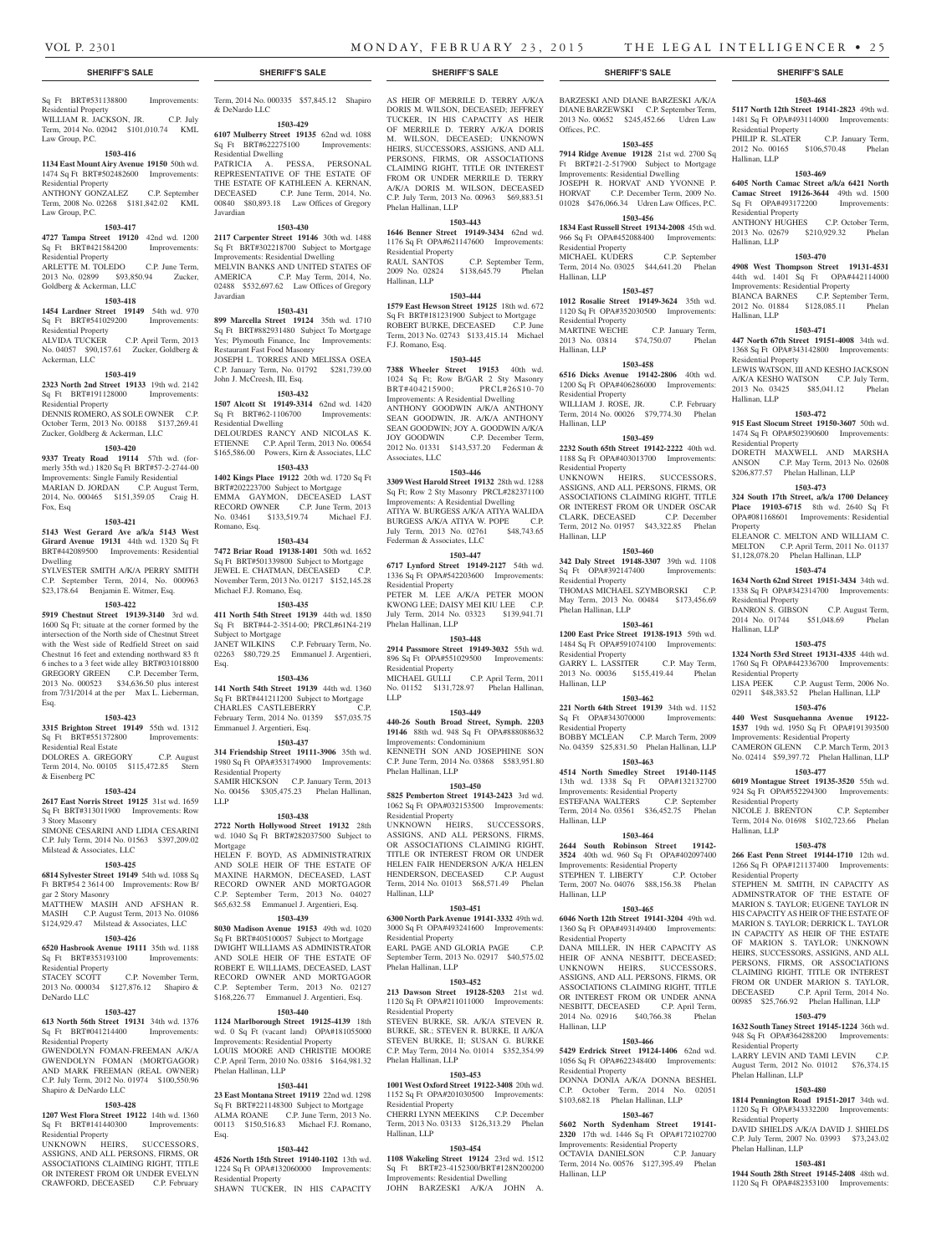Residential Property LISA CUSATO AND MICHAEL CUSATO C.P. June Term, 2013 No. 01566 \$152,062.91 Phelan Hallinan, LLP

#### **1503-482**

#### **9072 Wesleyan Road 19136** 57th wd. 1707.78 Sq Ft OPA#572232100 Improvements: Residential Dwelling

TANJA JOHNSON AND PETER A. JOHNSON C.P. August Term, 2014 No. 00189 \$152,454.72 Joseph R. Loverdi, Esq.

### **1503-483**

**2600 East Allegheny Ave 19134** 25th wd. 1624 Sq Ft; Front: 14', Depth: 58' OPA#871531410 Improvements: 2 Story Office Building With Full Basement

THOMAS A. NOCELLA C.P. April Term, 2013 No. 01356 \$130,328.18 Thomas D. Bielli, Esq., Daniel P. Murray, Esq., O'Kelly Ernst & Bielli, LLC

#### **1503-484 1539 East Tulpehocken Street 19138-1626**

10th wd. 1400 Sq Ft BRT#10-2-2118-00 Improvements: Residential Dwelling DENISE M. HALL C.P. April Term, 2012

No. 03352 \$179,489.05 Barbara A. Fein, Esq.

#### **1503-485**

**616 South 60th Street 19143-2302** 3rd wd. 1748 Sq Ft BRT#032230000 Improvements: Mixed Use, Commercial And Residential Building<br>VENISE HOLLIS

C.P. September Term, 2014 No. 02549 \$147,971.63 Barbara A. Fein, Esq.

#### **1503-486**

**500 Admiral's Way, Unit 202 19146** 30th wd. 1253 Sq Ft BRT#888300992 Subject to Mortgage YOUNG HI CHEN C.P. March Term, 2013

No. 013195 \$11,986.28 Evan R. Bachove, Esq., Fineman Krekstein & Harris, P.C.

#### **1503-487**

**304 Governor's Court, Unit 1504 19146** 30th wd. 2200 Sq Ft BRT#888300712 Subject to Mortgage TED A. PIZIO C.P. March Term, 2013 No.

013196 \$12,680.63 Evan R. Bachove, Esq., Fineman Krekstein & Harris, P.C.

# **1503-488**

**207 Wilder Street 19147** 1st wd. 1260 Sq Ft BRT#011020200 Improvements: Residential Dwelling<br>CATHERINE A.

CONROY A/K/A CATHERINE A. CONROY LORD C.P. August Term, 2014, No. 001968 \$121,808.62 Benjamin E. Witmer, Esq.

#### **1503-489**

**6731 East Pleasant Place 19119** 22nd wd. 1298 Sq Ft BRT#222237500 Improvements: Residential Real Estate ALVIN FERRELL C.P. September Term 2014, No. 02338 \$106,491.81 Stern & Eisenberg PC

#### **1503-490**

**1722 Page Street 19121-2329** 32nd wd. 1088 Sq Ft BRT#321158502 Improvements: Residential Dwelling ROBERT H. ROTH, JR., KARL R. SMITH AND RONALD J. MARCHIANI, JR. C.P.

April Term, 2014, No. 03885 \$118,942.81 Law Offices of Gregory Javardian **1503-491**

**5908 Agusta Street 19149** 53rd wd. 1086 Sq Ft BRT#531248500 Improvements: Residential Property IVETTE MARTELL C.P. September Term, 2014 No. 03565 \$72,433.76 Zucker, Goldberg & Ackerman, LLC

#### **1503-492**

**1326 Belfield Avenue 19140** 49th wd. 2000<br>Sq Ft BRT#491016900 Improvements: Sq Ft BRT#491016900 Residential Property

DIANE WILLIAMS C.P. September Term, 2014 No. 003644 \$144,740.73 Shapiro & DeNardo LLC

### **1503-493**

**320-322 West Mount Pleasant Avenue 19140**  59th wd. 2353.8 Sq Ft BRT#775249600 & BRT#775249500 Improvements: Residential Real Estate TROY K. GRANT, III C.P. August Term

2014, No. 01296 \$120,762.22 Stern & Eisenberg PC

# **1503-494**

**6046 Carpenter Street 19143** 3rd wd. 1840 Sq Ft BRT#033096200 Improvements: Residential Property<br>CHARLES STORY C.P. August Term,

# 2013 No. 02347 \$79,029.50 KML Law Group, P.C.

#### **1503-495**

**5012 North Smedley Street 19141** 17th wd. 1548 Sq Ft BRT#172166700 Improvements: Residential Property

LINDA Y. SIMPKSON C.P. November Term, 2013 No. 01406 \$55,301.28 KML Law Group, P.C.

#### **1503-496**

**6233 North Norwood Street 19138** 17th wd. 1056 Sq Ft BRT#172474300 Subject to Rent Improvements: Residential Property<br>VITALIY POLYACHENKO C.P. March

VITALIY POLYACHENKO Term, 2014 No. 03338 \$66,650.97 Scott A Dietterick, Esq, Kimberly A. Bonner, Esq, Joel A Ackerman, Esq, Ashleigh L. Marin, Esq, Ralph M Salvia, Esq, Jaime R Ackerman, Esq, Jana Fridfinnsdottir, Esq, Brian Nicholas Esq, Denise Carlon Esq, Roger Fay Esq, Zucker, Goldberg & Ackerman, LLC

### **1503-497**

**3612 Hamilton Street 19104** 24th wd. 2130 Sq Ft BRT#241183200 Improvements: Residential Property<br>SUJATA PATEL C.P. December Term, 2013 No. 02542 \$439,169.85 KML Law Group, P.C.

# **1503-498**

**3252 Salmon Street 19134** 45th wd. 1080 Sq Ft BRT#45-1-179300 Subject to Mortgage Improvements: Residential Dwelling JOHN RUCH A/K/A JOHN F. RUCH AND MARIE WISNIEWSKI A/K/A MARIE DECASERE N/K/A MARIE RUCH C.P. October Term, 2013 No. 02553 \$73,922.98 Udren Law Offices, P.C.

#### **1503-499**

**321 Loney Street 19111** 63rd wd. 1515 Sq Ft BRT#631279200 Improvements: Residential Property PATRICK DALEY C.P. April Term, 2014 No. 01382 \$142,866.73 KML Law Group, P.C.

#### **1503-500**

**7204 Leonard Street 19149** 54th wd. 1024 Sq Ft BRT#542480100 Improvements: Residential Property BONNIE G. KALISER A/K/A BONNIE N. KALISER C.P. September Term, 2014 No. 00217 \$166,927.48 Zucker, Goldberg & Ackerman, LLC

#### **1503-501**

**6831 Lindbergh Blvd 19142** 40th wd. 1296 Sq Ft BRT#406555800 Subject to Mortgage Improvements: Residential Property QUINTON JOHNSTON C.P. December Term, 2010 No. 0011 \$197,426.30 Scott A Dietterick, Esq, Kimberly A Bonner, Esq, Joel A Ackerman, Esq, Ashleigh Levy Marin, Esq, Ralph M Salvia, Esq, Jaime R Ackerman, Esq, Jana Fridfinnsdottir, Esq, Brian Nicholas Esq, Denise Carlon Esq, Roger Fay Esq, Zucker, Goldberg & Ackerman, LLC

#### **1503-502**

**2141 North Hobart Street 19131** 52nd wd. 1408 Sq Ft BRT#522240600 Improvements: Residential Property<br>JACK L. MOORE C.P. March Term, 2014

No. 05738 \$55,638.27 Zucker, Goldberg & Ackerman, LLC **1503-503**

**8643 Agusta Street 19152** 56th wd. 1066 Sq Ft BRT#56-2-358700 Improvements: Residential Dwelling MOHAMED MOHAMED A/K/A MOHAMED<br>A. MOHAMED C.P. February Term C.P. February Term, 2014 No. 01302 \$209,249.20 Udren Law Offices, P.C.

# **1503-504**

**9877 Cowden Street 19115** 58th wd. S/D W B/G 1 Sty Frame; 1200 Sq Ft BRT#581464700 Improvements: Residential Dwelling WILLIAM MATCHLER JR. AND DONALD A. MCCARTY C.P. January Term, 2051 No. 5393 \$195,065.20 McCabe, Weisberg, & Conway, P.C.

#### **1503-505**

**2510 South 61st Street 19142** 40th wd. 960 Sq Ft BRT#40-2-0638-00 Improvements: Residential Dwelling LUCRETIA SMITH A/K/A LUCRETIA D.

SMITH C.P. April Term, 2014 No. 03351 \$75,506.66 Udren Law Offices, P.C. **1503-506** to Rent

**3101 North Bambrey Street 19132**  38th wd. 1140 Sq Ft BRT#381117400; PRCL#38-N-12-54 Subject to Mortgage Improvements: Row 2 Sty Masonry CLAUDIA YANCEY C.P. November Term, 2013 No. 001859 \$46,799.41 Brett L. Messinger, Esq.

#### **1503-507**

**5038 Brown Street 19139** 44th wd. 1240 Sq Ft BRT#44-1-269000 Improvements: Residential Dwelling MELROSE O. HERRINGTON AND ANTHONY JOSEPH C.P. October Term, 2014 No. 01682 \$46,474.42 Udren Law Offices, P.C.

**1503-508A-B 18th wd. (1801-59 North American Street – Premises A –19122)** 80,000 Sq Ft BRT#88- 4-0803-00 Subject to Mortgage

**58th wd. (10085 Sandmeyer Lane – Premises B – 19116)** 24350 Sq Ft BRT#88-4-2380-86 Subject to Mortgage HERBERT S. LEWENTHAL A/K/A HERBERT

LEWENTHAL C.P. October Term, 2014 No. 03697 \$3,330,407.10 plus continuing interest and late ch Jennifer D. Gould, Esq.

# **1503-509**

**1328 Farrington Road 19151** 34th wd. 1120 Sq Ft BRT#343344800 Improvements: Residential Dwelling ROBERT MARSHALL AND PHILLIPPIA

ANN SAUNDERS C.P. June Term, 2014 No. 01961 \$115,163.34 Udren Law Offices, P.C. **1503-510**

**8022 Buist Avenue 19153** 40th wd. 1290 Sq Ft BRT#40-5-766700 Improvements: Residential Dwelling GREGORY S. CLARK AND PAULA A.<br>CLARK C.P. November Term. 2009 No.

C.P. November Term, 2009 No. 02248 \$137,401.83 Udren Law Offices, P.C. **1503-511**

**12624 Medford Road 19154** 66th wd. Row B/ Gar 2 Sty Masonry; 1360 Sq Ft BRT#663243900 Improvements: Residential Dwelling JOYCE B. BAUMNER C.P. June Term, 2014 No. 03406 \$124,422.37 McCabe, Weisberg, & Conway, P.C.

#### **1503-512**

**6654 Lincoln Drive 19119-3158** 22nd wd. 3500 Sq Ft; On the Northwest side of Lincoln Avenue at the distance of one hundred forty-three feet Southwestwardly from the Southwesterly side of Greene Street BRT#223275000 Improvements: Semi/det 2.5 Sty Stone<br>JUSTIN CUPPLES C.P. September Term,

2014 No. 01140 \$525,491.04 Richard J. Nalbandian, III, Esq. **1503-513**

#### **3575 Emerald Street 19134** 45th wd. 1059 Sq Ft BRT#452329800 Improvements:

Residential Property<br>TERESA DERR C.P. December Term, 2012 No. 00911 \$71,899.31 KML Law Group, P.C.

#### **1503-514**

**8800 Roosevelt Boulevard 19115** 56th wd. 1086 Sq Ft BRT#56-2-462200 Improvements: Residential Dwelling

MARIAM ABRAHAM, INDIVIDUALLY AND KNOWN HEIR OF SAMUEL ABRAHAM A/K/A SAMUEL PULITHITTA ABRAHAM; SAMUEL ABRAHAM A/K/A SAMUEL PULITHITTA ABRAHAM, LAST RECORD OWNER; JULIA ABRAHAM, KNOWN HEIR OF SAMUEL ABRAHAM A/K/A SAMUEL PULITHITTA ABRAHAM; THOMAS PRADEEP, KNOWN HEIR OF SAMUEL ABRAHAM A/K/A SAMUEL PULITHITTA ABRAHAM; JUDY ABRAHAM, KNOWN HEIR OF SAMUEL ABRAHAM A/K/A SAMUEL PULITHITTA ABRAHAM; JOSE BIJU, KNOWN HEIR OF SAMUEL ABRAHAM A/K/A SAMUEL PULITHITTA ABRAHAM; BOBBY ABRAHAM, KNOWN HEIR OF SAMUEL ABRAHAM A/K/A SAMUEL PULITHITTA ABRAHAM; UNKNOWN HEIRS, SUCCESSORS, ASSIGNS AND ALL PERSONS, FIRMS OR ASSOCIATIONS CLAIMING RIGHT, TITLE OR INTEREST FROM OR UNDER SAMUEL ABRAHAM A/K/A SAMUEL PULITHITTA ABRAHAM C.P. April Term, 2013 No. 01717 \$149,592.12 Udren Law Offices, P.C.

# **1503-515**

**621 Fitzgerald Street 19148** 39th wd. 904 Sq Ft BRT#393109300 Residential Property

CHRISTOPHER ROSATO C.P. February Term, 2009 No. 02981 \$103,646.36 Zucker, Goldberg & Ackerman, LLC

#### **1503-516**

**9523 Bustleton Avenue 19115** 58th wd. 4320 Sq Ft; 98'x60' BRT#882906910 Subject

RYBICKI PROPERTY ENTERPRISES, LLC: RYBICKI FAMILY PRACTICE, P.C.; JOSEPH M. RYBICKI C.P. January Term, 2013, No.

# 02078 \$816,294.09 Everett K. Sheintoch, Esq. **1503-517**

**5315 Large Street 19124** 62nd wd. Row B/Gar 2Sty Masonry; 1368 Sq Ft BRT#621336900 Improvements: Residential Dwelling MICHAEL PORTNOY C.P. June Term. 2013 No. 01294 \$79,373.97 McCabe, Weisberg, & Conway, P.C.

# **1503-518**

**5349 North Sydenham Street 19141** 17th wd.

1200 Sq Ft BRT#172087000 Improvements: Residential Property DERRICK GINYARD AND CARMEN

#### **SHERIFF'S SALE SHERIFF'S SALE SHERIFF'S SALE SHERIFF'S SALE SHERIFF'S SALE**

GRAY C.P. February Term, 2014 No. 02056 \$50,992.40 KML Law Group, P.C. **1503-519 2654 Buckius Street 19137-2046** 45th wd. 1548 Sq Ft BRT#453104200 Improvements: Improvements: Residential Dwelling DENISE VILLAMOR C.P. April Term, 2014 No. 02594 \$91,688.50 McCabe, Weisberg,

**1503-532 124 Pelham Road 19119** 59th wd. Det 2.5 Sty Stone; 5100 Sq Ft BRT#223095500 Improvements: Residential Dwelling ABENAA TIMAZEE C.P. February Term, 2012 No. 03848 \$506,652.58 McCabe,

**1503-533 7012 Jackson Street 19135** 55th wd. Semi Det 2 Sty Masonry; 1440 Sq Ft BRT#552470200 Improvements: Residential Dwelling KATHLEEN BENSON C.P. May Term, 2009 No. 03188 \$114,123.87 McCabe,

**1503-534 3113 Teesdale Street 19152** 64th wd. S/D W B/G 2S Masonry; 1360 Sq Ft BRT#641164300 Improvements: Residential Dwelling JAMES HAIGH C.P. January Term, 2014 No. 02255 \$154,452.59 McCabe, Weisberg,

**1503-535 454 East Church Lane 19144** 12th wd. Semi/ Det 3 Sty Masonry; 1931 Sq Ft BRT#122035900 Improvements: Residential Dwelling BARBARA GOLL C.P. December Term, 2011 No. 00783 \$95,928.89 McCabe,

**1503-536 1233 West Tioga Street 19140** 43rd wd. Row 3 Sty Masonry; 1725 Sq Ft BRT#432011300 Improvements: Residential Dwelling<br>JACOUELINE C. GLASPIE C.P. April

Term, 2009 No. 01907 \$70,680.94 McCabe,

**1503-537 6104 Market Street 19139** 3rd wd. Str/ Off + Apts 2 Sty Masonry; 2240 Sq Ft BRT#871505430 Subject to Mortgage Improvements: Residential Dwelling GEORGE WALKER C.P. May Term, 2014 No. 00664 \$49,926.75 McCabe, Weisberg,

**1503-538 4604 Palethorp Street 19140** 42nd wd. Row 2 Sty Masonry; 966 Sq Ft BRT#422385500 Improvements: Residential Dwelling ERMIN TORRES C.P. October Term, 2013 No. 03438 \$45,187.62 McCabe, Weisberg,

**1503-539 729 North Capitol Street 19130** 15th wd. Row 1.5 Sty Brick; 1205 Sq Ft BRT#151091460 Improvements: Residential Dwelling JAMES MCQUEEN, SR. A/K/A JAMES MCQUEEN C.P. February Term, 2012 No. 01495 \$201,621.49 McCabe, Weisberg, &

**1503-540 3 West Girard Avenue 19123** 18th wd. Land Area: 879 Sq Ft; Improvement Area: 1638 Sq Ft OPA#87-1097600 Subject to Mortgage Subject to Rent Improvements: Str/off & Apts

MR. YANG DE LO AND MS. XIANG YING WU C.P. October Term, 2013 No. 02101

**1503-541 1339 North 32nd Street, Unit No. 51 19121**  29th wd. Res.Condo.3.5 Sty Masonry; 1230 Sq Ft BRT#888290206 Improvements:

MICHAEL JOHN CAPPON AND JOSETTE LAURALYN CAPPON C.P. January Term, 2014 No. 01974 \$316,429.78 McCabe,

**1503-542 2460 77th Avenue 19150-1821** 50th wd. 1536 Sq Ft OPA#501421300 Improvements:

SANDRA M. BRYANT A/K/A SANDRA BRYANT C.P. August Term, 2014 No. 02550 \$94,533.33 Phelan Hallinan, LLP

**1503-543 3137 F Street 19134-2403** 33rd wd. Row 2 Sty Masonry; 1120 Sq Ft BRT#331292600 Improvements: Residential Dwelling PATRICIA BERNARDO C.P. May Term, 2014 No. 03450 \$63,027.48 McCabe,

**1503-544 2600-02 Cecil B. Moore Avenue 19121- 9121** 32nd wd. 5022 Sq Ft; on Southwest Side of Columbia Avenue BRT#77-2-5094-06 Improvements: School 3sty Masonry MEN & WOMEN FOR HUMAN EXCELLENCE, INC C.P. June Term, 2014, No. 000818 \$197,053.44 Jennifer L. Maleski, Esq.; Dilworth Paxson, LLP **1503-545 2621 South Dewey Street 19142** 40th wd.

\$150,174.00 Jon Taylor, Esq

Weisberg, & Conway, P.C.

Weisberg, & Conway, P.C.

Residential Property

& Conway, P.C.

Weisberg, & Conway, P.C.

Weisberg, & Conway, P.C.

Weisberg, & Conway, P.C.

JACQUELINE C. GLASPIE

Weisberg, & Conway, P.C.

& Conway, P.C.

& Conway, P.C.

Conway, P.C.

3 Sty Masonry

Condominium

& Conway, P.C.

MELISSA HILTWINE AND DEN SHANE, AS JOINT TENANTS WITH THE RIGHT OF SURVIVORSHIP AND NOT AS TENANTS IN COMMON C.P. February Term, 2014 No. 003210 \$168,678.22 Zucker, Goldberg &

**1503-520 1135 East Sydney Street a/k/a 1133-37 Sydney Street 19150** 50th wd. Det. 1 Sty Stone; 1412 Sq Ft BRT#202476900 Subject to Mortgage Improvements: Residential Dwelling PETRA C. FELTON C.P. June Term, 2014 No. 04202 \$207,709.39 McCabe, Weisberg,

**1503-521 1307 West Roosevelt Boulevard 19140**  49th wd. 2784 Sq Ft BRT#491088100 Improvements: Residential Dwelling KYLE B. FAULKNER, IN HIS CAPACITY AS EXECUTOR OF THE ESTATE OF GWENDOLYN FAULKNER, DECEASED AND ESTHER E. ARNETTE, AS LEGATEE AND TRUSTEE OF THE FAULKNER LIVING TRUST C.P. July Term, 2014 No. 02518 \$128,877.65 Martha E. Von Rosenstiel, Esq.; Heather Riloff, Esq.; Jeniece

**1503-522 2229 South Opal Street 19145** 26th wd. Row 2 Sty Masonry; 976 Sq Ft BRT#262141400 Improvements: Residential Dwelling CHARLES E. WILSON AND JOYCE A. WILSON C.P. July Term, 2013 No. 03471 \$249,521.05 McCabe, Weisberg, & Conway,

**1503-523 5038 North 3rd Street 19120** 42nd wd. Row 2 Sty Masonry; 1120 Sq Ft BRT#422438100 Improvements: Residential Dwelling<br>JACQUELINE LUGO C.P. August Term, JACQUELINE LUGO C.P. August Term,<br>2014 No. 02262 \$69,085.77 McCabe, 2014 No. 02262 \$69,085.77 Weisberg, & Conway, P.C.

**1503-524 2140 East Clementine Street 19134** 25th wd. Row 2 Sty Masonry; 684 Sq Ft BRT#252258600 Improvements: Residential Dwelling JOHN D. SHISLER C.P. February Term, 2012 No. 03618 \$38,768.94 McCabe,

**1503-525 2602 Sylmar Street 19142** 40th wd. Row 2 Sty Masonry; 960 Sq Ft BRT#406131300 Improvements: Residential Dwelling JACOB KEITH, JR. C.P. March Term, 2014 No. 00817 \$94,544.88 McCabe, Weisberg,

**1503-526 1240 Englewood Street 19111** 53rd wd. Det W/Det Gar 2 Sty Mason; 1726 Sq Ft BRT#532351200 Subject to Mortgage Improvements: Residential Dwelling ANGEL J. LAYCHOCK C.P. November Term, 2013 No. 02212 \$32,964.75 McCabe,

**1503-527 6338 Drexel Road 19151** 34th wd. Semi/Det 3 Sty Mas + Other; 3176 Sq Ft BRT#344140400 Improvements: Residential Dwelling HELEN T. GALLAGHER C.P. February Term, 2014 No. 01507 \$274,390.78 McCabe,

**1503-528 1939 West 67th Street 19138** 10th wd. Row B/Gar 2 Sty Masonry; 1146 Sq Ft BRT#102433000 Improvements: Residential

LONNIE C. CRUEL C.P. April Term, 2014 No. 04301 \$88,398.84 McCabe, Weisberg,

**1503-529 5812 Carpenter Street 19143** 46th wd. Row 2 Sty Masonry; 1028 Sq Ft BRT#033089800 Improvements: Residential Dwelling UNKNOWN SURVIVING HEIRS OF PEARLIE C. ECHOLS, DECEASED MORTGAGOR AND REAL OWNER April Term, 2014 No. 03760 \$61,116.85 McCabe, Weisberg, & Conway, P.C. **1503-530 166 West Walnut Park Drive 19120** 61st wd. Row B/Gar 2 Sty Masonry; 1328 Sq Ft BRT#611370700 Improvements: Residential

Weisberg, & Conway, P.C.

Weisberg, & Conway, P.C.

Weisberg, & Conway, P.C.

Dwelling

Dwelling

CHRISTOPHER SEAN BROWN June Term, 2013 No. 01518 \$201,424.83 McCabe, Weisberg, & Conway, P.C. **1503-531 2250 Larue Street 19137** 45th wd. Row 2 Sty Masonry; 821 Sq Ft BRT#453390200

& Conway, P.C.

& Conway, P.C.

Residential Property

Ackerman, LLC

& Conway, P.C.

D. Davis, Esq.

P.C.